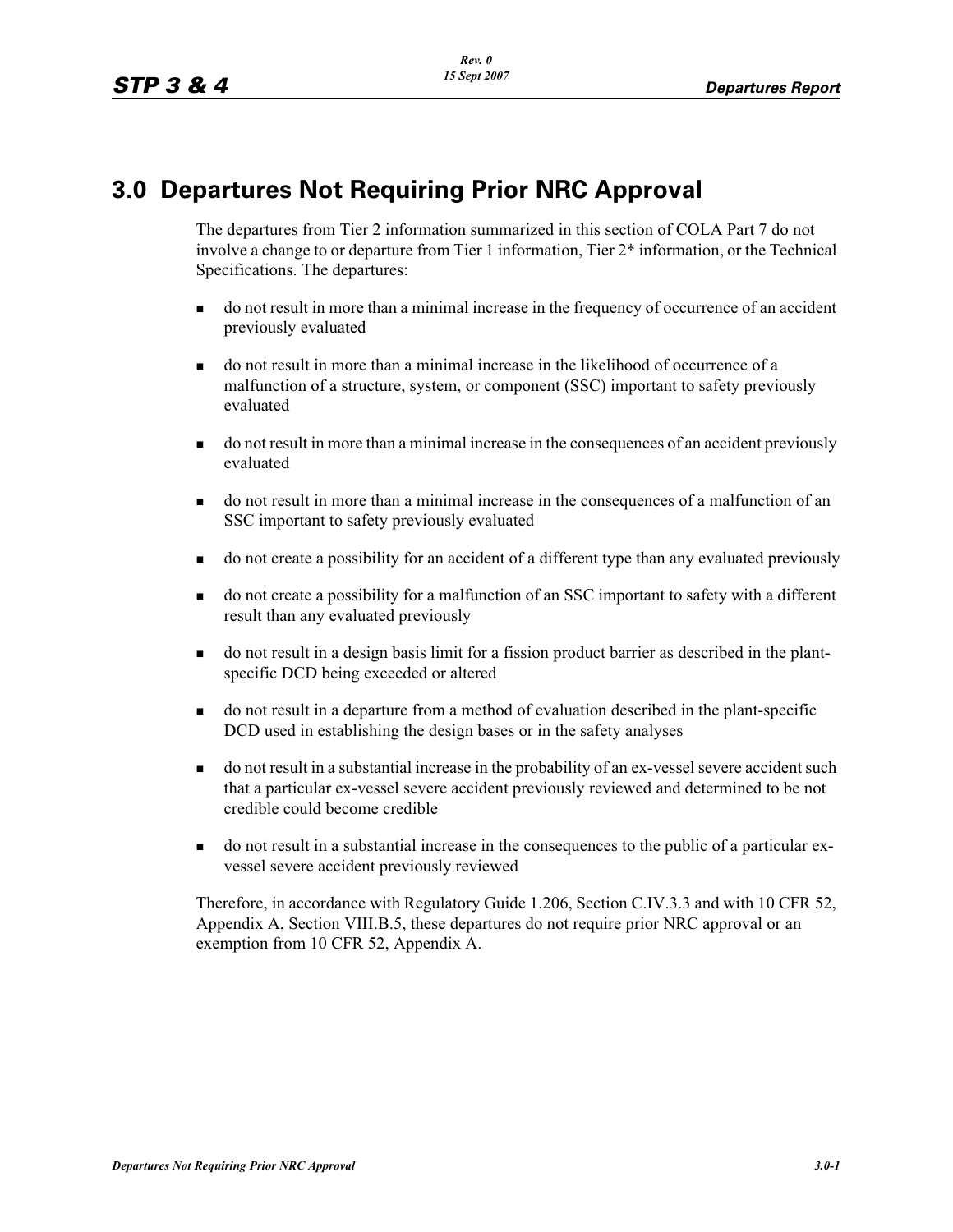### **STD DEP 1.1-1, Type of License Required**

The reference ABWR DCD was submitted to receive a design certification. The COL applicant submits a site-specific DCD to receive a Class 103 combined operating license. This departure pertains to administrative matters and does not affect the function of any SSC.

# **STP DEP 1.1-2, Dual Units at STP 3 & 4**

The reference ABWR DCD is based on a single-unit site. Because STP 3  $\&$  4 is a dual-unit project on an existing site, some supporting systems described in the DCD are single systems that support two or more units. In addition, STP  $3 \& 4$  share the main cooling reservoir with STP 1 & 2.

The systems shared by STP 3 & 4 include:

- - Fire Protection Water Supply System - A single fire protection pump house and two storage tanks provide water for fire suppression to both units via piping in the yard.
- - A common nonsafety-related communication system is required for multi-unit sites to provide plant wide communications.
- - Makeup Water Preparation - A common nonsafety-related makeup water preparation system that utilizes a common raw water storage tank and a common demineralized water storage tank will supply water to the makeup water condensate system and makeup water purified system of both units. This system is discussed further in STP DEP 9.2-2.
- - Hydrogen Gas Storage Facility - A single nonsafety-related bulk hydrogen gas storage facility will be used to store hydrogen compressed gas cylinders for two units. The bulk hydrogen storage facility will be located at least 100m from any safety-related building or structure to prevent damage to safety-related equipment due to a fire or explosion at the facility.
- - An intertie is provided between the plant protection buses at the combustion gas turbines. The tie line has two normally open breakers and is only energized for testing and for emergency operation under station blackout conditions and as needed.
- - A common plant grounding grid is used that extends the contact area to ground and meets the resistance-to-ground criterion. The system in electrically interconnected between units.
- - Potable Water system is shared between STP 3 and 4 and the Sanitary Treatment system are shared between all four units on site as well as with common buildings. This is discussed further in STP DEP 9.2-8.

These changes establish an equivalent level of plant reliability and performance as described in the reference ABWR DCD. This departure has been evaluated and determined to comply with the requirements in 10 CFR 52, Appendix A, Section VIII.B.5, as described previously. The change does not affect any safety function.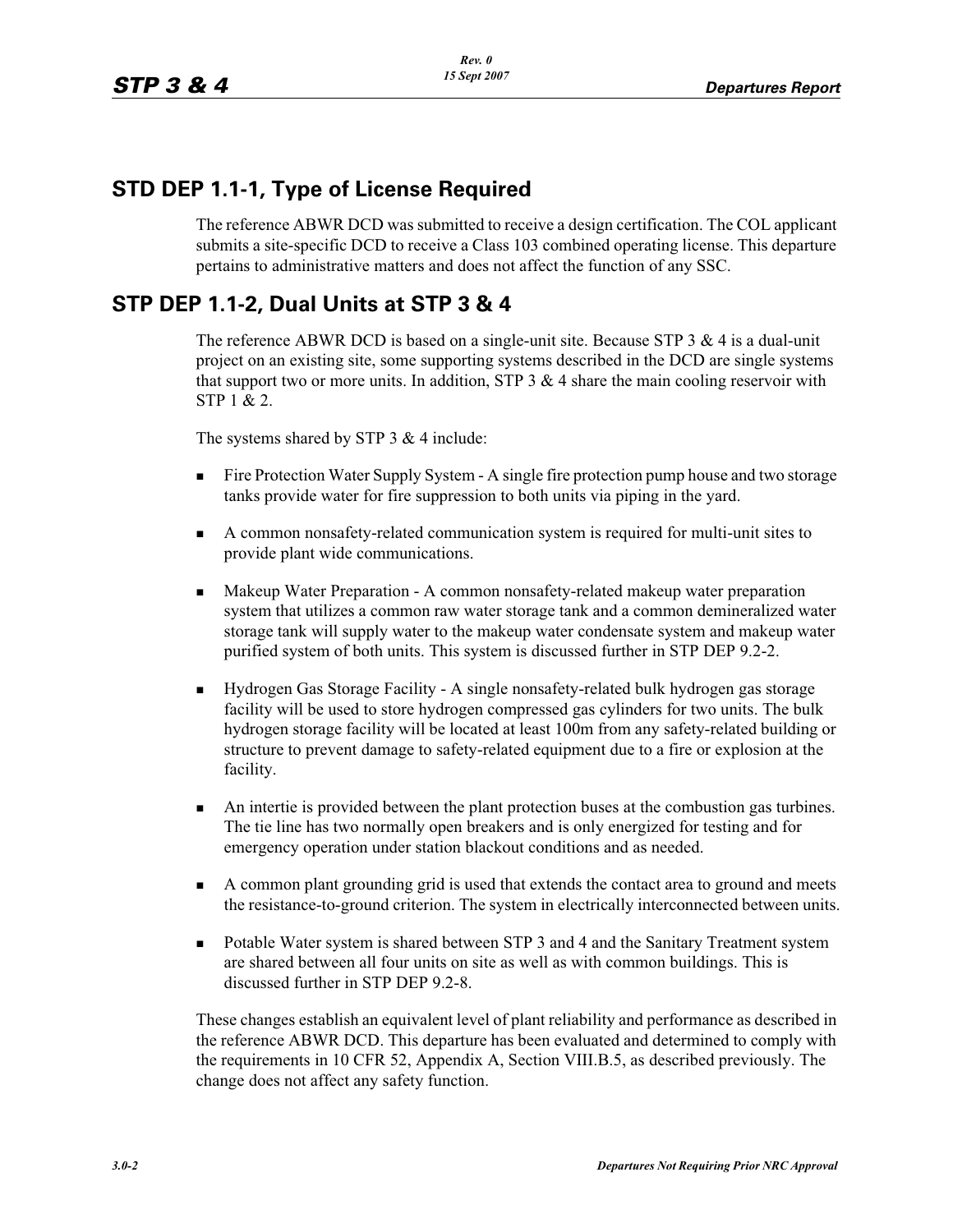# **STD DEP 1.2-1, Control Building Annex**

The Reactor Internal Pump (RIP) motor-generator sets and associated support components are relocated to a new, non-seismic I Control Building Annex adjacent to the Control Building. This is to prevent the possibility that the 13.8 kV, 5000 HP motor-generator sets could cause adverse EMI/RFI effects on the plant control networks located in the Control Building. This departure creates no new adverse effects and eliminates potential adverse effects that were identified for the standard design.

This departure has been evaluated and determined to comply with the requirements in 10 CFR 52, Appendix A, Section VIII.B.5, as described previously. The change has no adverse impact.

# **STP DEP 1.2-2, Turbine Building**

The Turbine Building design has changed because of the following:

- - The turbine generator described in the reference ABWR DCD is now obsolete and the replacement will differ dimensionally. The turbine cycle equipment such as feedwater heaters and pumps also differ from the cycle equipment described in the DCD.
- - The power generation heat sink described in the DCD (natural draft cooling tower) is being replaced by a cooling reservoir. This affects the sizing of the condenser and circulating water piping. The increase in floor area and addition of equipment as described affect the chiller size and addition/relocation of room coolers. The design now includes condensate booster pumps.
- - The DCD medium voltage electrical system design is being replaced by a dual voltage design and requires relocation of major components into and within the Turbine Building.

This departure has been evaluated and determined to comply with the requirements in 10 CFR 52, Appendix A, Section VIII.B.5, as described previously. The change affects the function, but is bounded by the safety analysis.

# **STD DEP 1AA-1, Shielding Design Review**

Appendix 1AA of the reference ABWR DCD provides the integrated doses for environmental qualification of safety-related equipment. These doses have been re-evaluated in the STP 3  $\&$ 4 FSAR using similar regulatory guidance, but incorporating the results of design detailing. The doses for the ECCS pump rooms and the SGTS area increase compared to the original DCD values. Safety-related equipment will be qualified to the increased values as required.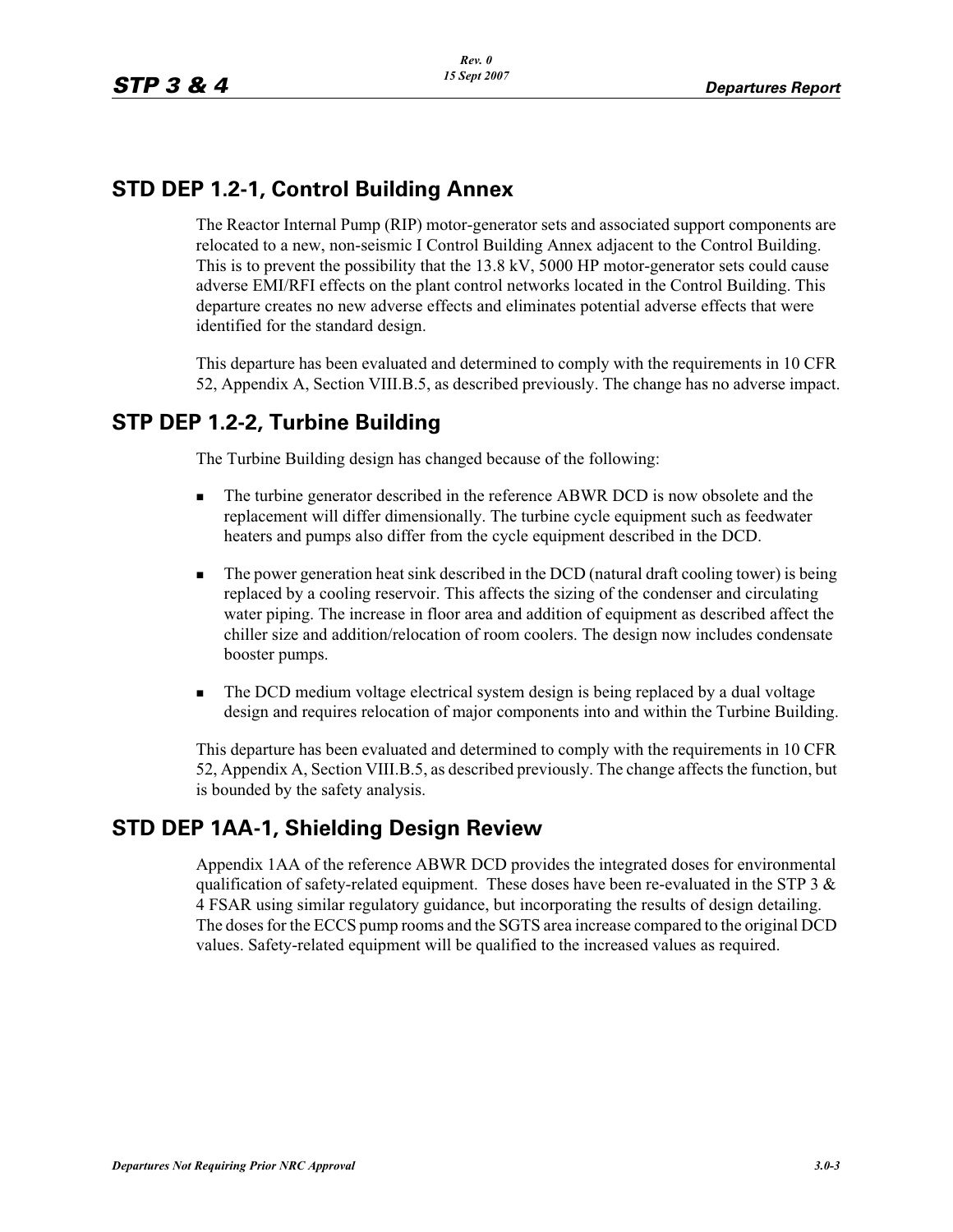This departure has been evaluated and determined to comply with the requirements of 10 CFR 52, Appendix A, Section VIII.B.5 as described previously. This change affects the conditions but is bounded by the safety analysis.

#### **STD DEP 2.2-5, CRAC2 and MACCS Codes**

This departure includes the use of another accident analysis computer code known as MACCS for the analysis of site-specific characteristics in the offsite dose assessment for STP 3  $\&$  4. The reference ABWR DCD references the use of CRAC2, and the FSAR analysis supplements the existing DCD analysis. Since approval of the DCD, offsite dose methodology and computer codes have been improved, with the MACCS code considered the best available code for performing offsite dose analysis. Therefore MACCS is being included along with CRAC2. The NRC has approved the use of the MACCS2 for this type of analysis (NUREG/CR-6613).

This departure has been evaluated and determined to comply with the requirements in 10 CFR 52, Appendix A, Section VIII.B.5, as described previously. The change represents an improvement in safety and has no adverse impact.

#### **STD DEP 3.8-1, Resizing the Radwaste Building**

Due to process changes to the radioactive waste treatments described in departures STD DEP 11.2-1 and 11.4-1, the dimensions and design analysis have changed from the DCD. The Radwaste Building minimum bearing capacity, shear wave velocity, and Poisson ratio have been revised to reflect the shallower Radwaste Building embedment.

This departure has been evaluated and determined to comply with the requirements in 10 CFR 52, Appendix A, Section VIII.B.5, as described previously. The change affects the function, but is bounded by the safety analysis.

#### **STD DEP 3B-1, Equation Error in Containment Impact Load**

Reference ABWR DCD Appendix 3B, Section 3B.4.2.3 provides two equations for calculating the pulse duration for a flat target, one of which is:

$$
T = (0.0016 \text{ x W})
$$

Where:

T= the duration of impact (seconds)

W = the width of the flat structure (meters)

The multiplying factor for W is incorrect because its dimensions are seconds/foot instead of seconds/meter as required in this case. This departure corrects the multiplying factor from 0.0016 seconds/foot to 0.0052 seconds/meter.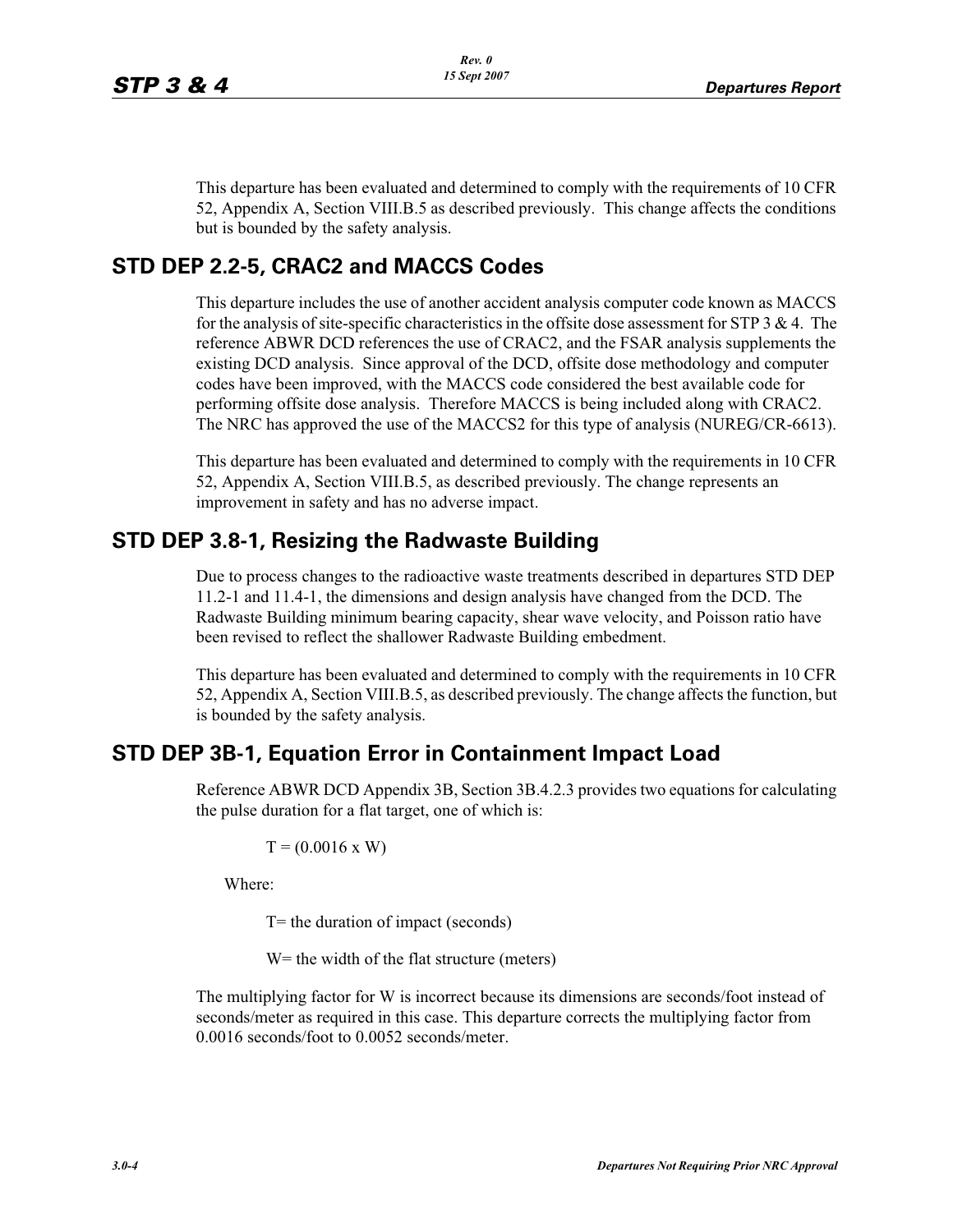This departure has been evaluated and determined to comply with the requirements in 10 CFR 52, Appendix A, Section VIII.B.5, as described previously. The change affects the function, but is bounded by the safety analysis.

#### **STD DEP 3I-1, Environmental Qualification Conditions (Containment Spray)**

The environmental qualification requirements for equipment located in the upper and lower drywell areas include the potential for wetting and submergence based on use of the containment cooling (spray) mode of the RHR system. Equipment located in the lower drywell must be qualified for submergence based on the ability to flood the lower drywell in event of a severe accident scenario. The design of the upper drywell includes provisions to prevent submergence in this area, but the equipment must be capable of performing the respective safety functions before, during, and after the initiation of the containment spray function. The density change and duration more accurately reflects the design parameters for containment spray operation in a post-LOCA environment, and still results in the equipment located in the upper drywell being completely wetted. Thus, there is no decrease in the capability of equipment located in the upper drywell to perform their respective safety functions.

This departure has been evaluated and determined to comply with the requirements in 10 CFR 52, Appendix A, Section VIII.B.5, as described previously. The change does not affect any safety or design function.

#### **STD DEP 3I-2, Environmental Qualification - Radiation**

This departure revises the "Integrated Dose-Gamma  $\&$  Beta" values for the main steam tunnel and instrument rack rooms presented in Table 3I-17. The increases in these values are based on current results of post-accident radiation calculations and analysis. Those results showed increases in the integrated accident doses to the affected areas. Table 3I-17 was updated to ensure that equipment located in these rooms will meet their design requirements to operate in a post-accident environment. Therefore, this change ensures continued compliance with the regulatory requirements for safety-related equipment.

This departure has been evaluated and determined to comply with the requirements in 10 CFR 52, Appendix A, Section VIII.B.5, as described previously. The change has no adverse impact.

# **STD DEP 4.5-1, Reactor Materials**

Structural materials used in the control rod drive (CRD) mechanisms and reactor internals listed in Section 4.5 have been revised to reflect the actual ABWR design and materials used in production. All the components made from austenitic stainless steels in the original DCD are still made from austenitic stainless steels in the revised listings. In some cases, wrought material is specified instead of cast, or the product form specification has been changed. In some cases a higher strength material is called for (316 or XM-19 instead of 316L). The previous Ni-Cr-Fe Alloy 600 material is replaced with the ASME Code Case N-580-1 material for improved IGSCC resistance. Proprietary materials are identified for some components as well. The description of the experience base for the materials has been updated to no longer exclude Type XM 19 stainless steel and now covers 25 to 30 years. The paragraph discussing non-destructive examination (NDE) of wrought seamless tubular products was revised to delete reference to the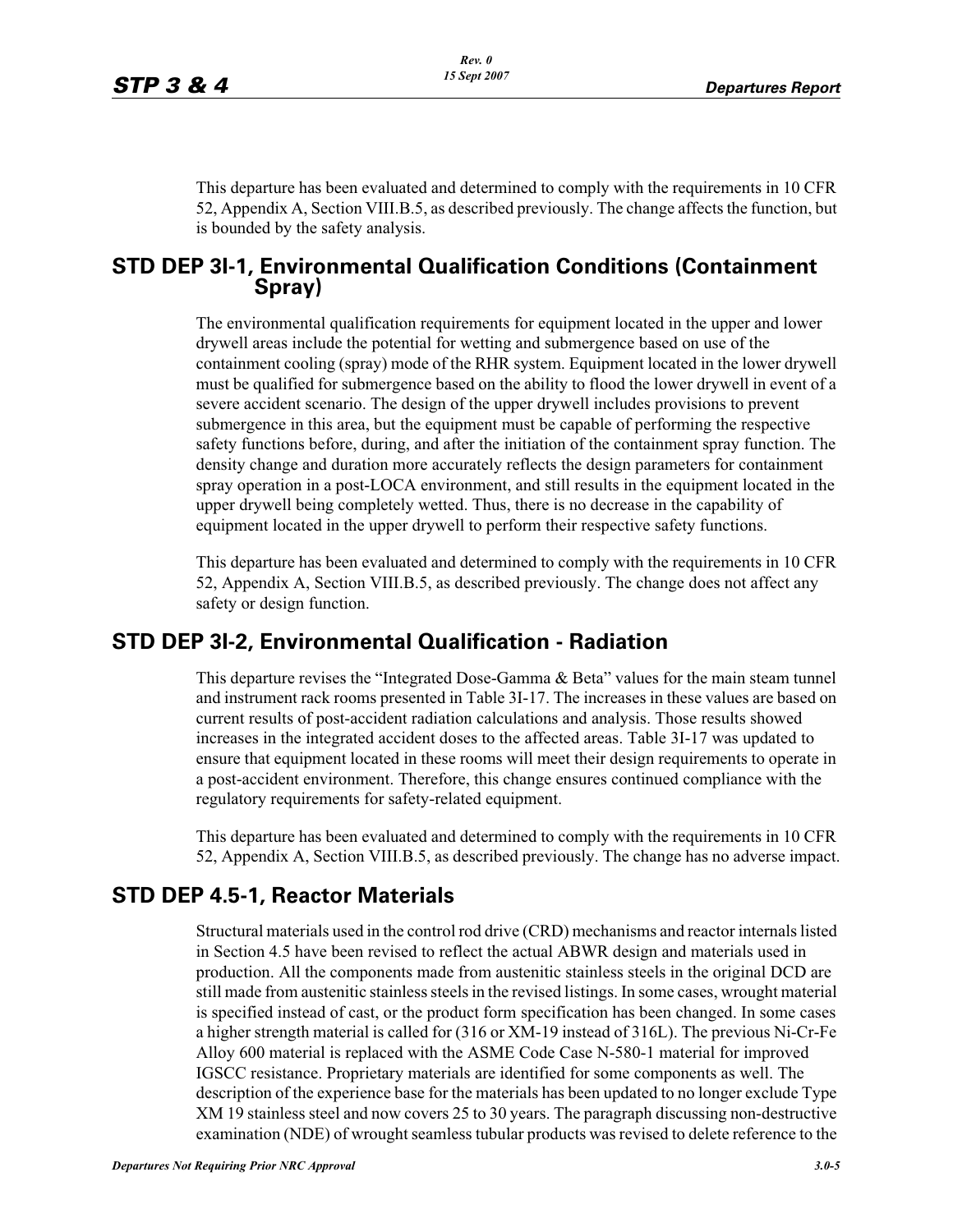peripheral fuel supports, which are not tubular products, and to address the fact that the CRD housings are reactor coolant pressure boundary components (ASME Code, Section III, Class 1) as well as core support structures (Class CS).

For components that are or contain ASME Code, Section III, Class 1 or Class CS components, the materials listed are permitted for use by the ASME Code, and are supplied meeting all applicable requirements of Subsection NB or NG. None of the changes of materials adversely affects the safety function of the component. Where equivalent materials are now listed for CRD components, the equivalent has demonstrated successful application and operation with no impact on design or safety function. Therefore, this departure does not adversely impact 1) any design function, 2) method of performing or controlling a design function, or 3) an evaluation for demonstrating that the intended design function will be accomplished.

This departure has been evaluated and determined to comply with the requirements in 10 CFR 52, Appendix A, Section VIII.B.5, as described previously. The change does not affect any safety or design function.

#### **STD DEP 5.2-2, PSI/ISI NDE of the Reactor Coolant Pressure Boundary**

A departure from DCD Subsections 5.2.4.2.2 and 5.2.4.3.1 is provided for PSI and ISI of welds in Reactor Coolant System piping to meet the requirements of ASME Section XI, Appendix VIII as mandated by 10 CFR 50.55a, rather than meeting the requirements of Regulatory Guide 1.150, Rev. 1.

This departure has been evaluated and determined to comply with the requirements in 10 CFR 52, Appendix A, Section VIII.B.5, as described previously. The change has no adverse impact.

#### **STD DEP 5.3-1, Reactor Pressure Vessel Material Surveillance Program**

Licensing Topical Report (LTR) NEDO-33315P, "Advanced Boiling Water Reactor (ABWR) Reactor Pressure Vessel (RPV) Material Surveillance Program," was submitted to the NRC by General Electric Company in April 2007 proposing a generic revision to the reference ABWR DCD. The LTR describes the program for monitoring RPV Material Surveillance Program test specimens as well as type and number of prepared surveillance test specimens. The LTR also addresses the specific materials in each surveillance capsule, the capsule lead factors, the withdrawal schedule for each surveillance capsule, the neutron fluence to be received by each capsule at the time of its withdrawal, and the vessel end-of-life peak neutron fluence. Section 5.3 incorporates the LTR by reference.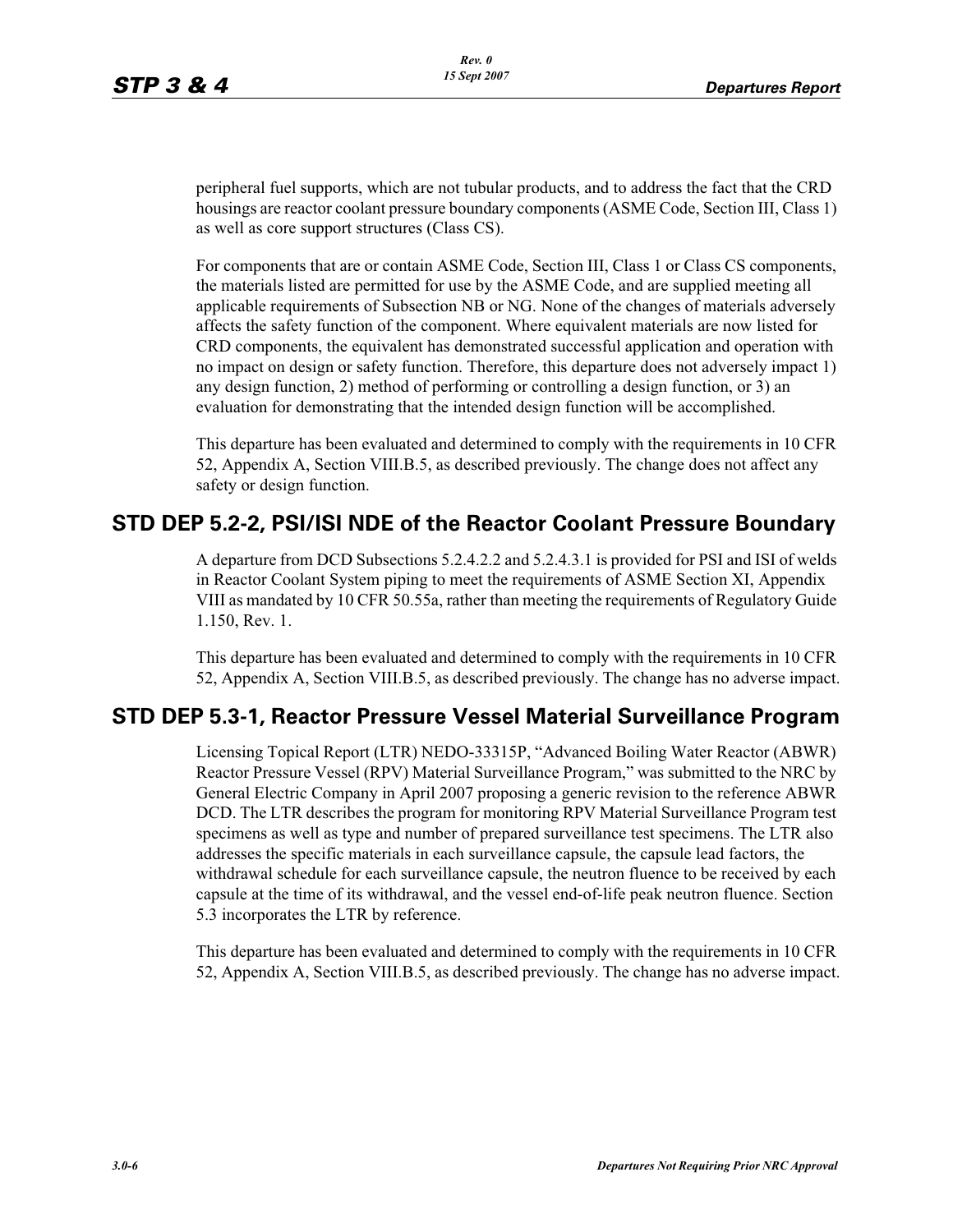### **STD DEP 5.4-1, Reactor Water Cleanup System**

The flow capacity of the two pumps and two filter demineralizers in the Reactor Water Cleanup System are doubled from 1% of rated feedwater flow to 2%. This will improve system performance, maintainability, and availability. This departure has been evaluated and determined to comply with the requirements in 10 CFR 52, Appendix A, Section VIII.B.5, as described previously. The change has no adverse impact.

#### **STD DEP 5A-1, Delete Appendix on Complying with Regulatory Guide 1.150**

This departure deletes the text of Appendix 5A, Method of Compliance for RG 1.150. NRC requirements for performance demonstration of ultrasonic examination of reactor pressure vessels for preservice and inservice inspections once addressed by RG 1.150 will be conducted in accordance with ASME Section XI, Appendix VIII as required by 10 CFR 50.55a. This departure has been evaluated and determined to comply with the requirements in 10 CFR 52, Appendix A, Section VIII.B.5, as described previously. The change has no adverse impact.

# **STD DEP 5B-1, Residual Heat Removal Flow and Heat Capacity Analysis**

The K-Value<sup>\*</sup> for the Residual Heat Removal heat exchangers is increased from 3.69 x  $10^5$ W/°C to 4.27 x 10<sup>5</sup> W/C because the ultimate heat sink water temperature at STP 3 & 4 is 35°C rather than the ABWR DCD design of 29.4°C and because the limiting event for heat exchanger sizing is now the rapid cooldown required for a 17-day outage in accordance with the Utilities Requirement Document. Previously, the limiting event for heat exchanger sizing was a LOCA. This change improves system performance, maintainability, and availability. In addition, the reliability of the RWCU system to remove decay heat in the event that the normal residual decay heat removal is lost will be improved due to the increased capacity.

This departure has been evaluated and determined to comply with the requirements in 10 CFR 52, Appendix A, Section VIII.B.5, as described previously. The change represents an improvement in safety with no adverse impact and affects the function, but is bounded by the safety analysis.

# **STD DEP 6.2-3, Containment Penetrations and Isolation**

From First-of-a-Kind-Engineering (FOAKE) efforts, design detailing allows further entries to Tables 6.2-7, 6.2-8, and 6.2-9.

<sup>\*</sup> The K-Value, or K-Factor, is a method of determining the amount of heat transferred per unit of time based on the temperature difference across the heat exchanger without considering the heat exchanger area or other heat exchanger factors.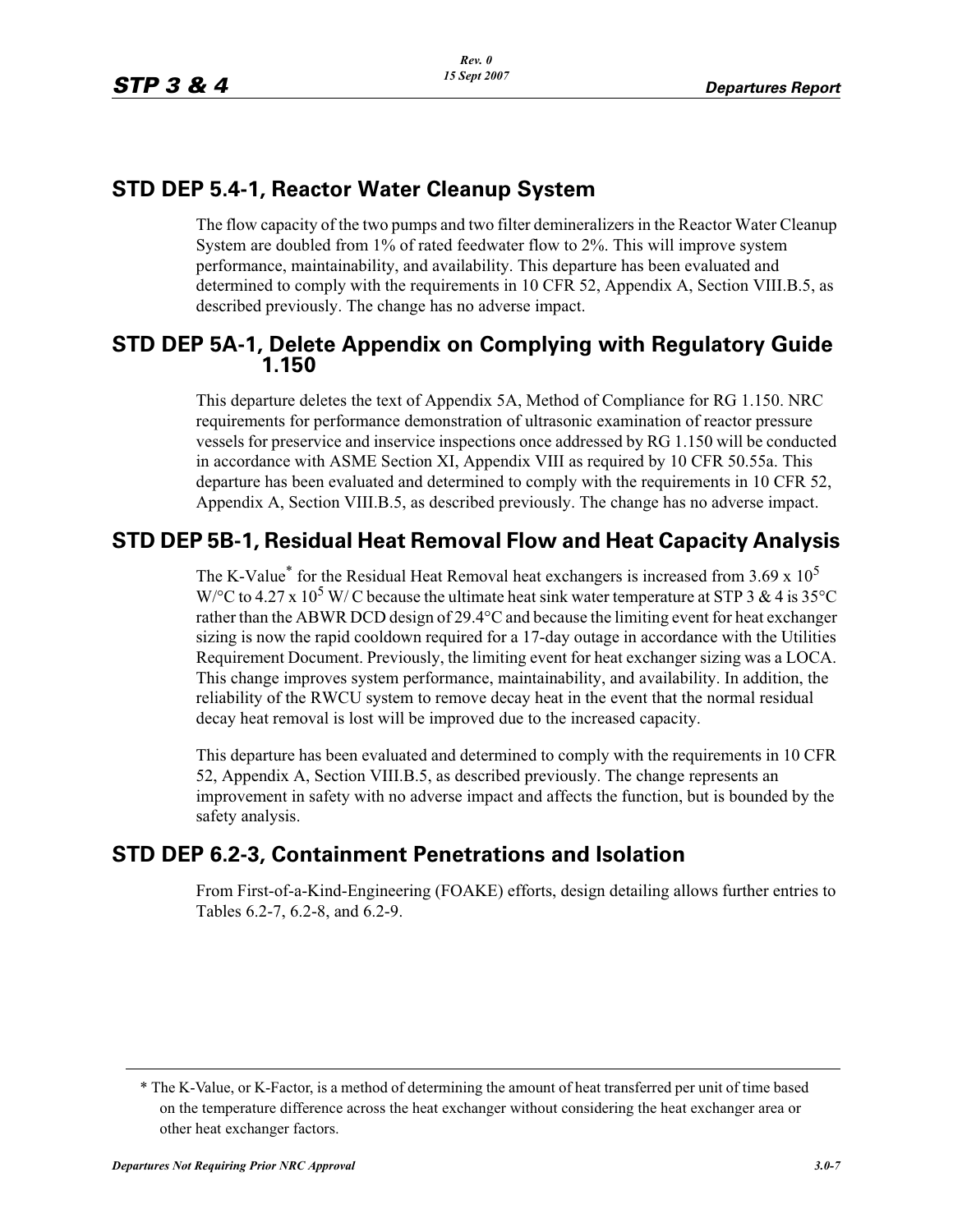- - Table 6.2-7 identifies the containment isolation valves associated with the ABWR Primary Containment. Several adjustments to this table were identified during detailed design engineering based on equipment procurement, as well as changes to the equipment design.
- - Table 6.2-8 identifies the ABWR Primary Containment Penetrations. During FOAKE, it was determined that this arrangement needed to be changed to meet US mechanical and electrical separation requirements. Changes were also necessary to satisfy electrical load carrying characteristics of currently existing electrical penetration assemblies.
- - Table 6.2-9 contains the potential leakage paths from the Primary Containment to the environment. Corrections to this table included fields that were identified as requiring change based on changes to Table 6.2-8.

This departure has been evaluated and determined to comply with the requirements in 10 CFR 52, Appendix A, Section VIII.B.5, as described previously. The change has no adverse impact.

#### **STD DEP 6.6-1, Pre-Service and Inservice Inspection and Testing of Class 2 and 3 Components and Piping**

Departures from Subsections 6.6.2.1 and 6.6.2.2 of the reference ABWR DCD:

- - A sentence in Subsection 6.6.2.1 regarding RHR heat exchangers nozzle having 100% accessibility for PSI during fabrication is deleted because it is no longer applicable.
- - A paragraph in subsection 6.6.2.2 indicates restrictions for the use of some piping system configurations to ensure that accessibility for ISI is maintained. However, if some of the restricted piping system configurations are used, an evaluation is required to ensure ISI accessibility is provided.
- A sentence is added for clarification at the end of the Subsection 6.6.2.2 requiring an evaluation to be performed where less than the minimum straight pipe is used.
- - The comprehensive plant-specific PSI and ISI program plan will be developed and submitted at least 12 months prior to commercial power operation.
- - Access requirements are incorporated in the applicable specifications as an integral part of the design process.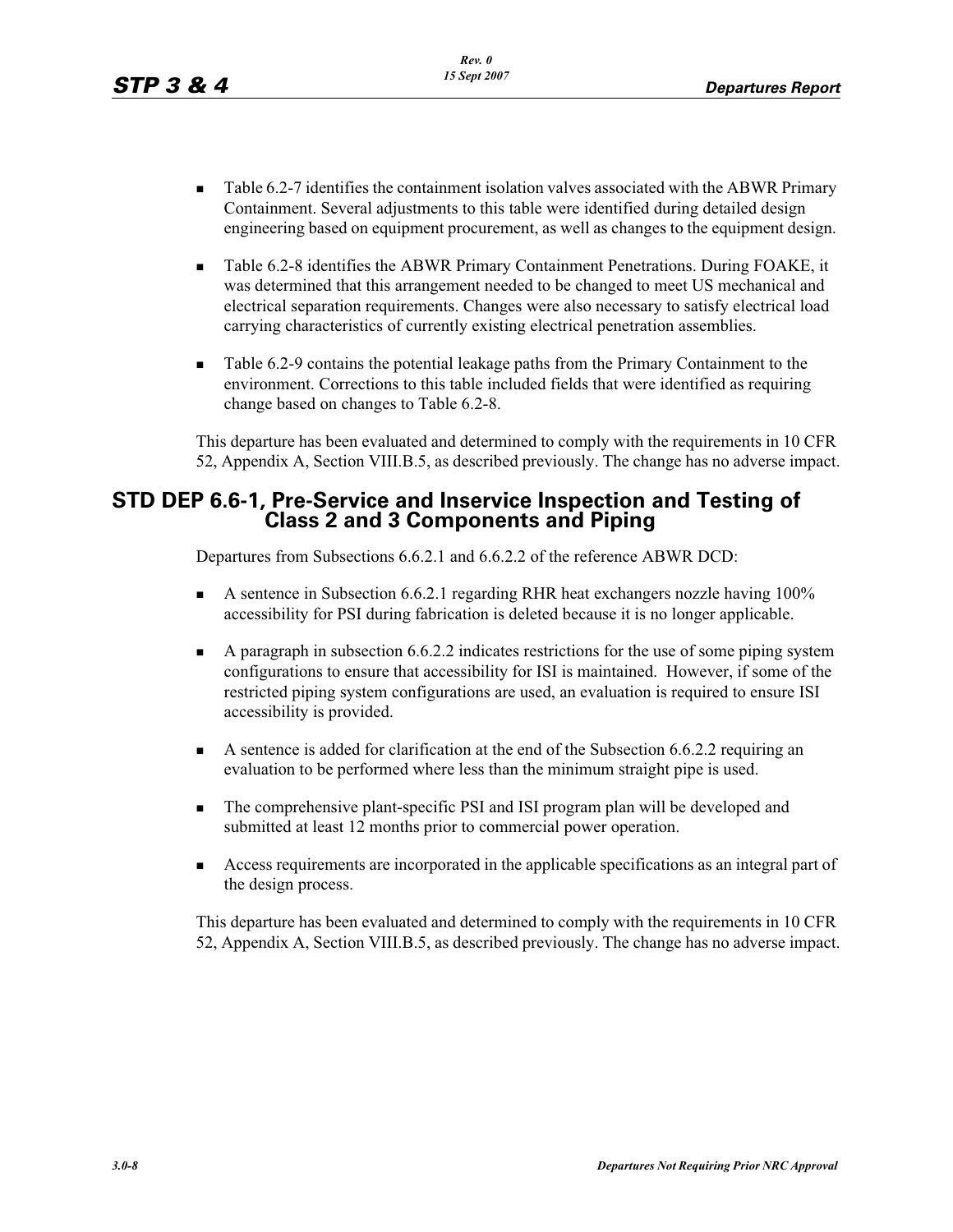#### **STD DEP 6C-1, Containment Debris Protection for ECCS Strainers**

A departure from Appendix 6C incorporates the new-stacked disk ECCS strainer design per Licensing Topical Report NEDC-32721P-A and guidance from URG. Additional mitigating features, such as use of reflective metal insulation (RMI) for large bore piping, Inservice Inspection Program as a Surveillance Requirement, temporary filters during post-construction system testing, and a foreign material exclusion program are introduced. Section 6C.5 and Tables 6C-1 and 6C-2 have been deleted since they are not applicable to the new strainer design.

This departure has been evaluated and determined to comply with the requirements in 10 CFR 52, Appendix A, Section VIII.B.5, as described previously. The change affects the function, but represents an improvement in safety and ensures that the design is bounded by the safety analysis.

# **STD DEP 7.1-1, References to Setpoints and Allowable Values**

The NRC has changed requirements by reformatting the Technical Specifications since the reference ABWR DCD was published. In accordance with current requirements, GE plants can provide a single column format, which consist of only the allowable values (AV). NUREG-1434 provides a detailed discussion on the specifics regarding the new AV single column format. The setpoints are now maintained in plant-controlled documents outside the Technical Specifications. This led to changes in the wording where setpoints or other calculations other than AV appear in the Technical Specifications.

This departure has been evaluated and determined to comply with the requirements in 10 CFR 52, Appendix A, Section VIII.B.5, as described previously. The change has no adverse impact.

# **STD DEP 7.1-2, ATWS DB for Startup Range Neutron Monitoring**

Subsection 7.1.2 of the reference ABWR DCD described the safe shutdown systems I&C and the Neutron Monitoring System I&C. The STP 3 & 4 FSAR provides the following departures:

- - DCD Subsection 7.1.2.4.1 states that the alternate and diverse method for inserting control rods is the fine motor control rod drive (FMCRD) electric motors. STP 3 & 4 FSAR states that the alternate method is the Automatic Rod Insertion (ARI) of the CRDS or using the ARI motor run-in function of the RCIS.
- -DCD Subsection 7.1.2.4.1 states that the FMCRD motors shall be connected to the emergency diesel generators. The FSAR subsection clarifies that power for the stepping motor driver modules (SMDMs) that control the power to the FMCRD motors derive their power from a bus that can automatically receive power from the EDG, if necessary.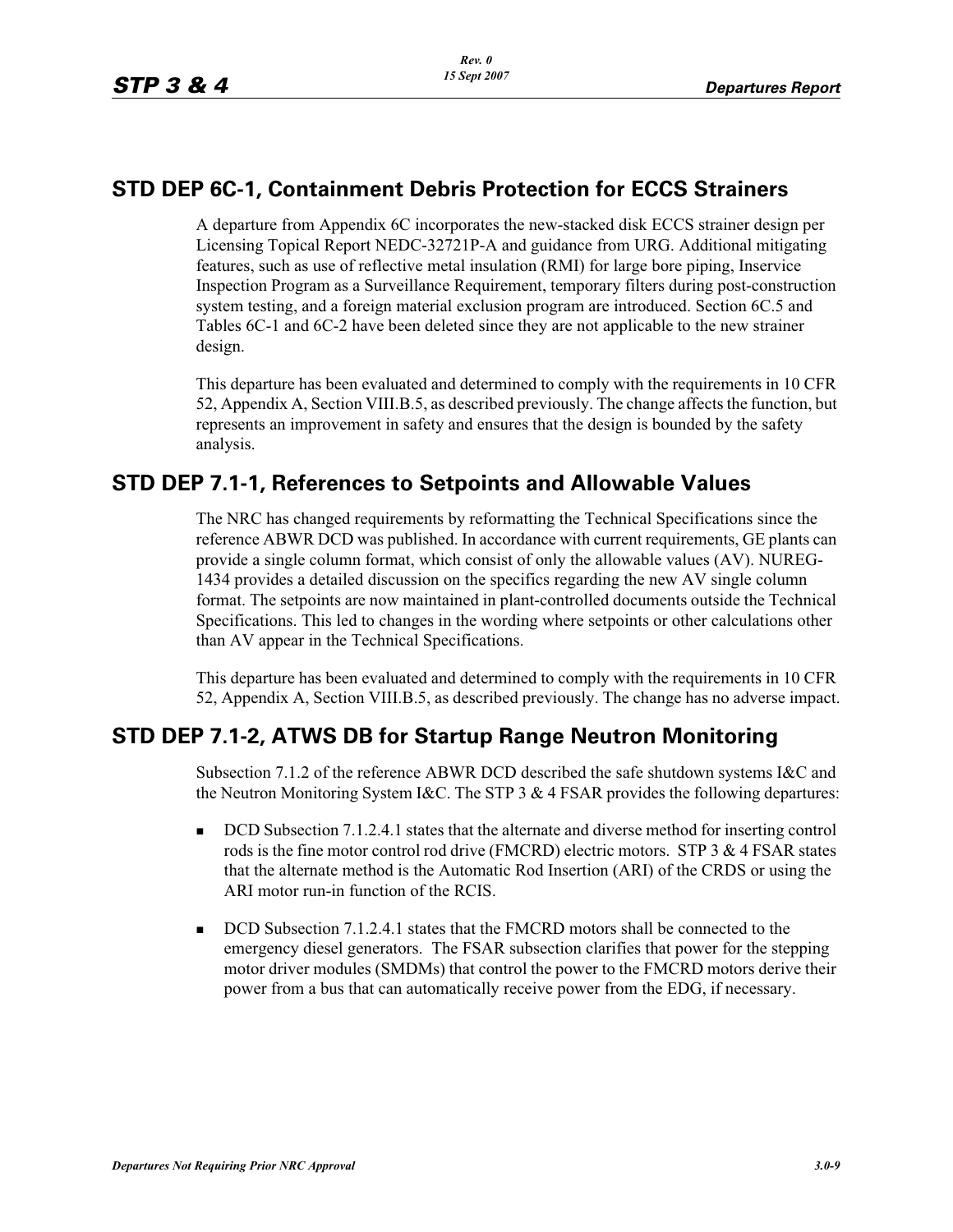- - STP 3 & 4 FSAR Subsections 7.1.2.6.1.1 (1) and 7.1.2.6.1.4 (1) add as a General Functional Requirement under the Safety Design Bases that the Startup Range Neutron Monitoring (SRNM) subsystem will provide ATWS permissive signals to the ESF Logic Control System.
- - DCD Subsection 7.1.2.6.1.1 (2) states as a nonsafety-related design basis that the SRNM Subsystem shall be able to provide a continuous measure of the time rate of change of neutron flux (reactor period) over the range from  $-100$  s to  $(-)$  infinity and  $(+)$  infinity to  $+10$  s. The FSAR revises the upper period limit to  $+3$  s.
- - DCD Subsection 7.4.2.6.1.2 (1) describes the control and reference signal for the APRM System core flow-rate dependent trips as a flow measurement from the recirculation system and signal conditioning equipment. The FSAR states that the control and reference signal comes from converting a core plate differential pressure signal from the Recirculation Flow Control System into a core flow rate signal.

This departure has been evaluated and determined to comply with the requirements in 10 CFR 52, Appendix A, Section VIII.B.5, as described previously. The change has no adverse impact and affects the function, but is bounded by the safety analysis.

# **STD DEP 7.1-3, Isolation of Automatic Traversing Incore Probe (ATIP)**

ABWR DCD Subsection 7.1.2.6.1.5 described the operation of the ATIP. STP 3 & 4 FSAR Subsection 7.1.2.6.1.5 (2) 9 (d) adds a non-safety-related power generation design basis that the ATIP should provide an automatic function of retracting the ATIP and closing the containment isolation valves for the ATIP lines in response to an LDI signal.

This departure has been evaluated and determined to comply with the requirements in 10 CFR 52, Appendix A, Section VIII.B.5, as described previously. The change has no adverse impact.

#### **STD DEP 7.2-1, Neutron Monitoring System Connection to RTIF**

Section 7.2 of the reference ABWR DCD describes implementation of the interface between the Neutron Monitoring System (NMS) and the Reactor Protection System (RPS). The STP 3 & 4 FSAR revises and clarifies that description as follows.

The DCD describes two-out-of-four (2/4) voting logic related to the NMS Startup Range Neutron Monitor (SRNM) and Average Power Range Monitor (APRM) trips, as being performed by the RPS using divisional SRNM and APRM signals from each of the four divisions of NMS. In the STP 3 & 4 FSAR, the logic is functionally identical. However, the 2/4 logic is performed by each division of the NMS instead of by the RPS. The resulting trip signals are then sent from each NMS division to its corresponding RPS division for execution of the RPS trip. As a result of this 2/4 voting logic moving from the RPS to the NMS, certain other associated functions are also moved as follows: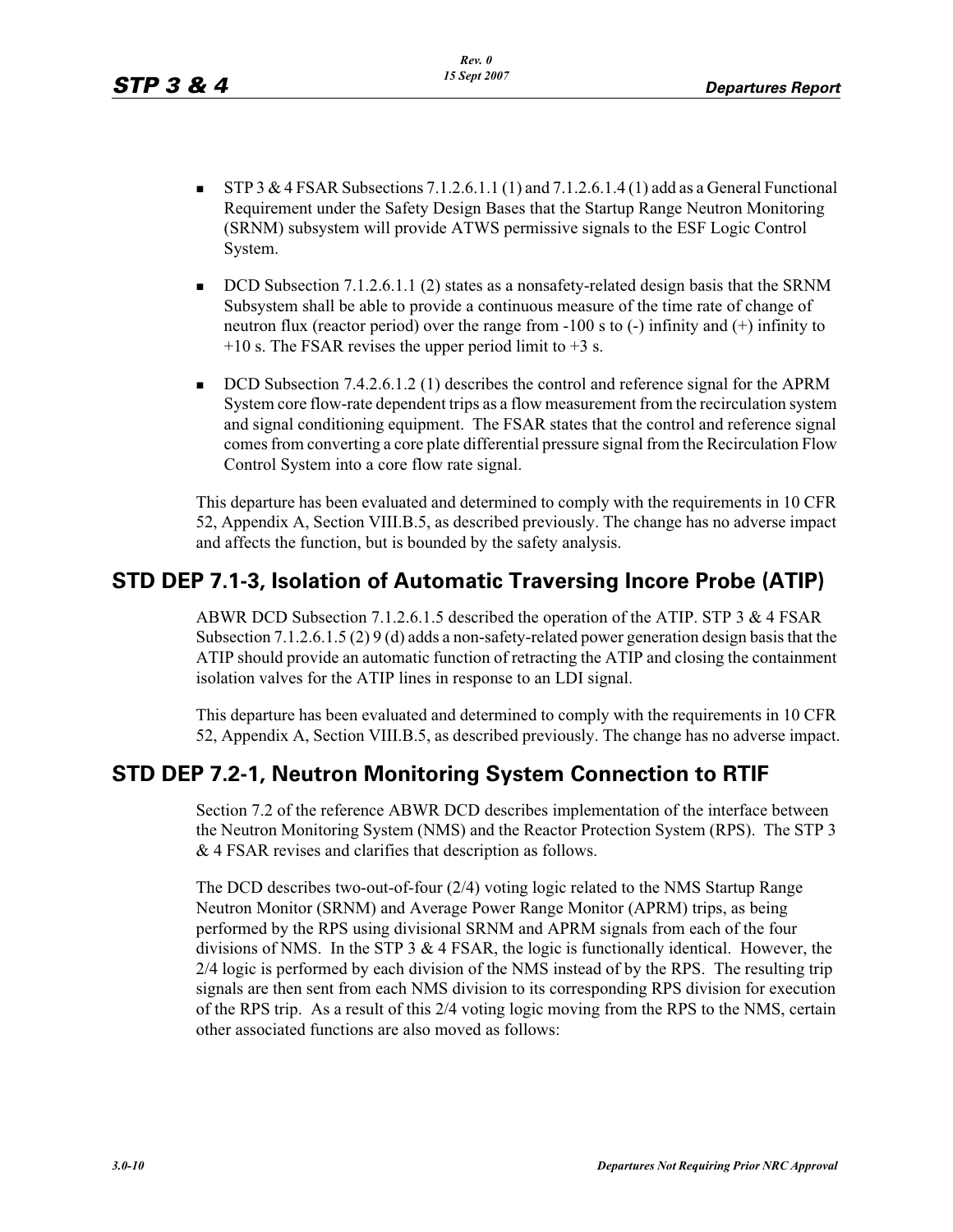Bypasses associated with the NMS input channels are performed by the NMS, instead of the RPS, because this must logically occur ahead of the 2/4 voting function that now resides in the NMS. This eliminates the need to transmit NMS divisional input bypass signals to RPS, as described in the ABWR DCD.

- The ABWR DCD describes a manual, key lock non-coincident NMS trip disable switch for use during shutdown, refuel and startup modes. The ABWR DCD describes this switch as being provided by the RPS. This function is moved to the NMS in the STP FSAR, because of its logical association with the 2/4 voting logic, which now resides in the NMS.

This departure has been evaluated and determined to comply with the requirements in 10 CFR 52, Appendix A, Section VIII.B.5, as described previously. The change has no adverse impact.

# **STD DEP 7.2-2, Description of Scram Actuating Relays**

Subsection 7.2.1.1.4.1 (1) of the reference ABWR DCD describes multiplexers, digital trip modules, and the Essential Multiplexing System. The FSAR revises these terms to reflect the current design which includes data communication equipment, digital trip units, and Remote Digital Logic Controllers.

DCD Subsection 7.2.1.1.4.1 (3) describes normally closed relay contacts in the scram logic circuitry between the air header dump valve solenoids (back-up scram solenoids) and the power source (125 VDC) for the air header dump valve solenoids. The STP  $3 \& 4$  FSAR subsection has revised the wording of the relay logic contact status from "closed" to "open" when the coil is "energized." This departure ensures a clear description is provided for the Reactor Protection System.

This departure has been evaluated and determined to comply with the requirements in 10 CFR 52, Appendix A, Section VIII.B.5, as described previously. The change has no adverse impact.

# **STD DEP 7.2-4, Manual Scram Monitoring**

Subsection 7.2.1.1.4.2 (6) (c) of the reference ABWR DCD describes the two manual scram switches and the reactor mode switch as providing the means to manually initiate a reactor trip. The subsection also states that one bypass initiating variable is monitored in addition to the scram initiating variables. The FSAR subsections deletes the statement about monitoring initiating variables because it could be misinterpreted.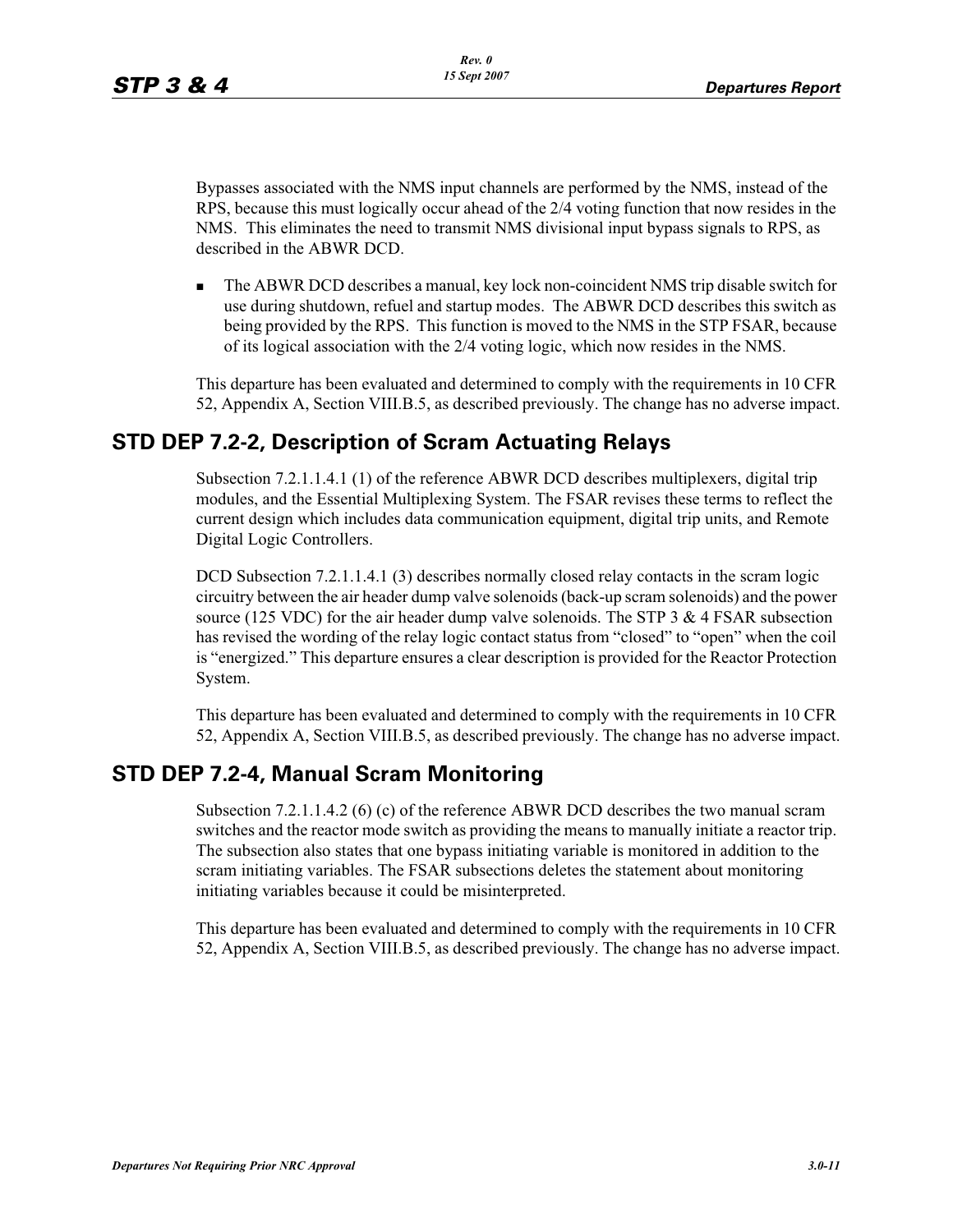#### **STD DEP 7.2-6, RPS Instrumentation Ranges**

Table 7.2-1 of the reference ABWR DCD provided specifications for Reactor Protection System Instrumentation. This standard departure provides new ranges for:

- -Reactor Vessel High Pressure
- -Drywell High Pressure
- -Reactor Vessel Low Water Level 3
- -Low Charging Pressure to Rod HCU Accumulators
- -Turbine Control Valve Fast Closure

Continuing design has determined that the original ranges did not provide for optimal performance. The ranges are now updated to reflect a range of values appropriate for optimal performance.

This departure has been evaluated and determined to comply with the requirements in 10 CFR 52, Appendix A, Section VIII.B.5, as described previously. The change has no adverse impact.

#### **STD DEP 7.3-1, Time Intervals for Licensing Analysis**

Subsections 7.3.1.1.1.1 and 7.3.1.1.1.4 of the reference ABWR DCD provide specific times for the High Pressure Core Flood System and the Low Pressure Flooder Subsystem to respond to accidents. Table 6.3-1 provides these same values in addition to other significant input variables used in the Loss-of-Coolant Accident analysis.

To ensure consistency of information within the DCD, the specific values have been deleted in these Chapter 7 subsections and a reference has been inserted to the Table 6.3-1. This ensures that all data relative to these inputs remain consistent with the accident analysis.

This departure has been evaluated and determined to comply with the requirements in 10 CFR 52, Appendix A, Section VIII.B.5, as described previously. The change has no adverse impact.

# **STD DEP 7.3-2, Automatic Depressurization Subsystem (ADS) Operator**

Subsection 7.3.1.1.1.2 of the reference ABWR DCD incompletely describes actuation of the automatic safety/relief valves as "with electrical power." The valve utilizes pneumatic action for the relieving function, but the operating air is introduced via an electric signal to a solenoid valve. A more complete description of the actuation would be "electro-pneumatic." The relief (power) mode of operation is initiated when an electrical signal is received at any of the solenoid valves located on the pneumatic actuator assembly. These valves also operate by mechanical function as described in this subsection. The STP 3  $\&$  4 FSAR states "pneumatic action" as the actuation method to clearly describe the ADS function of the SRV.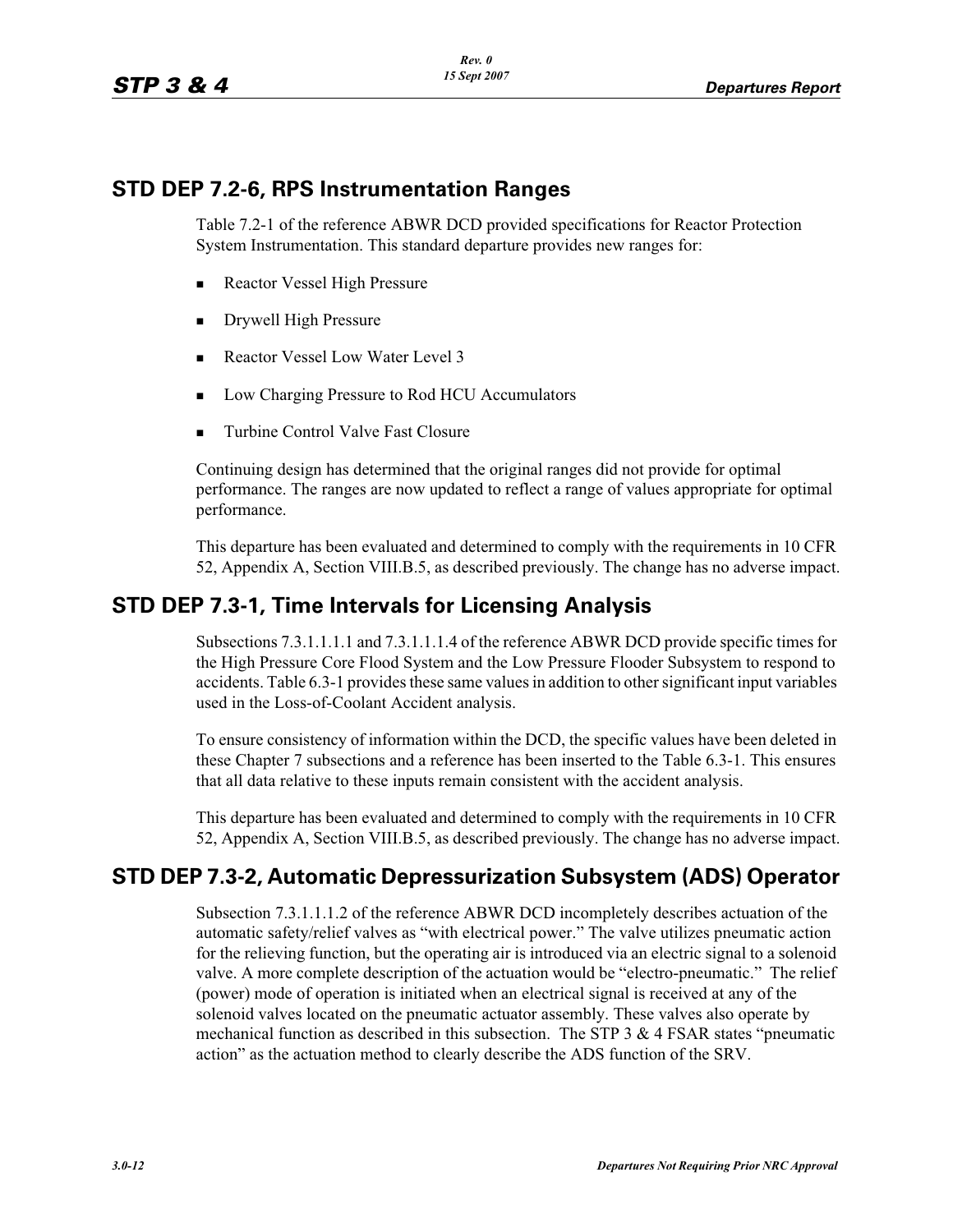This departure has been evaluated and determined to comply with the requirements in 10 CFR 52, Appendix A, Section VIII.B.5, as described previously. The change has no adverse impact.

#### **STD DEP 7.3-4, ADS Logic**

Subsection 7.3.1.1.1.2 (3) (b) of the reference ABWR DCD describes the logic and sequencing for the ADS. The original description did not fully describe the conditions under which ADS could be initiated. The description identifies the two parameters required as Reactor Water Level and Drywell Pressure. The description could be misinterpreted as requiring both parameters simultaneously to initiate ADS. The actual logic has a bypass timer that initiates on Reactor Water Level (Level 1) that will initiate ADS without the presence of High Drywell Pressure after eight minutes (nominal). Subsection 7.3.2.1.1 discusses this timer, but does not provide the information that it is initiated by the Level 1.

The above subsections are amended in the STP  $3 \& 4$  FSAR to state that the bypass timer is initiated by the Reactor Vessel Water Level (Level 1) input. Additionally, the 8-minute value is removed from Subsection 7.3.2.1.1 to ensure that there is no conflict with Tier 1 information regarding the settings for this timer.

This departure has been evaluated and determined to comply with the requirements in 10 CFR 52, Appendix A, Section VIII.B.5, as described previously. The change has no adverse impact.

### **STD DEP 7.3-5, Water Level Monitoring**

Subsection 7.3.1.1.1.2 (3) (b) of the reference ABWR DCD describes the equipment design for the ADS I&C using the terms "Low" and "Low-Low" when describing the initiation inputs from the Reactor Water Level instrumentation. These terms generally refer to Level 1.5 and Level 1, respectively, for this instrumentation. This instrumentation has initiating signals for other levels, such as 2, 3, 8, etc.

To ensure clarity of understanding for all users, terms such as "Low" and "Low-Low" will be replaced with the actual level nomenclature, e.g., "Level 1.5" and "Level 1," in the STP 3 & 4 FSAR. This clarification is also added to Subsections 7.3.1.1.1.2 (3) (a), and 7.3.1.1.1.4 (3) (a) and (3) (d).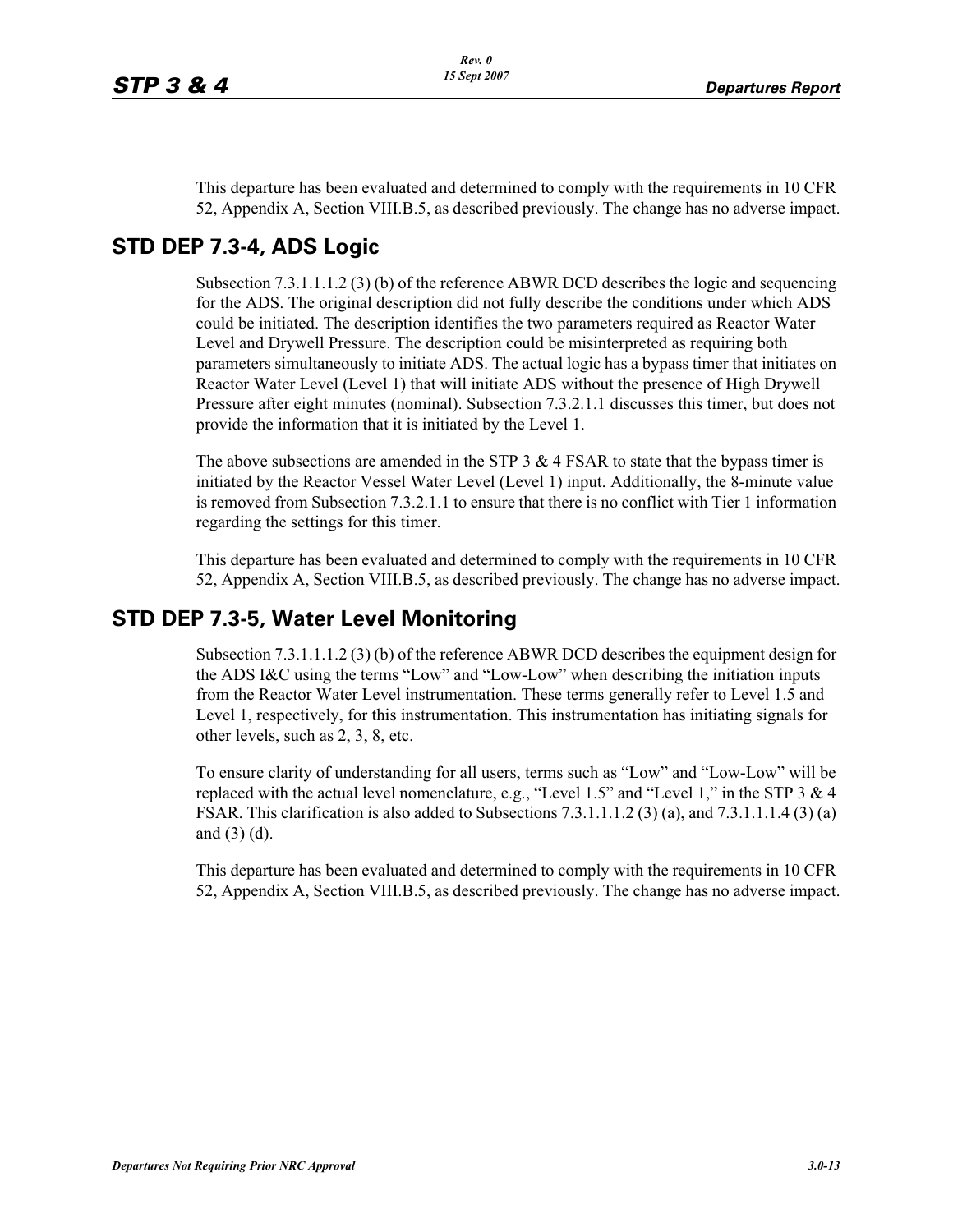### **STD DEP 7.3-6, SRV Position Indication**

Subsection 7.3.1.1.1.2 (3) (b) of the reference ABWR DCD describes the position indication provided in the main control room for the safety/relief valves. The description states that lights are provided when the solenoid-operated pilot valves are energized to open. It also states that linear variable differential transformers (LVDTs) are mounted on the valve operators.

As stated in the STP 3 & 4 FSAR subsection, the current design for main control room indication of safety/relief valve position is provided by a limit switch. ADS solenoid energized status is not indicated as this is not a direct indication of the safety/ relief valve position. The incorporation of the limit switch on the valve provides a direct, positive indication of the valve position that is more reliable than the original described LVDT. The requirement for position indication of the safety/relief valve is assured by this limit switch.

This departure has been evaluated and determined to comply with the requirements in 10 CFR 52, Appendix A, Section VIII.B.5, as described previously. The change has no adverse impact.

# **STD DEP 7.3-8, Surveillance Test Controller**

Subsection 7.3.1.1.1.2 (3) (g) of the reference ABWR DCD states that the instrument channels are "automatically verified at 10 minute intervals." The STP  $3 \& 4$  FSAR has replaced that phrase with "manually verified in accordance with Technical Specification requirements."

DCD Subsection 7.3.1.1.1.2 (3) (g) also states that the Surveillance Test Controller (STC) as discussed in the Subsection 7.1.2.1.6 is applicable to the ADS.

To reduce operator burden and decrease outage time, an STC is provided as a dedicated instrument. The STC performs semi-automatic (operator-initiated) testing, including trip, initiation, and interlock logic. A separate test sequence for each safety system is operatorselectable. Testing will proceed automatically to conclusion after initiation by the operator. Surveillance testing is performed in one division at a time.

To ensure understanding of the testing frequency, the "10 minute" discussion is removed and verification in accordance with the "Technical Specification Requirements" is inserted in the STP 3 & 4 FSAR subsection.

This departure has been evaluated and determined to comply with the requirements in 10 CFR 52, Appendix A, Section VIII.B.5, as described previously. The change has no adverse impact, and although it affects the function, it is bounded by the safety analysis.

# **STD DEP 7.3-9, Shutdown Cooling Operation**

Subsection 7.3.1.1.1.4 (3) (e) of the STP 3  $\&$  4 FSAR clarifies the reference ABWR DCD description of the RHR Shutdown Cooling Mode valve alignment during Low Pressure Flooder (LPFL) actuation signal. In the shutdown cooling mode of operation, the RHR System removes decay heat from the reactor core and is used to achieve and maintain a cold shutdown condition. In this mode, each division takes suction from the RPV via its dedicated suction line, pumps the water through its respective heat exchanger tubes, and returns the cooled water to the RPV. Each shutdown cooling suction valve automatically closes if reactor water level falls below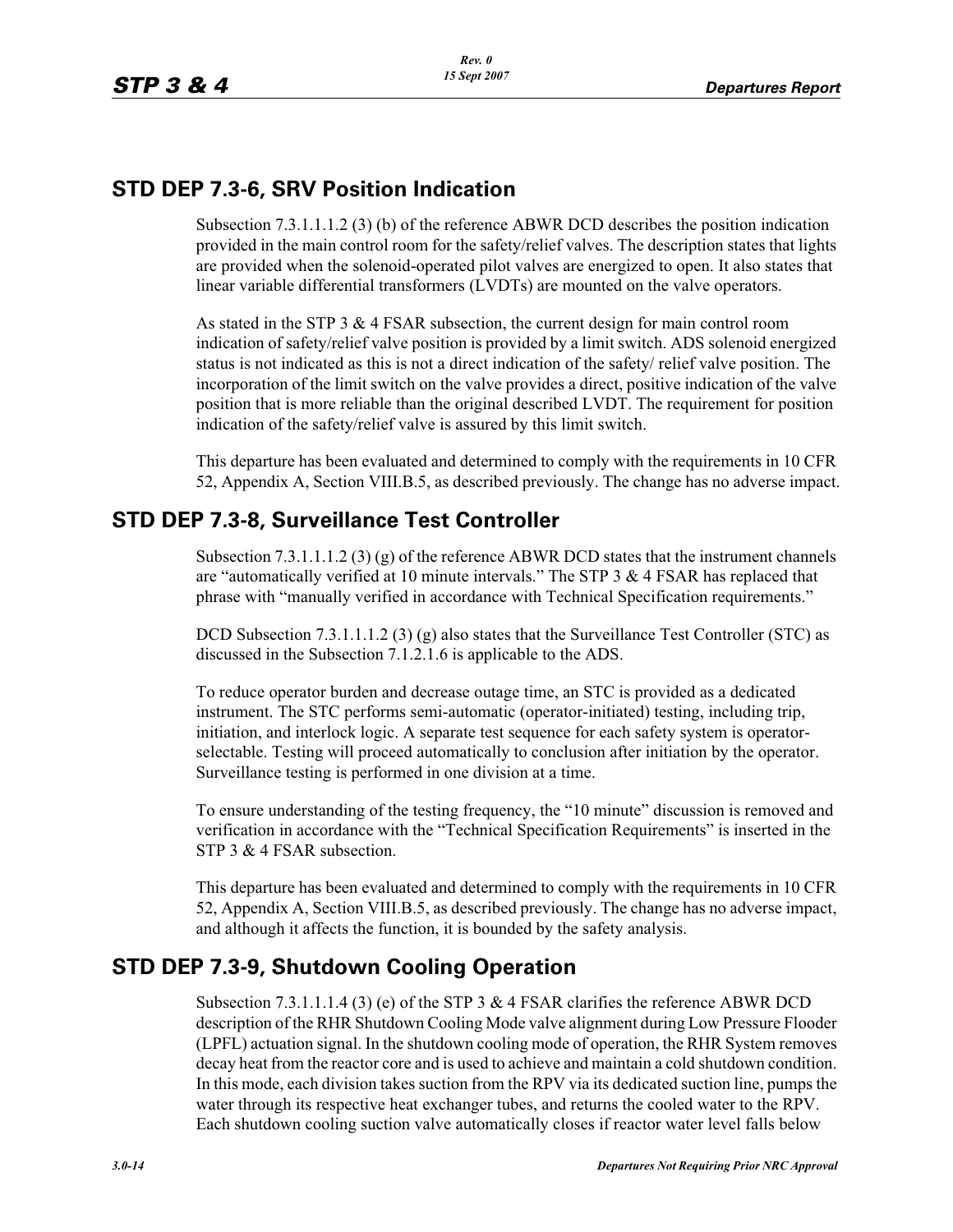level 3. These valves will not open on high reactor pressure. This information was not presented as clearly as it could have been in the DCD.

This departure has been evaluated and determined to comply with the requirements in 10 CFR 52, Appendix A, Section VIII.B.5, as described previously. The change has no adverse impact.

#### **STD DEP 7.3-10, ESF Logic and Control System (ELCS) Mode Automation**

Subsection 7.3.1.1.1.4(3i) of the reference ABWR DCD states that the operator may control the RHR pumps and injection valves manually after LPFL initiation to use RHR capabilities in other modes if the core is being cooled by other emergency core cooling systems. STP  $3 \& 4$ FSAR Subsection 7.3.1.1.1.4(3i) replaces that statement with an expanded description of the Mode switches in the main control room. In order to support the displays and to reduce operator burden, RHR has specific mode operation capability. This eliminates the possibility of operator error and supports the display requirements. For example, the Containment Spray Mode is initiated by first "arming" the logic and then "initiating" the operation. Mode-specific permissives are required for system alignment.

In addition, ELCS mode automatic logic changes are implemented for Figure 7.3-1, Sheets 2, 5, 7-11, 13 and 17 to assure that the HPCF "C" diverse hard-wired manual initiation function has priority over the normal automatic initiation logic for HPCF "C". These changes assure proper implementation of the diverse hard-wired HPCF "C" manual initiation capability described in Appendix 7C.5.

This departure has been evaluated and determined to comply with the requirements in 10 CFR 52, Appendix A, Section VIII.B.5, as described previously. The change has no adverse impact.

#### **STD DEP 7.3-11, Leak Detection and Isolation System Valve Leakage Monitoring**

Reference ABWR DCD Subsection 7.3.1.1.2 (3)(l) provides a description of the leak detection instrumentation provided for valve stem leak-off lines of large bore reactor coolant pressure boundary isolation valves. Originally, valve stem packing rings were mostly made of asbestos material, which was prone to shrinkage during service. The shrinkage could cause voids in the packing chamber, which leads to leakage. To counter frequent leaks, two sets of packing rings were provided with a leak-off line from the chamber between the packing rings. The leak-off was then routed to a collection sump, where leakage was identified in accordance with pressure boundary leakage requirements. While providing relief from leakage requirements, this arrangement did not resolve the issue of stem leakage.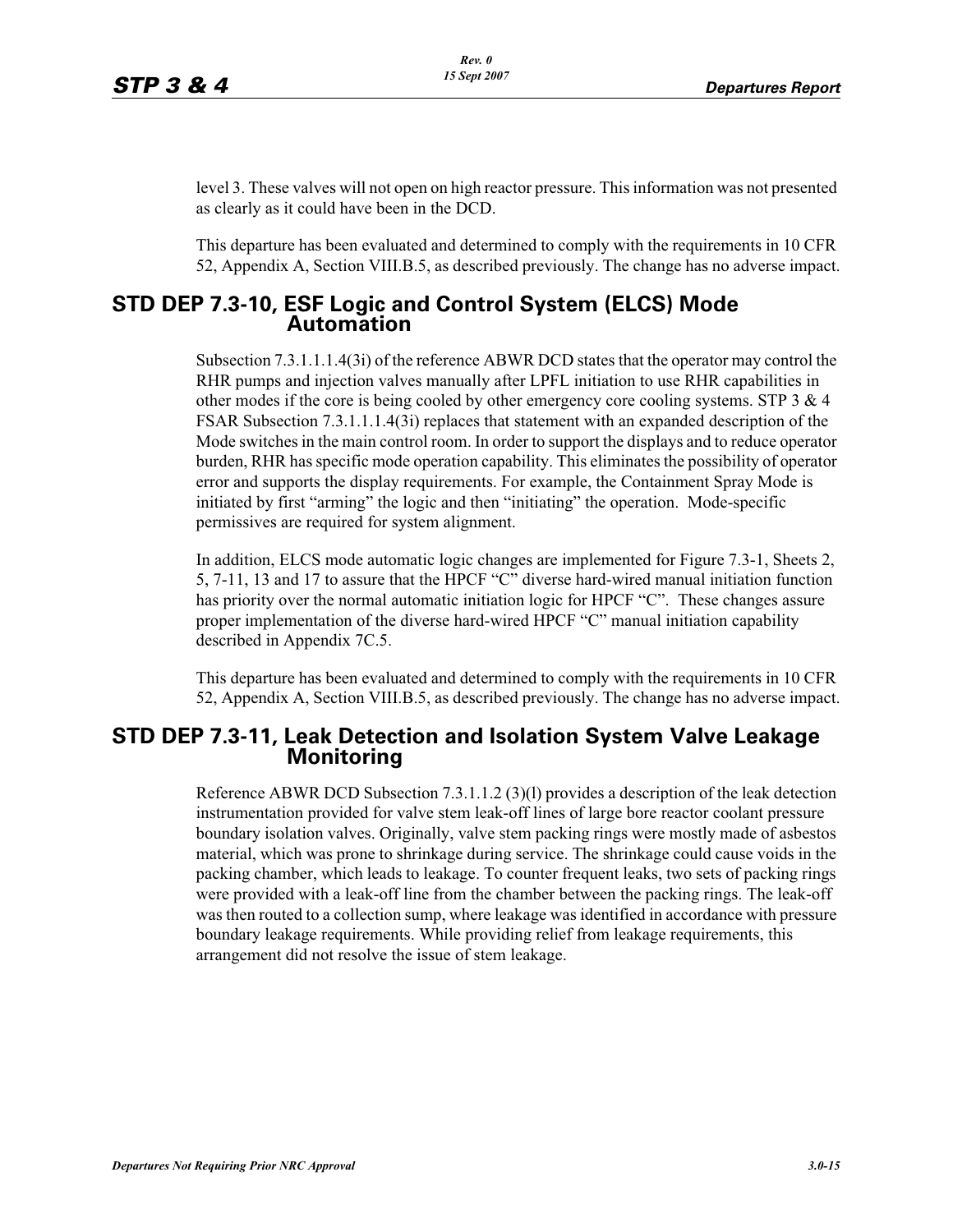To resolve the stem leakage issue, valves were specified in the FSAR to use one set of expanded graphite packing to seal the valve stem penetration. Expanded graphite has shown superior sealing properties, is less likely to induce corrosion and damage to the valve stem due to trace material, retain their form longer and avoid the formation of voids that could lead to leakage. Due to the valve packing changes, during the design evolution of the ABWR, the valve stem leak-off lines have been eliminated. The valve gland leak-off lines have been eliminated for the valves and the described instrumentation is no longer applicable. The large remote power operated valves, located in the Drywell for Main Steam, Reactor Water Clean Up, Reactor Core Isolation Cooling and Residual Heat Removal Systems are affected by this change. A similar discussion is provided in STP 3 & 4 FSAR Subsection 5.2.5. The deletion of this section ensures the discussion of the Leakage Detection Instrumentation is consistent with the current design.

The improvements of valve packing have changed the way pressure boundary leakage from valves is assessed. With the reduction in leakage, which is a more reliable configuration, a leakage detection system is no longer needed. This conclusion results in the removal of the piping arrangement and the instrumentation for leakage detection.

This departure has been evaluated and determined to comply with the requirements in 10 CFR 52, Appendix A, Section VIII.B.5, as described previously. The change does not affect any safety or design function.

#### **STD DEP 7.3-13, Containment Spray Logic**

The reference ABWR DCD states that if Containment Spray has been initiated, then the system automatically realigns to the LPFL Mode if Reactor Vessel Water Level falls below Level 1. The changes to STP 3 & 4 FSAR Subsections 7.3.1.1.3 (3) (a), (b), and (c), and 7.3.2.3.1 emphasize that the LPFL mode has precedence over containment Spray when below Level 1, clarify the method by which the Drywell and Wetwell sprays can be initiated, and clarify the interlocks associated with this mode of RHR operation.

This departure clarifies the operation of the Containment Spray System and provides a better description of the operation of this mode of RHR. This departure has been evaluated and determined to comply with the requirements in 10 CFR 52, Appendix A, Section VIII.B.5, as described previously. The change has no adverse impact.

#### **STD DEP 7.3-14, Residual Heat Removal Suppression Pool Cooling Logic**

Subsection 7.3.1.1.4 (3) (b) of the reference ABWR DCD describes the logic and sequencing of the RHR Suppression Pool Cooling Mode. The FSAR includes the following departures:

- - A description of the Suppression Pool Cooling Mode Switch has been added to Item (iv) to provide a more complete understanding of the initiation of this mode.
- - Item (v) of this subsection has been augmented to state the SPC mode continues to operate until the operator closes the discharge valves. This operation is facilitated by the activation of another permitted mode of operation. This information has been added to ensure a complete understanding of the termination of this mode.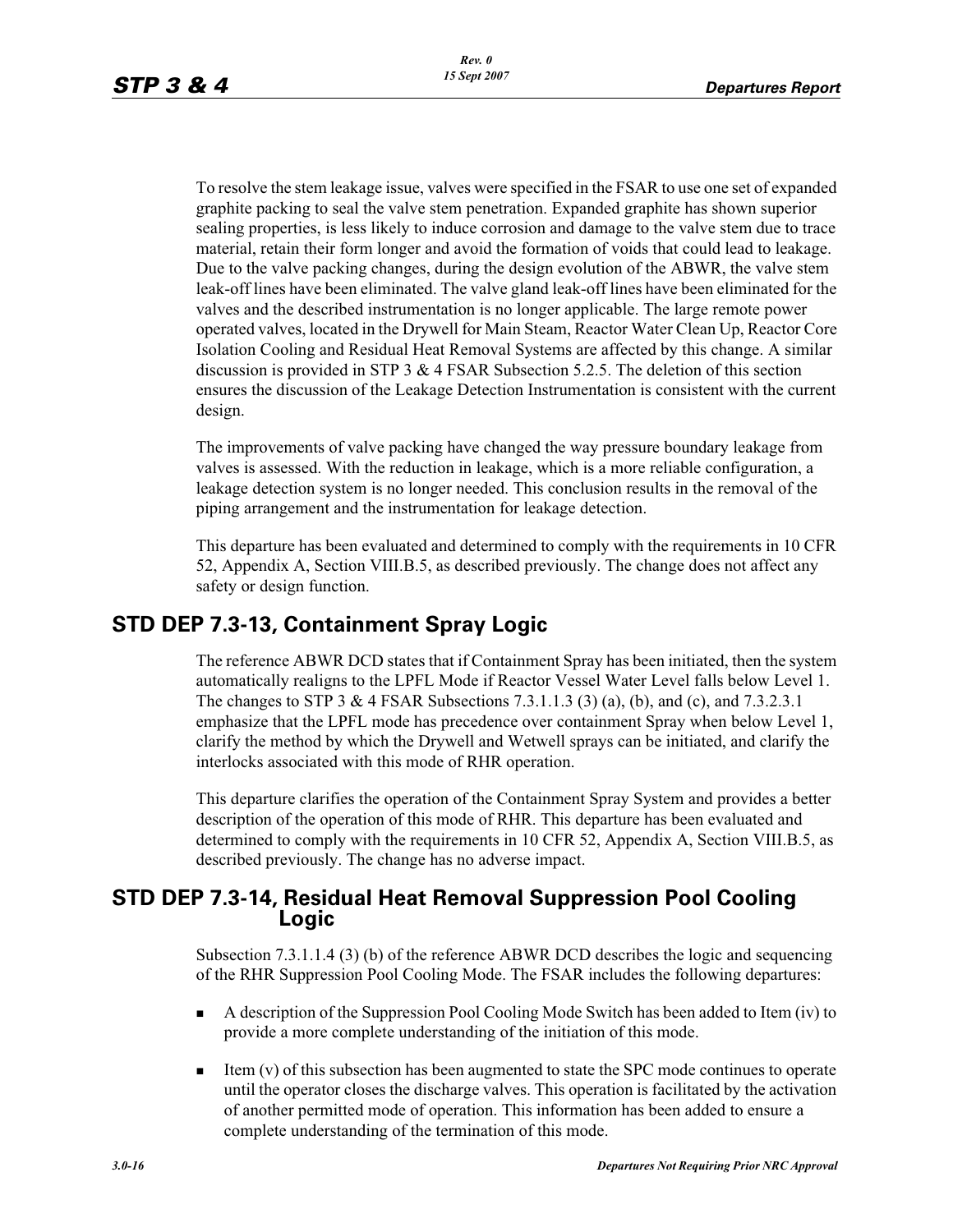- Item (vi) has been added to this section to clarify that this mode only operates automatically when entered from the RHR Standby Mode.

This departure clarifies the operation of the Suppression Pool Cooling Mode of RHR and provides a better description of the operation of this mode of RHR. This departure has been evaluated and determined to comply with the requirements in 10 CFR 52, Appendix A, Section VIII.B.5, as described previously. The change has no adverse impact.

#### **STD DEP 7.3-15, Reactor Service Water Logic Interfaces**

Subsection 7.3.1.1.7(3i) of the reference ABWR DCD provides information about the safety interfaces for the Reactor Coolant Water controls. This description is modified in the FSAR subsection as follows:

- - The original information stated that only Division I and II provided flow signals to the Main Control Rooms. The current design provides flow signals for all three divisions (Div. I, II, and III) of RCW.
- - This section also discusses the "RCW Hx A or D" differential pressure instrumentation. This equipment is actually the strainers on the suction side of the two RSW pumps in each division. Therefore, the nomenclature of this equipment is changed to "RSW pump Suction A or  $D$ ."

This departure has been evaluated and determined to comply with the requirements in 10 CFR 52, Appendix A, Section VIII.B.5, as described previously. The change has no adverse impact.

# **STD DEP 7.3-16, Testing Safety Relief Valve Solenoid Valves**

Improved testing capabilities have been incorporated into the ABWR design than those described in Subsection 7.3.1.1.2 of the reference ABWR DCD. These improvements allow the testing to be performed at any pressure. Therefore, the restrictions that were discussed in the original DCD are no longer applicable and have been removed. This departure has been evaluated and determined to comply with the requirements in 10 CFR 52, Appendix A, Section VIII.B.5, as described previously. The change has no adverse impact.

# **STD DEP 7.4-1, Alternate Rod Insertion (ARI) Function Description**

This departure re-writes most of the first paragraph of STP 3  $\&$  4 FSAR Subsection 7.4.1.1. The original description in the reference ABWR DCD described the implementation of the ARI function for the following features. The revised STP  $3 \& 4$  FSAR wording clarifies the descriptions of these features. It specifies the: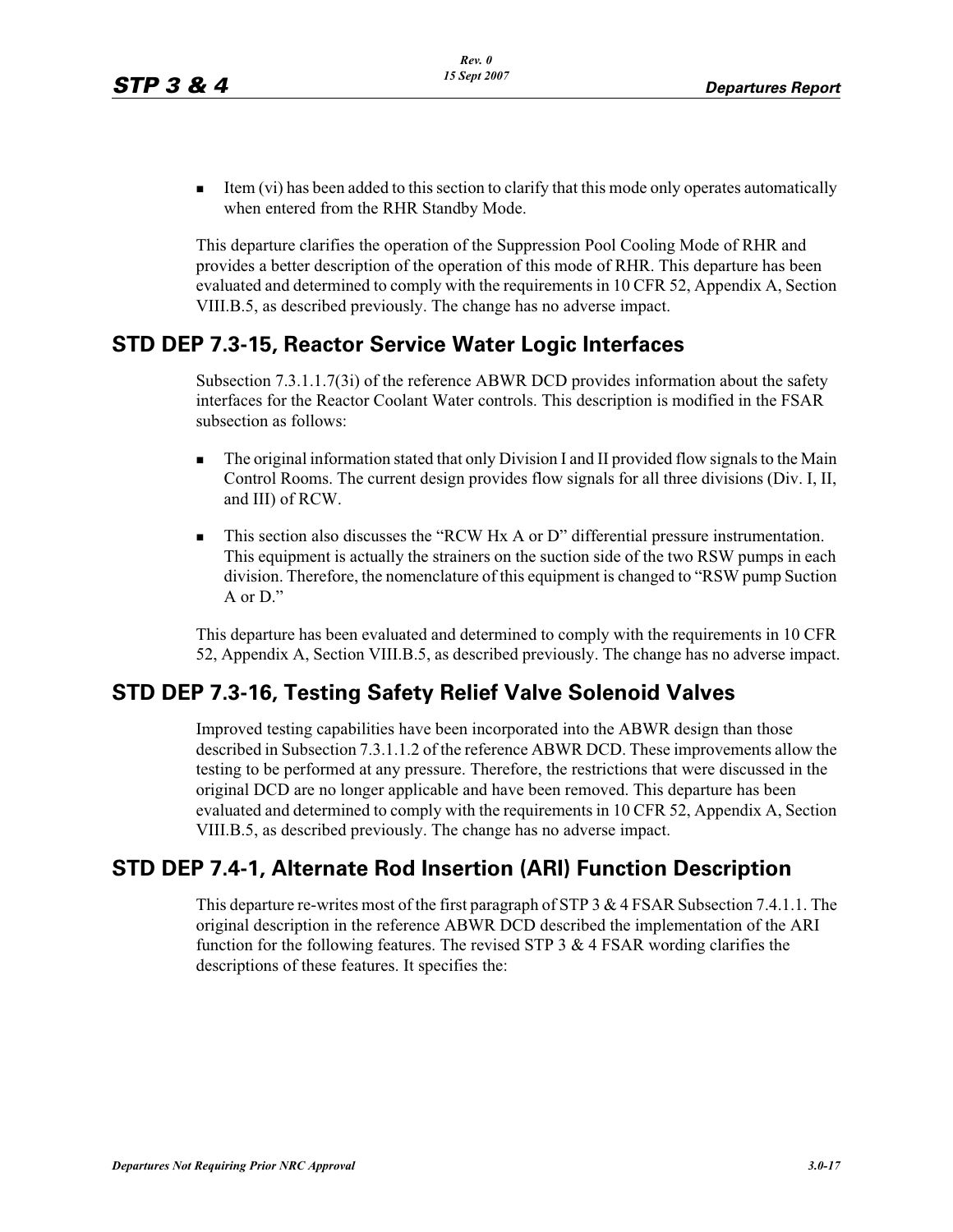- **ARI** function is a diverse method for inserting control rods by either hydraulic insertion or Fine Motion Control Rod Drive (FMCRD) motor run-in by providing a more complete discussion of the function.
- - Low-level signals from the safety systems (i.e., SSLC-ESF) and the RFC system for the ARI function are isolated. The interface of the isolated signals from safety system to the non-safety RFC system ensures that no safety related functions are affected.
- - Two hard switches on the Main Control Room Panel located near the RCIS dedicated operator interface to clarify the manual initiation capability.
- -Complete scope of the key components related to the ARI function.

This departure provides a clear and concise understanding of the ARI function, which is not required for safety, nor are its components considered Class 1E. This departure has been evaluated and determined to comply with the requirements in 10 CFR 52, Appendix A, Section VIII.B.5, as described previously. The change has no adverse impact.

# **STD DEP 7.4-2, Residual Heat Removal (RHR) Alarm**

Subsection 7.4.2.3.1 of the reference ABWR DCD provides functional requirements for the reactor shutdown cooling mode of the RHR system. Item (3) of this section provides a list of alarms that apply to all modes of the RHR System. As a result of detailed design evolution, the STP 3 & 4 FSAR replaces the alarm for "RHR Logic Power Failure" with the more general alarm "ELCS Out of Service." The FSAR also clarifies that the only time the "Manual Initiation Armed" alarm is activated is when the RHR system is in the Low Pressure Flooder (LFPL) Mode of operation.

This departure has been evaluated and determined to comply with the requirements in 10 CFR 52, Appendix A, Section VIII.B.5, as described previously. The change has no adverse impact.

# **STP DEP 7.6-1, Oscillation Power Range Monitor (OPRM) Logic**

Subsection 7.6.1.1.2.2 of the STP 3 & 4 FSAR now states the

- -OPRM trips logic is performed separately from the APRM trips logic
- - OPRM function has its own inoperative trip when the channel has less than the required minimum operable cells, or there is an OPRM self-test fault, or the APRM instrument firmware/software timer has timed out, if there is a loss of power to the APRM instrument
- - OPRM trip outputs also follow the two-out-of-four logic as the APRM but independent from the APRM trip outputs to the RPS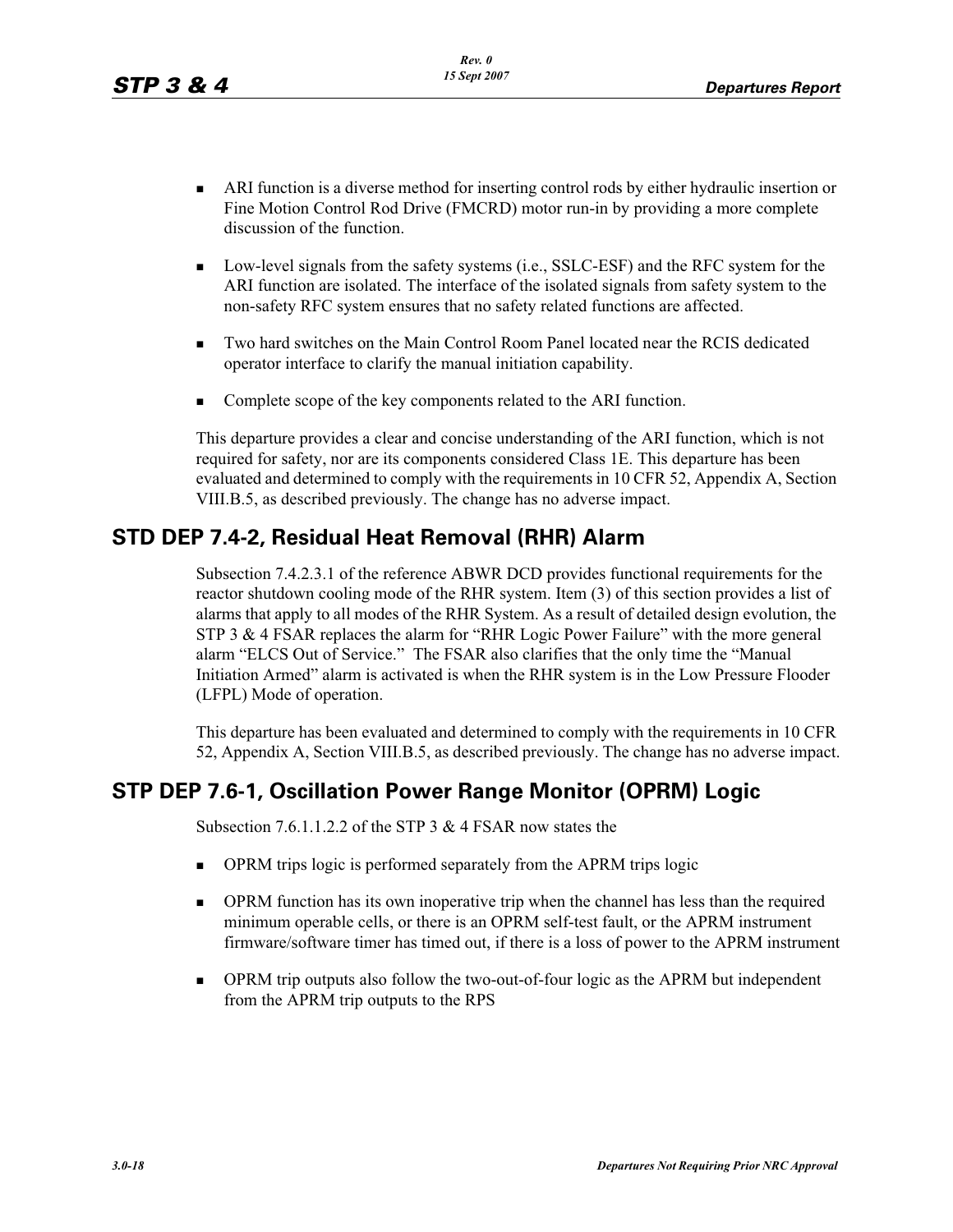NEDO-33328, "Advanced Boiling Water Reactor (ABWR) APRM Oscillation Monitoring Logic," April 2007, provides the justification for the changes noted above.

This departure has been evaluated and determined to comply with the requirements in 10 CFR 52, Appendix A, Section VIII.B.5, as described previously. The change affects the function, but is bounded by the safety analysis.

#### **STD DEP 7.6-2, SPTM Subsystem of Reactor Trip and Isolation System**

The reference ABWR DCD description for the Suppression Pool Temperature Monitoring (SPTM) System in Subsection 7.6.1.7.1 has been clarified in the STP 3 & 4 FSAR to add that SPTM System is part of the Reactor Trip and Isolation System (RTIS).

This departure has been evaluated and determined to comply with the requirements in 10 CFR 52, Appendix A, Section VIII.B.5, as described previously. The change has no adverse impact.

#### **STD DEP 7.6-3, SPTM Sensor Arrangement**

The reference ABWR DCD description for the SPTM System in Section 7.6.1.7.3 is clarified in the FSAR to better illustrate the approximate temperature sensor locations in relation to the SRVs. The STP 3  $&$  4 FSAR rewording states that the SRV discharge line quenchers are in direct sight of two sets of SPTM system temperature sensors.

This departure has been evaluated and determined to comply with the requirements in 10 CFR 52, Appendix A, Section VIII.B.5, as described previously. The change has no adverse impact.

# **STD DEP 7.6-4, Range of Power Range Neutron Monitoring Operability**

The reference ABWR DCD description for the Power Range Neutron Monitors (PRNM) in Subsection 7.6.2.1.1 stated that the PRNM provide information for monitoring the average power level of the reactor core and for monitoring the local power level when the reactor power is in the power range (above approximately 15% power). The FSAR clarifies the statement to indicate that the power range begins at approximately 5% power.

This departure has been evaluated and determined to comply with the requirements in 10 CFR 52, Appendix A, Section VIII.B.5, as described previously. The change has no adverse impact.

#### **STD DEP 7.7-1, RPV Water Level Instrumentation**

Subsection 7.7.1.1 of the reference ABWR DCD implies that all instrument lines are flushed even when they do not need to be. A clarification indicates that only those instrument lines with a condensing chamber can have entrained non-condensable gasses. STP 3 & 4 FSAR Subsection 7.7.1.1 now states that the concern of non-condensable gas build-up in the water column in the reactor vessel reference leg water level instrument lines, i.e. the reactor vessel instrument lines at the elevation near the main steam line nozzles, has been addressed by continually flushing these instrument lines with water supplied by the Control Rod Drive (CRD) System for those instrument lines with a condensing chamber.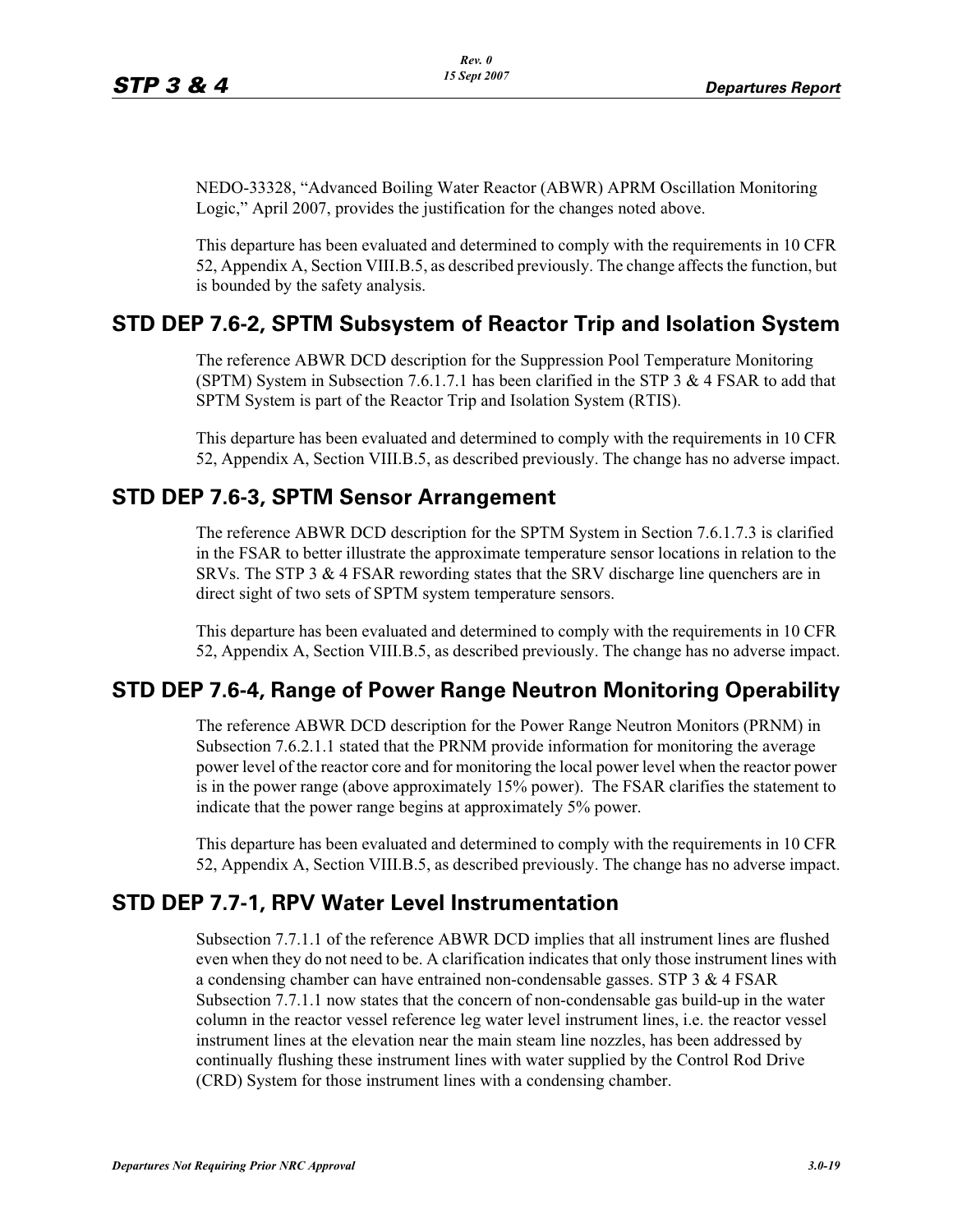The original design intent was to have flushing only apply to lines with condensing chambers which was not clear in the original DCD. Subsection 7.7.1.1 of the FSAR provides this clarification.

This departure has been evaluated and determined to comply with the requirements in 10 CFR 52, Appendix A, Section VIII.B.5, as described previously. The change has no adverse impact.

#### **STD DEP 7.7-2, SRV Discharge Pipe Temperature Data Recording**

There have been significant technological advances in data recording since the reference ABWR DCD was written. Subsection 7.7.1.1 of the STP 3 & 4 FSAR now states that the discharge temperatures of all the safety/relief valves are shown on an historian function in the control room.

Recording SRV discharge temperature data is now performed in a more accurate manner and is easily retrievable. The recorded data rate meets all design criteria. The data recorded remains the same along with the parameters.

This departure has been evaluated and determined to comply with the requirements in 10 CFR 52, Appendix A, Section VIII.B.5, as described previously. The change has no adverse impact.

#### **STD DEP 7.7-3, Feedwater Turbidity**

The reference ABWR DCD discusses the measurement of feedwater turbidity, but there seems to be no practical manner in which to perform this measurement and it is not considered to have any safety significance. Therefore, it is being deleted. This departure has been evaluated and determined to comply with the requirements in 10 CFR 52, Appendix A, Section VIII.B.5, as described previously. The change has no adverse impact.

# **STD DEP 7.7-4, Automatic Power Regulator / Rod Control and Information System Interface**

Section 7.7.1.2 (1) (a) (ii) of the reference ABWR DCD described the Power Generation and Control System (PGCS) as initiating control changes in the automatic rod movement mode. The STP 3  $\&$  4 FSAR now clarifies that the APR is actually the direct controlling system that interfaces with the RCIS for accomplishing automatic rod movement mode and the PGCS interfaces only with APR for initiating various reactor power change control tasks.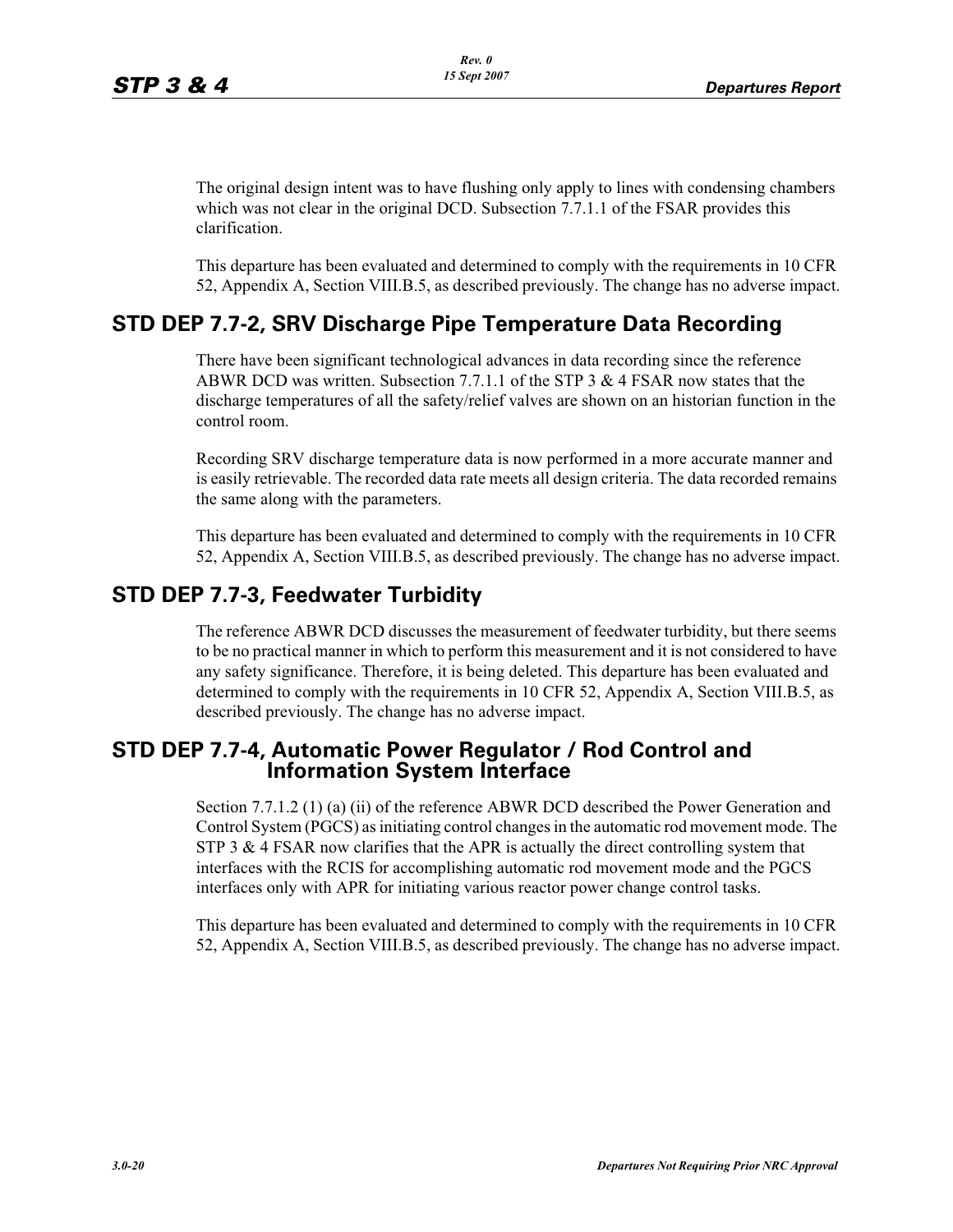### **STD DEP 7.7-5, Rod Control and Information System (RCIS) Display**

Subsection 7.7.1.2 (2) (b) of the STP 3 & 4 FSAR clarifies the wording of the reference ABWR DCD by providing more precise information about available display information at the RCIS dedicated operator interface on the main control panel.

This departure has been evaluated and determined to comply with the requirements in 10 CFR 52, Appendix A, Section VIII.B.5, as described previously. The change has no adverse impact.

# **STD DEP 7.7-6, Rod Control and Information System Commands**

Section 7.7.1.2 (1) (f) of the STP 3 & 4 FSAR revises the command description to clarify that there are REDUNDANT "command signals" from RFCS to RCIS for the ARI function. These changes are consistent with the details of RCIS IED (Figure 7.7-2).

This departure has been evaluated and determined to comply with the requirements in 10 CFR 52, Appendix A, Section VIII.B.5, as described previously. The change has no adverse impact.

#### **STD DEP 7.7-7, Rod Control and Information System (RCIS) Design Details**

Changes were made to the reference ABWR DCD RCIS system descriptions in FSAR Subsection 7.7.1.2 (2) to provided clarity, additional information, and provide a more complete design description. The changes addressed the following:

- - "Rod Action Control Cabinet (RACC)" was changed to "Rod Action Control Subsystem (RACS) Cabinets" because the various major subsystem functions were segregated to different cabinets
- -Allocation of various major RCIS subsystem functions into different cabinets
- -Final Remote Communication Cabinet (RCC) implementation details
- -Final Fine Motion Driver Cabinet (FMDC) implementation details
- - Key additional RCIS-related panels/cabinets that were shown in the original RCIS IED Figure 7.7-2
- - RCIS Multiplexing Network scope and terminology for the interfaces to non-RCIS scope essential and non-essential data communication function equipment require revision consistent with RCIS IED (Figure 7.7-2) and the associated ABWR LTR terminology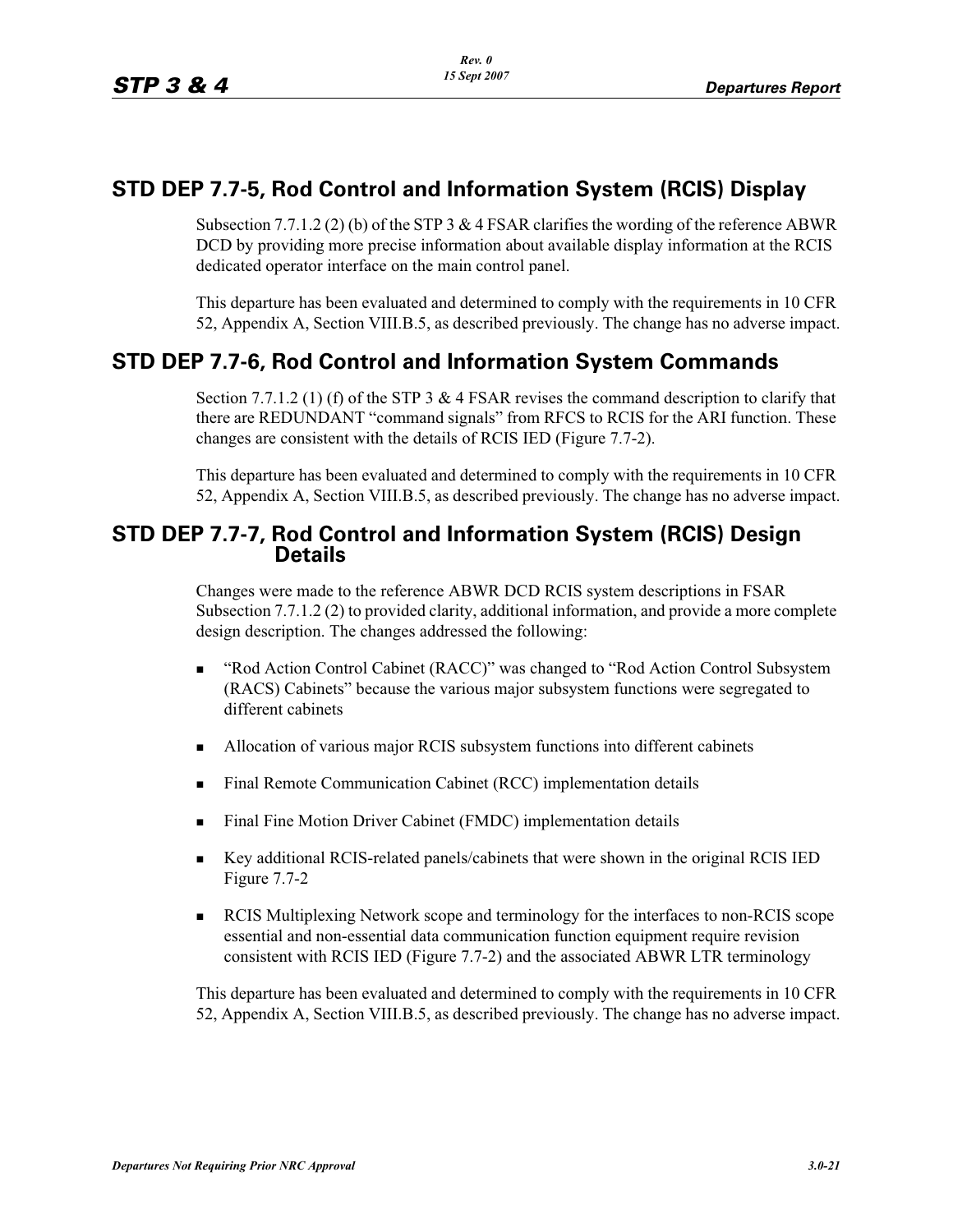# **STD DEP 7.7-9, Selected Control Rod Run-In (SCRRI) Function**

Subsection 7.7.1.2 of the reference ABWR DCD states that the Control Rod Drive (CRD) System provides for electromechanical insertion of selected control rods for core thermal/hydraulic stability control. The STP  $3 \& 4$  FSAR adds that the CRD system also provides for mitigation of a loss of feedwater heating event. This change provided clarity with the additional information and a more complete design description showing the two functional needs for SCRRI.

This departure has been evaluated and determined to comply with the requirements in 10 CFR 52, Appendix A, Section VIII.B.5, as described previously. The change has no adverse impact.

#### **STD DEP 7.7-11, Rod Withdrawal Sequence Restrictions**

The STP 3  $\&$  4 FSAR significantly expands the DCD discussion of the ganged rod movement and ganged withdrawal sequence restrictions. The STP 3 & 4 FSAR provides complete descriptions of these clarifications:

- - The RWM of the RCIS ensures adherence to certain ganged withdrawal sequence restrictions
- -The ganged rod mode consists of one or two sets of fixed control rod gang assignments
- - The system allows up to 26-rod gangs, for control rods in rod groups 1, 2, 3, and 4, to be withdrawn simultaneously when the reactor is in the startup or run mode
- -The maximum allowable difference between the leading and trailing operable control rods
- -Restrictions on withdrawal of rods in groups

These changes provide an updated design description showing the implemented system design. This departure has been evaluated and determined to comply with the requirements in 10 CFR 52, Appendix A, Section VIII.B.5, as described previously. The change has no adverse impact.

# **STD DEP 7.7-12, Rod Control and Information System Indication**

STP 3 & 4 FSAR Subsection 7.7.1.2.1 (6) provides additional and more detailed design information regarding the following:

- The reference rod pull sequence is normally established before plant startup and stored in memory associated with the Plant Computer Function (PCF). The PCF allows modifications to be made to the RRPS through operator actions and provides compliance verification of the changes to the RRPS, with the ganged withdrawal sequence requirements.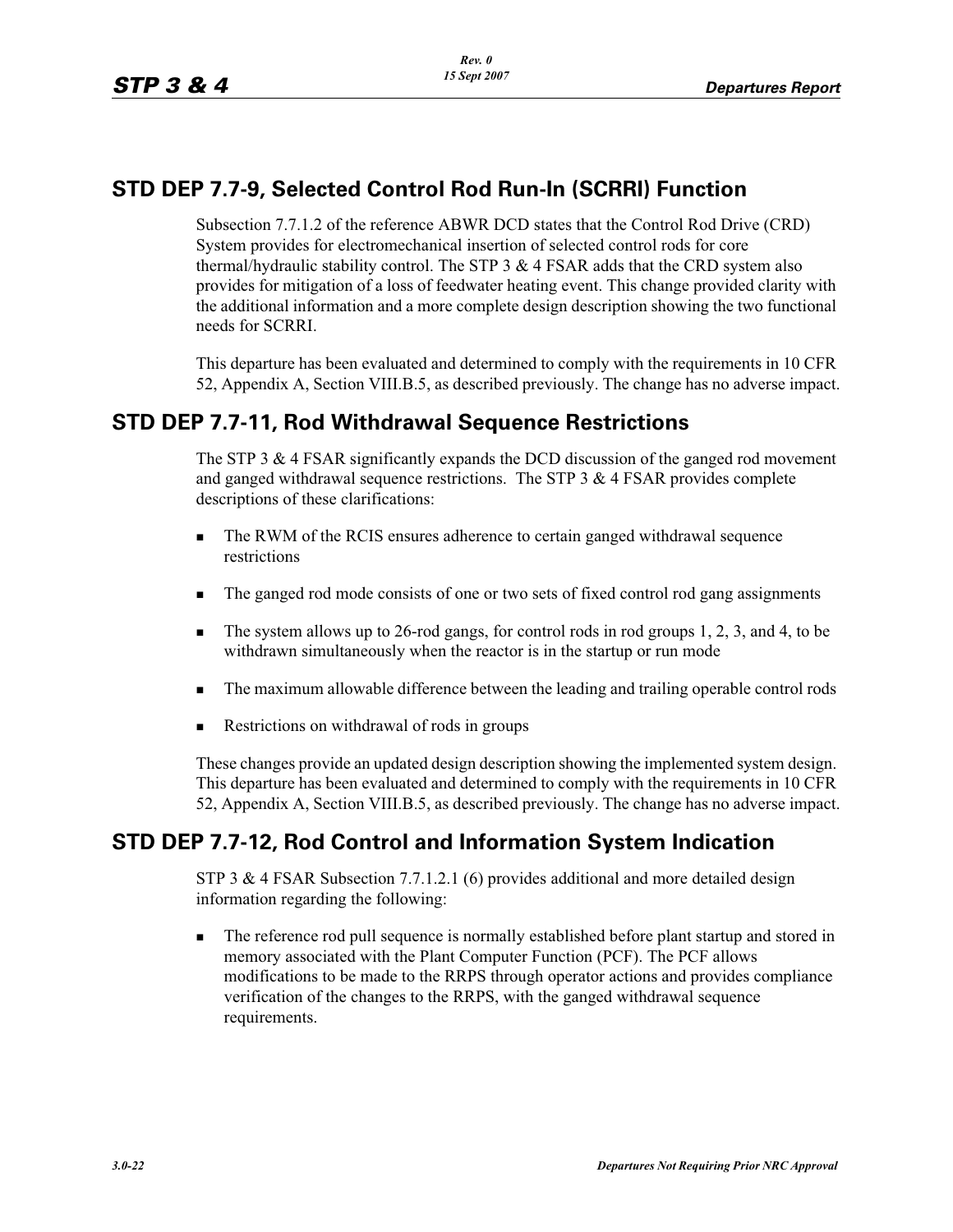- - The RCIS provides the capability for an operator to request a download of the RRPS from the PCF. The new RRPS data is loaded into the RAPI Subsystem. Download of the new RRPS data can only be completed when the RCIS is in manual rod movement mode and when a permissive switch located at the RAPI-A panel is activated.
- - The RCIS provides feedback signals to the PCF for successful completion of downloaded RRPS data for displaying on the non-safety display.
- - A rod withdrawal block signal is generated whenever selected ganged rod movements differ from those allowed by the RRPS, when the RCIS is in automatic or semi-automatic rod movement mode.
- -The RCIS activates an audible alarm at the operators panel for a RRPS violation.

These changes provide an updated design description showing the implemented system design. This departure has been evaluated and determined to comply with the requirements in 10 CFR 52, Appendix A, Section VIII.B.5, as described previously. The change has no adverse impact.

#### **STD DEP 7.7-13, Optical Isolation**

Changes are incorporated in the STP 3 & 4 FSAR Subsection 7.7.1.2.1 discussion of the Rod Block Function to remove the detailed description of the specific type of technology used for optical isolation of rod block signals received by the non-safety Rod Control and Information System (RCIS) from Class 1E systems. The reference ABWR DCD wording discusses the details of a specific technology that can be used for achieving optical isolation. However, the DCD description is overly restrictive in describing a specific type of optical isolation technology to be used for meeting the optical isolation of all rod block signals received by the RCIS from Class 1E systems. The description that all rod block signals from Class 1E systems provided to the RCIS are optically isolated is retained. Also, the description that the optical isolation provides complete isolation while keeping electrical failures from propagating into the RCIS and vice versa is also retained. The retained descriptions adequately cover the requirements to be achieved by using optical isolation of the rod block signals received by the RCIS from Class 1E systems.

This change is deemed necessary to prevent overly restrictive description wording of the type of technology that can be used for achieving suitable optical isolation of the RCIS rod block signals received from Class 1E systems.

This change to delete discussion of the specific type of isolation technology used for rod block signals received by the RCIS from Class 1E systems has no adverse impact on plant operation, safety or the functionality of the RCIS rod block functions.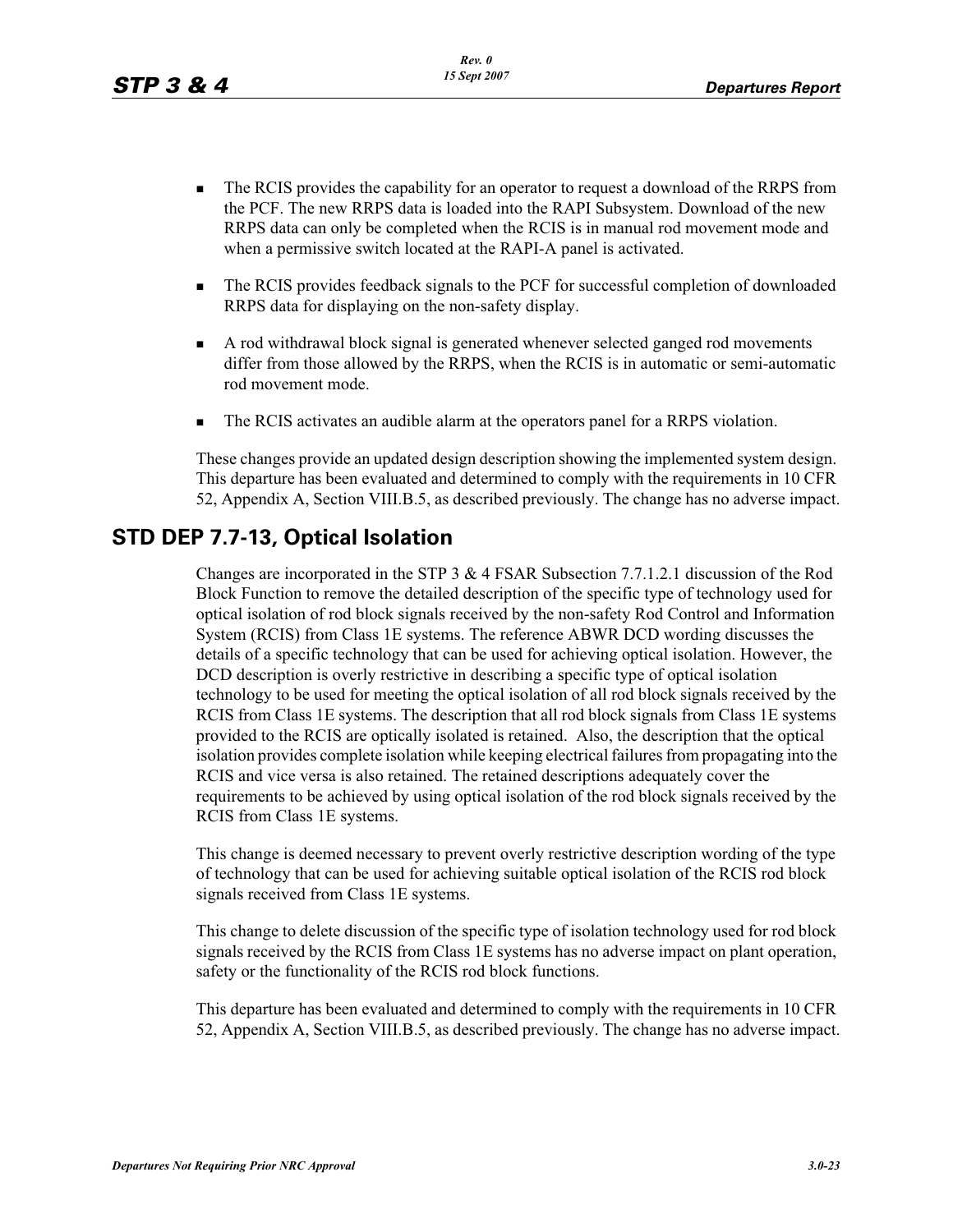### **STD DEP 7.7-14, Rod Control and Information System Bypass**

Changes are incorporated in the STP 3 & 4 FSAR Subsection 7.7.1.2.1 discussion of the Rod Control and Information System (RCIS) bypass capabilities:

- - Changes to the description of capabilities provided for performing bypass of either the Synchro A or Synchro B position feedback signals for any individual control rod, including the description of RCIS logic that prevents simultaneous bypassing of both synchro signals for an individual control rod.
- - Changes in the descriptions regarding the specific location and related operator interface where specific bypass functions can be performed (e.g., update of control rods to be placed in the "Inoperable" status can be performed at the RCIS Dedicated Operator Interface and descriptions of bypass permissive switch for performing certain bypass operations is added for clarity) and the operator interface where bypass status information is available are incorporated.
- - Change in the maximum number of control rods that can be placed into the "inoperable" bypass condition only when the reactor mode switch is in REFUEL mode is incorporated (i.e., change required to support control rod maintenance activities during a planned refueling outage nominally every 18 months, instead of nominally every 12 months).
- - Changes in the description of the Single/Dual Rod Sequence Restrictions Override (S/DRSRO) bypass to reflect that is applied to the one or two control rods associated with the same hydraulic control unit (HCU) when performing scram time surveillance testing (and is not a bypass that can be selected for specific individual control rods).
- - Addition of a new section to more clearly distinguish the Single Channel RCIS Bypass features from the other RCIS bypass capabilities (i.e., synchro bypass, "Inoperable" bypass, and S/DRSRO bypass are RCIS bypass functions that do no bypass a single channel of the dual redundant RCIS channel equipment). Single Channel RCIS Bypass features are those RCIS bypass functions provided to allow bypass of single channel of dual channel RCIS equipment. The specific list of the available types of Single Channel RCIS Bypass features is also clarified by the changes incorporated.

These changes provide an updated design description showing the implemented system design and have no adverse impact on RCIS system operation, plant operation or safety. This departure has been evaluated and determined to comply with the requirements in 10 CFR 52, Appendix A, Section VIII.B.5, as described previously. The change does not affect any safety or design function and has no adverse impact.

# **STD DEP 7.7-15, Scram Time Testing**

Changes are incorporated in STP 3  $&$  4 FSAR Subsection 7.7.2.1.2 (12) to describe the detailed design implementation and RCIS equipment scope (i.e., the specific panels) and related interfaces provided for providing automatic recording of individual FMCRD scram timing data based upon the scram timing reed switches of each FMCRD and the associated capability for providing stored scram timing performance data to the Plant Computer Function (PCF).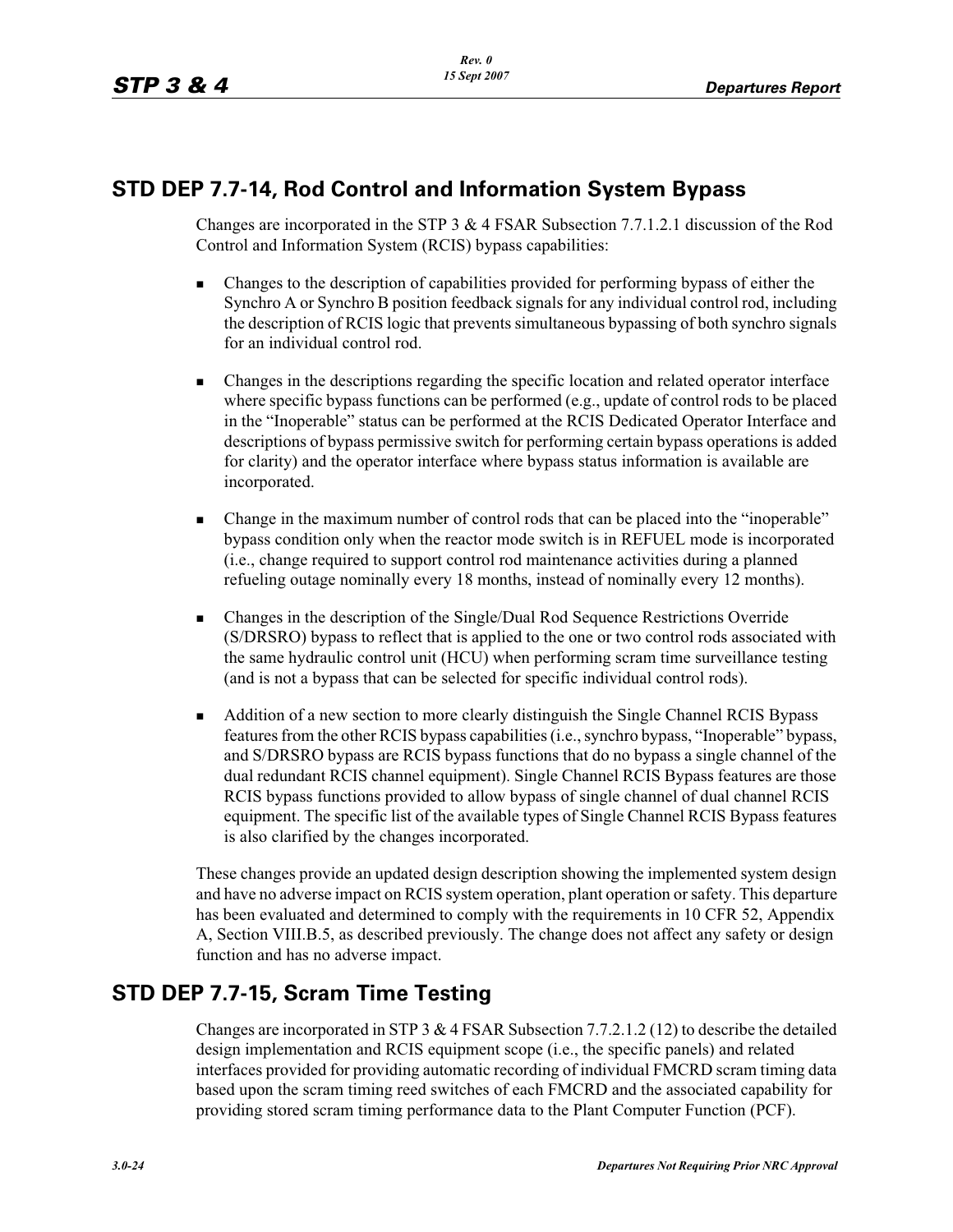Equivalent functionality for achieving the automatic scram time recording to that described in the reference ABWR DCD is provided by the revised design implementation described. The revised design implementation is based upon having dedicated Scram Time Recording Panel (STRP) equipment for automatic recording of the scram timing data instead of the data being automatically recording the Rod Action and Position Information Panel (RAPI) panel equipment. The recorded scram timing data of the STRP equipment is also provided to a separate Scram Time Recording and Analysis Panel (STRAP) that provides for storage of the scram timing data for all 205 control rods. The STRAP also provides for transfer of this stored data to the PCF.

The detailed changes reflect the design for implementation of the RCIS scram time recording functionality described in the DCD. There is no change in the basic functionality intended for automatic recording of scram timing performance (and the capability to provide such stored data to the Plant Computer Function) described in the DCD. However, the detailed description of the specific RCIS equipment used for providing this RCIS functionality has been changed to reflect the revised detailed design implementation.

This departure has been evaluated and determined to comply with the requirements in 10 CFR 52, Appendix A, Section VIII.B.5, as described previously. The change has no adverse impact.

#### **STD DEP 7.7-17, Rod Control and Information System (RCIS) Interface Description**

Subsection 7.7.1.2.2 of the reference ABWR DCD describes the interfaces associated with RCIS:

- -Control Rod Drive System
- **EXECUTE:** Recirculation Flow Control System
	- Selected Control Rod Run In and Rod Block Functions
	- RFCS Core Flow Signal to RCIS
	- RCIS Signals to RFCS
	- RFCS Hard-Wired Signals to RCIS
- -Feedwater Control System
- -Neutron Monitoring System
- -Reactor Protection System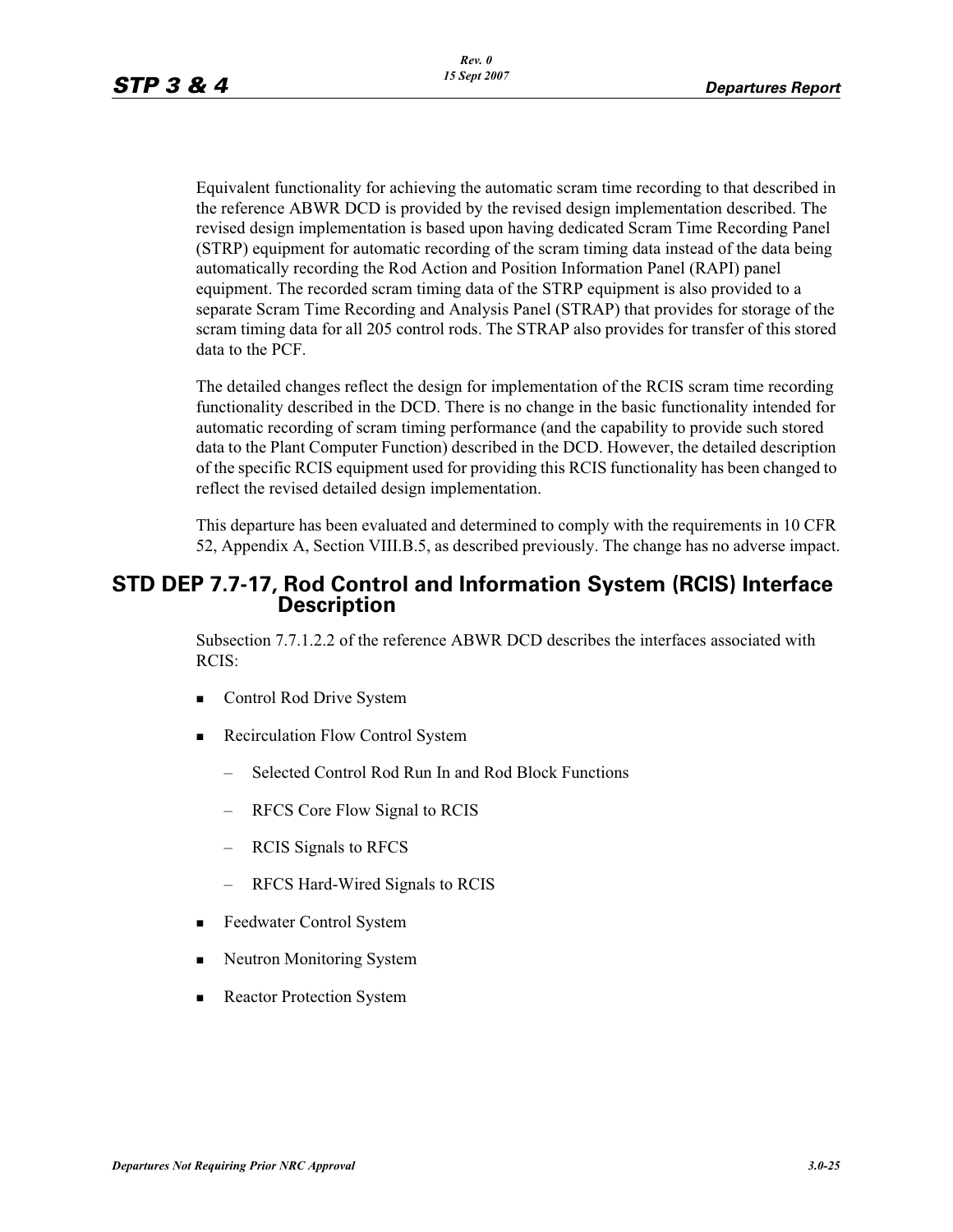- -Plant Computer Functions
- -Automatic Power Regulator System

There are a number of changes associated with this STP  $3 \& 4$  FSAR subsection due to the large number of interfaces with the RCIS. This departure has been evaluated and determined to comply with the requirements in 10 CFR 52, Appendix A, Section VIII.B.5, as described previously. The change has no adverse impact.

# **STD DEP 7.7-19, Rod Control and Information System Maintenance**

Subsection 7.7.1.2.4 of the reference ABWR DCD stated that special tools are not required for removal or repair of modules or cards. This section is amended in the STP  $3 \& 4$  FSAR to state that a special lifter tool is required for performing maintenance of the combined Inverter Controller/Stepping Motor Driver Module in the Fine Motion Digital Controllers. This lifter tool is required due to the weight of the modules.

This departure has been evaluated and determined to comply with the requirements in 10 CFR 52, Appendix A, Section VIII.B.5, as described previously. The change has no adverse impact.

# **STD DEP 7.7-20, Recirculation Flow Control Logic**

Subsection 7.7.1.3 (1) of the reference ABWR DCD describes automatic operation of the Recirculation Flow Control System as only available above 70% power. Subsection 7.7.1.3 (4) provides a more complete description by stating the 70% limit is for a "rod pattern where rated power accompanies 100% flow." This subsection provides further information concerning manual and automatic operation for other rod patterns and power levels. Therefore, the statement "if the power level is above 70% rated" is removed from 7.7.1.3 (1).

FSAR Subsection 7.7.1.3 (4) is further enhanced as follows:

- - Operation below approximately 25% has been described in lieu of previous information about operation below 70%,
- - Load follow capability has been enhanced to include the specific interfacing systems required for this mode of operation in lieu of the original "main turbine regulator control" and
- - Terminology for the "main turbine pressure regulator" is changed to "APR" and "semiautomatic mode" is changed to "core flow mode".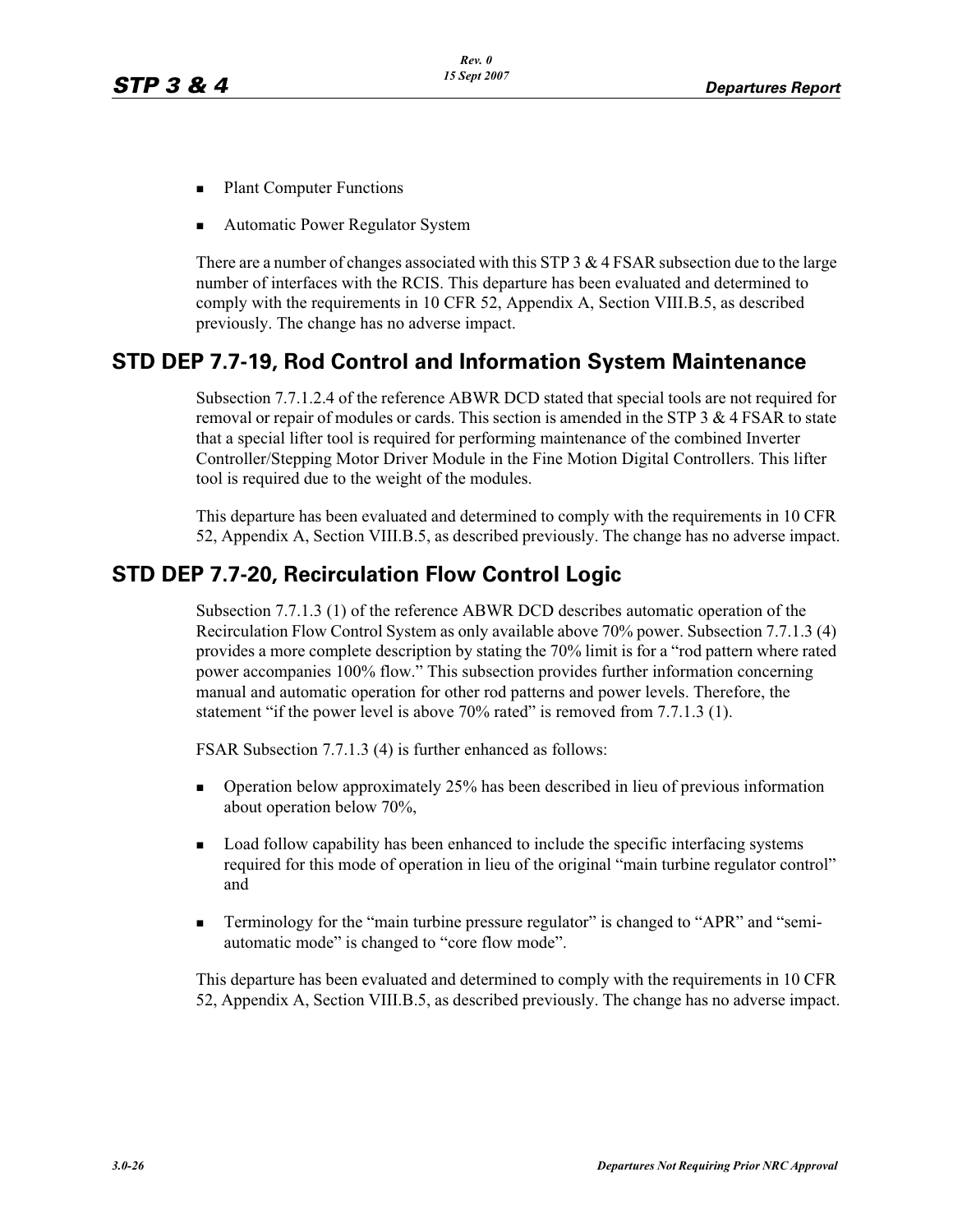#### **STD DEP 7.7-21, Feedwater Flow Transmitters**

The first paragraph of subsection 7.7.1.4 (7) of the reference ABWR DCD describes the feedwater lines as using two transmitters to supply the flow input to the Feedwater Control System. The STP  $3 \& 4$  FSAR changes the number of transmitters to three because the Feedwater Control System uses a Triplicated Fault Tolerant Digital Controller; therefore, three transmitters are used to supply the feed flow input for each line. This arrangement ensures the performance of the system under failure conditions.

The second paragraph of the DCD states that the feedpump suction flow is sensed at a single flow element upstream of each feedpump. That is, each feedpump (total of three) has the suction flow measured resulting in three transmitters being utilized for this purpose. The STP  $3 \& 4$  FSAR subsection describes the use of three transmitters in each application of the various feedwater flow inputs to the Feedwater Control System.

This departure has been evaluated and determined to comply with the requirements in 10 CFR 52, Appendix A, Section VIII.B.5, as described previously. The change has no adverse impact.

# **STD DEP 7.7-22, Automated Thermal Limit Monitor (ATLM) Description**

The description of the ATLM setpoint and rod block action in reference ABWR DCD Subsections 7.7.1.5 (7) (c) and (7) (e), and 7.7.1.5.1 of have been expanded in the STP 3 & 4 FSAR to further describe the interface of the systems and the application. The FSAR states that when an ATLM setpoint update is requested, after calculating the power distribution within the core, the computer sends data to the ATLM of the RCIS on the calculated fuel thermal operating limits and corresponding initial LPRM values. The ATLM monitors various functions and issues rod block signals to prevent violation of the fuel operating limits.

This departure has been evaluated and determined to comply with the requirements in 10 CFR 52, Appendix A, Section VIII.B.5, as described previously. The change has no adverse impact.

# **STD DEP 7.7-23, Automatic Traversing Incore Probe (ATIP) Function**

Subsection 7.7.1.5.1 of the reference ABWR discusses inputs from the "automatic fixed incore probe (AFIP)" to be used for gain adjustment factors for Local Power Range Monitoring. The STP 3  $\&$  4 FSAR explains that this function is provided by the ATIP rather than the AFIP in the US ABWR.

Subsection 7.7.1.6.1 (2) of DCD states that the ATIP is non-safety-related, but the STP 3 & 4 FSAR expands that description to include that this sub-system of the Neutron Monitoring System has no safety function, but the system does contain safety-related components. The ATIP System is provided with either low reactor water level or high drywell pressure signal to initiate TIP withdrawal followed by closure of the ball valves and purge line valves to ensure containment isolation.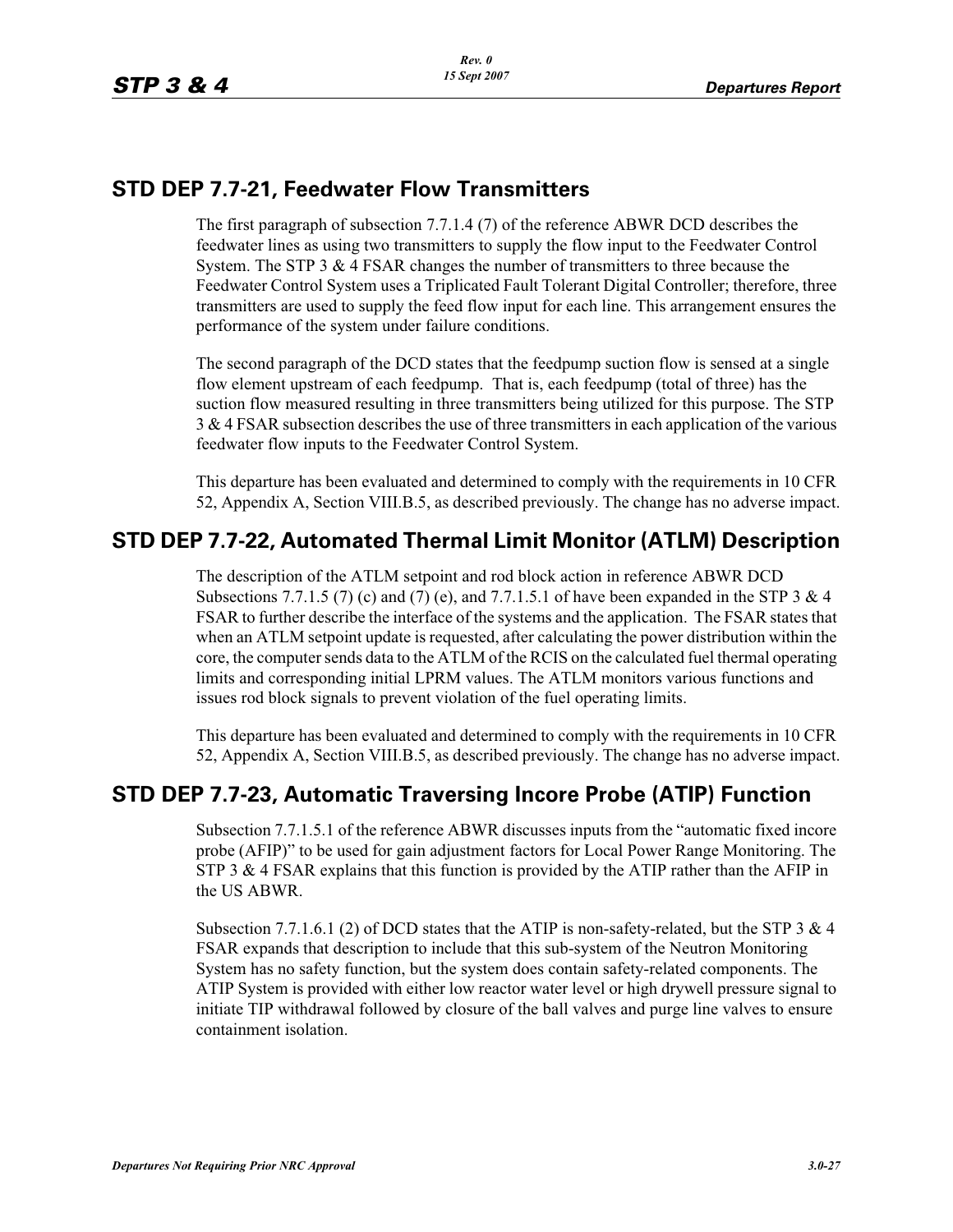Subsection 7.7.1.6.1 (4) of the DCD states that the ATIP equipment is tested and calibrated using heat balance data and procedures described in the instruction manual. The STP  $3 \& 4$ FSAR states that only the procedures from the instruction manual are required for the calibration of this equipment.

This departure has been evaluated and determined to comply with the requirements in 10 CFR 52, Appendix A, Section VIII.B.5, as described previously. The change has no adverse impact.

#### **STD DEP 7.7-24, Steam Bypass and Pressure Control Interfaces**

Subsection 7.7.1.8 (7a) of the reference ABWR DCD states that an external signal interface for the Steam Bypass and Pressure Control (SB&PC) System is narrow range dome pressure signals from SB&PC System to the Recirculation Flow Control System. STP 3  $\&$  4 FSAR Subsection 7.7.1.8 (7a) states that the "narrow range dome pressure signals" are replaced by "validated dome pressure signals." The signals are validated based on the value of the pressure and the number of signals that are in the valid range.

Based on pressure demand, the SB&PC System calculates position error and servo current for each turbine valve. Therefore, Subsections 7.7.1.8 (7h) and (7i) of the STP 3 & 4 FSAR list these signals as external signal interfaces being sent from the SB&PC to the Turbine Bypass System. This clarifies which is the sending unit and which is the receiving unit.

This departure has been evaluated and determined to comply with the requirements in 10 CFR 52, Appendix A, Section VIII.B.5, as described previously. The change has no adverse impact.

# **STD DEP 7.7-25, Fuel Pool Cooling and Cleanup System Logic**

The logic and associated alarm (annunciator) and indication information shown on Sheets 2, 3, 6, 7, and 8 of STP 3 & 4 FSAR Figure 7.7-14 are revised to reflect the actual design implementation for this non-safety system. In addition, heat exchanger discharge temperature high status signals and a fuel pool temperature high status signal are added to provide associated annunciator and indication information.

This departure has been evaluated and determined to comply with the requirements in 10 CFR 52, Appendix A, Section VIII.B.5, as described previously. The change has no adverse impact.

# **STD DEP 7.7-27, RCIS Table Deletion**

Table 7.7-1 of the reference ABWR DCD provides the environmental conditions for the Rod Control and Information System (RCIS) module operation environment, consisting of temperature, relative humidity, atmospheric pressure, radiation levels, and seismic acceleration. There is no reference to this table in DCD Section 7.7. DCD Subsection 7.7.1.2.5 refers the reader to Section 3.11, which provides the requirements for nonsafety-related equipment subject to adverse environments. Therefore, Table 7.7-1 is deleted in the STP 3  $\&$  4 FSAR because the information is duplicated elsewhere in the FSAR.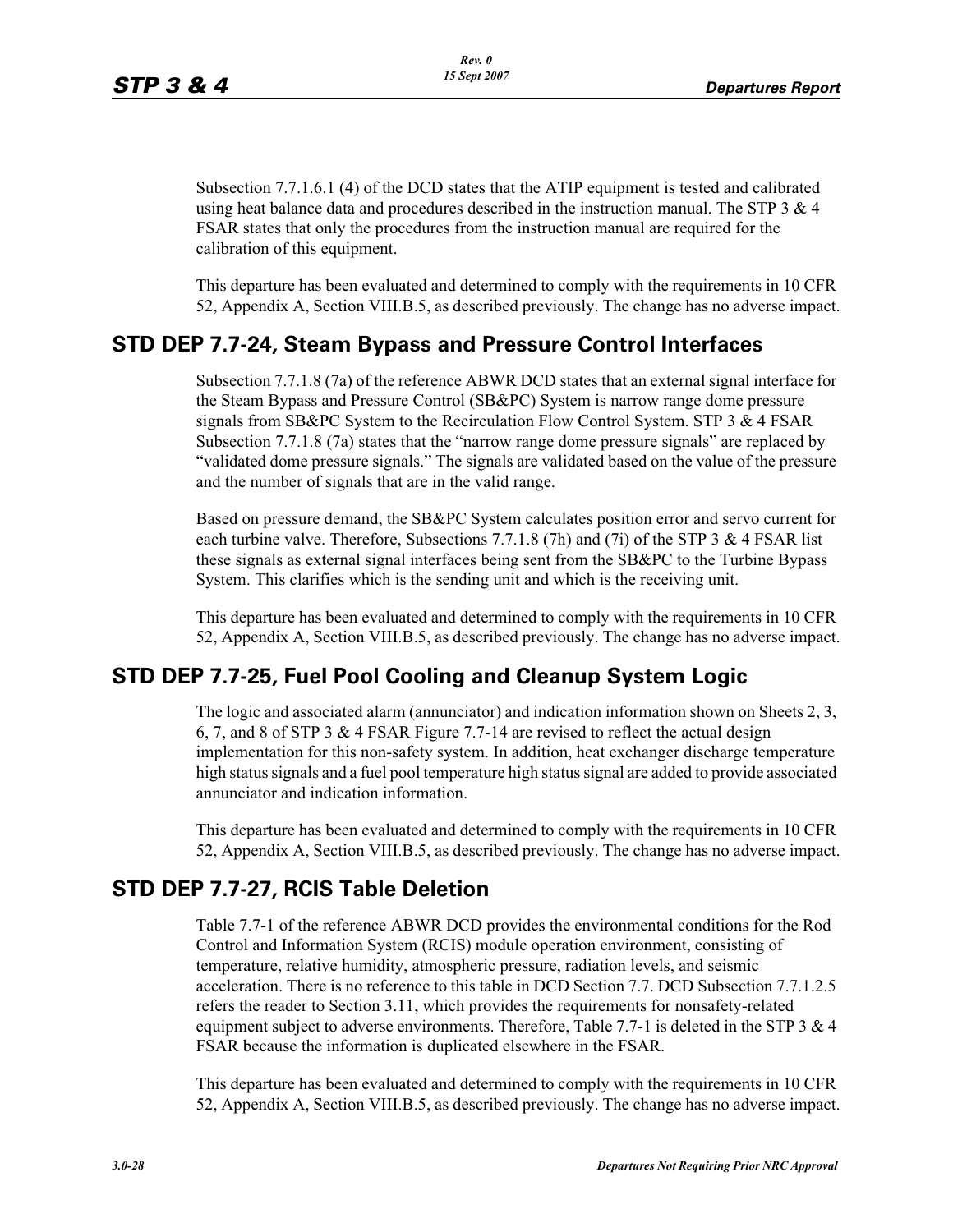#### **STP DEP 8.2-1, Electrical Site-Specific Power and Other Changes**

Licensing Topical Report (LTR) NEDO-33335, "Plant Medium Voltage Electrical System Design," was submitted to the NRC by General Electric Company in May 2007. Due to the changes contained in the LTR, the non-safety and safety-related medium voltage buses numbering conventions were changed. Figure 8.2-1, Sheets 1-7, have been revised to show the new bus numbers and equipment location in the turbine building. Reference subsections were added to the interface requirements to direct the reader to those sections in which the requirements are incorporated.

This departure has been evaluated and determined to comply with the requirements in 10 CFR 52, Appendix A, Section VIII.B.5, as described previously. The change has no adverse impact.

# **STP DEP 8.3-3, Electrical Equipment Numbering**

NEDO-33335 requires other site-specific changes that were not provided as part of the LTR. These changes include diesel generator loading and other drawing changes listed below.

- - Table 8.3-1 was updated to identify the site-specific changes (i.e., CT Fans, UHS, HECW Chillers) as a result of performing load study calculations, diesel generator sizing and CTG sizing calculations.
- - Increased the number of sheets of Figure 8.3-1 from three to four as a result of re-drawing the single lines to add site-specific power centers and motor control centers.
- - Figure 8.3-1, Sheets 1-4, were revised to incorporate site-specific load changes which were identified during the process of performing load study calculations, diesel generator sizing and CTG sizing calculations.

This departure has been evaluated and determined to comply with the requirements in 10 CFR 52, Appendix A, Section VIII.B.5, as described previously. The change has no adverse impact.

# **STD DEP 8A.1-1, Regulatory Guidance for the Lightning Protection System**

This departure provides a change from the reference ABWR DCD in STP 3 & 4 FSAR Section 8A.1.2 to acknowledge availability of SRP and regulatory guidance for the lightning protection system. It adds a reference to RG 1.204, November 2005, which is cited in NUREG-0800, Section 8.1, Rev. 3. It also adds references to the applicable sections of IEEE Standards 666- 1991, 1050-1996, and C62.23-1995.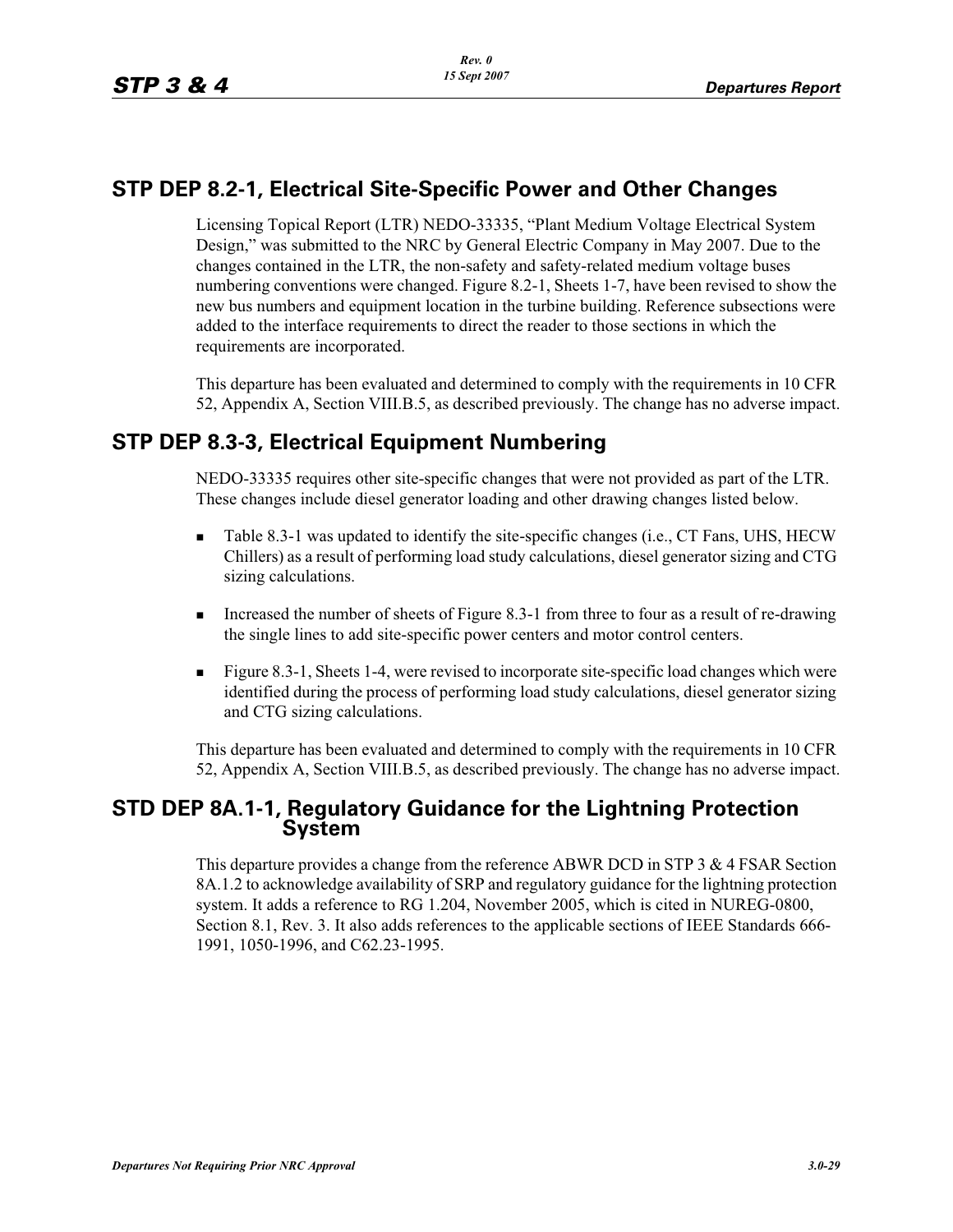This departure has been evaluated and determined to comply with the requirements in 10 CFR 52, Appendix A, Section VIII.B.5, as described previously. The change has no adverse impact.

#### **STD DEP 9.1-1, Fuel Handling Cranes and Equipment**

The reference ABWR DCD described the new and spent fuel racks as the same design. This departure adds design information for the new fuel racks as dry storage, to differentiate new fuel storage racks from spent fuel storage racks. New fuel storage racks are designed for dry storage in a fuel vault and are of a different design than that of the spent fuel storage. This requires different analyses and support structures than for the spent fuel storage racks.

The DCD included a fuel inspection stand anchored to the wall that moved an inspector up and down to inspect new fuel. The new fuel inspection stand will elevate the fuel assemblies for inspection instead of moving the inspector. Safety of the fuel inspection stand is improved by capturing the stand in a pit on the refueling floor and elevating the fuel rather than the person inspecting the fuel. This change simplifies the support design and meeting OSHA requirements.

A vacuum sipper, jib crane, and fuel assembly sampler were also in the DCD design. These components will be removed from the updated standard design. The jib crane is not necessary for plant operations or fuel inspection services. The jib crane functions will be replaced by the refueling machine and channel handling boom that will remain in the DCD as designed. The fuel assembly sampler will be deleted because it does not detect small leaks that sipping can detect. Fuel sipping will replace the sampler.

This departure has been evaluated and determined to comply with the requirements in 10 CFR 52, Appendix A, Section VIII.B.5, as described previously. The change affects the function, but is bounded by the safety analysis.

# **STD DEP 9.2-1, Reactor Building Cooling Water System**

The Reactor Building Cooling Water (RCW) System heat exchanger design capacity for divisions A and B is increased from 47.73 GJ/h to 50.1 GJ/h each, and division C is increased from 44.38 GJ/h to 46.1 GJ/h. The increased RCW heat exchanger design capacity values are based on meeting the LOCA heat loads with a performance margin of 20% to allow for fouling. This also provides a greater heat removal capability during RHR operation. These changes represent a conservative increase in the ability of the system to perform its safety and power generation heat removal design functions.

This departure has been evaluated and determined to comply with the requirements in 10 CFR 52, Appendix A, Section VIII.B.5, as described previously. The change affects the function, but is bounded by the safety analysis.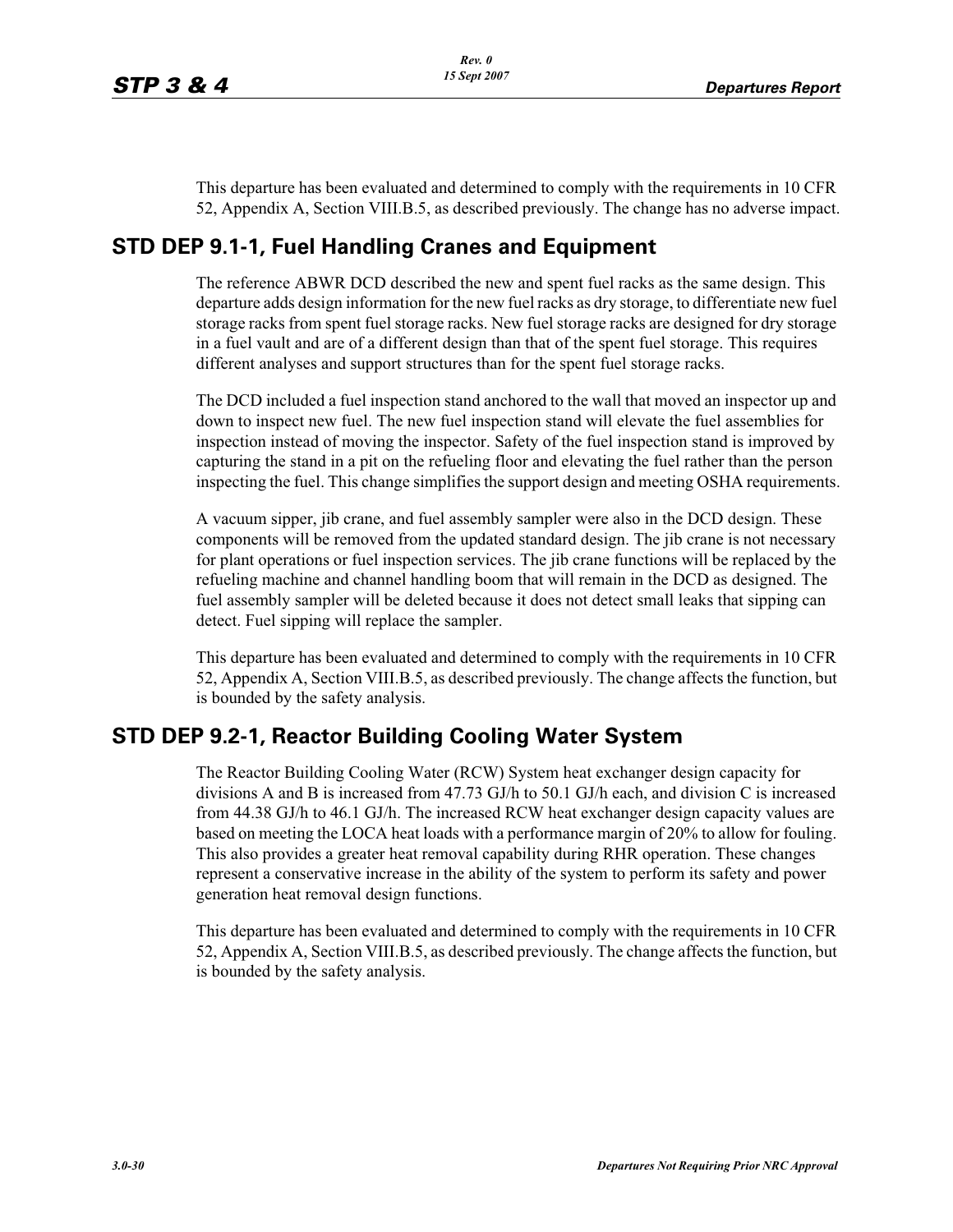#### **STP DEP 9.2-2, Makeup Water Preparation System**

Changes specific to the operation of the Makeup Preparation Water (MWP) System are:

- -The flow capacity of each division of the MWP System has been doubled from 45  $\text{m}^3/\text{h}$  to 90 m<sup>3</sup>/h.
- -The storage capacity for demineralized water has been increased from 760  $m<sup>3</sup>$  to at least  $5320 \text{ m}^3$ .
- - The MWP System is capable of providing demineralized water at the reference ABWR DCD specified flow rate of 135  $\text{m}^3$ /h per unit, but for periods of short duration. Average sustainable flows will be lower as needed to meet demands.
- - The MWP System is designed to supply makeup water to the Ultimate Heat Sink (UHS) basin and the Fire Protection system on an as needed basis. New interfaces to the UHS basin and the Fire Protection System provide an additional makeup water supply. The MWP system interfaces do not serve any safety functions. The UHS and Fire Protection System are designed with adequate storage to serve all their safety related functions without the supply of makeup water.
- - The capacity of the MWP System to provide water to the Potable and Sanitary Water System has been doubled from 45 m<sup>3</sup>/h to 90 m<sup>3</sup>/h for instantaneous flows and the source is well water, not filtered water. The potable water is supplied unfiltered directly from the wells in accordance with state and local codes and regulations. This is consistent with the STP 1 & 2 Potable Water System.
- - Demineralized water prover tanks have been added to increase the storage capacity and monitor water quality and sulfuric acid chemical feed tanks have been added to further reduce fouling and scaling in the reverse osmosis filter membranes.

Increased capacities of various tanks/basin provide more flexibility to accommodate peak demands for the MWP system. This departure has been evaluated and determined to comply with the requirements in 10 CFR 52, Appendix A, Section VIII.B.5, as described previously. The change is an improvement with no adverse impact, and affects the function, but is bounded by the safety analysis.

# **STP DEP 9.2-3, Turbine Building Cooling Water System**

The heat removal capacity of each of the three heat exchangers in the Turbine Building Cooling Water System is increased from 68.7 GJ/h to 114.5 GJ/h and the flow rate of each of the three pumps is increased from 3405 m<sup>3</sup>/h to 4550 m<sup>3</sup>/h due to increased heat loads caused by alterations to Turbine Island equipment (e.g., number of pumps and increased non-essential chiller size). This departure has been evaluated and determined to comply with the requirements in 10 CFR 52, Appendix A, Section VIII.B.5, as described previously. The change has no adverse impact, and affects the function, but is bounded by the safety analysis.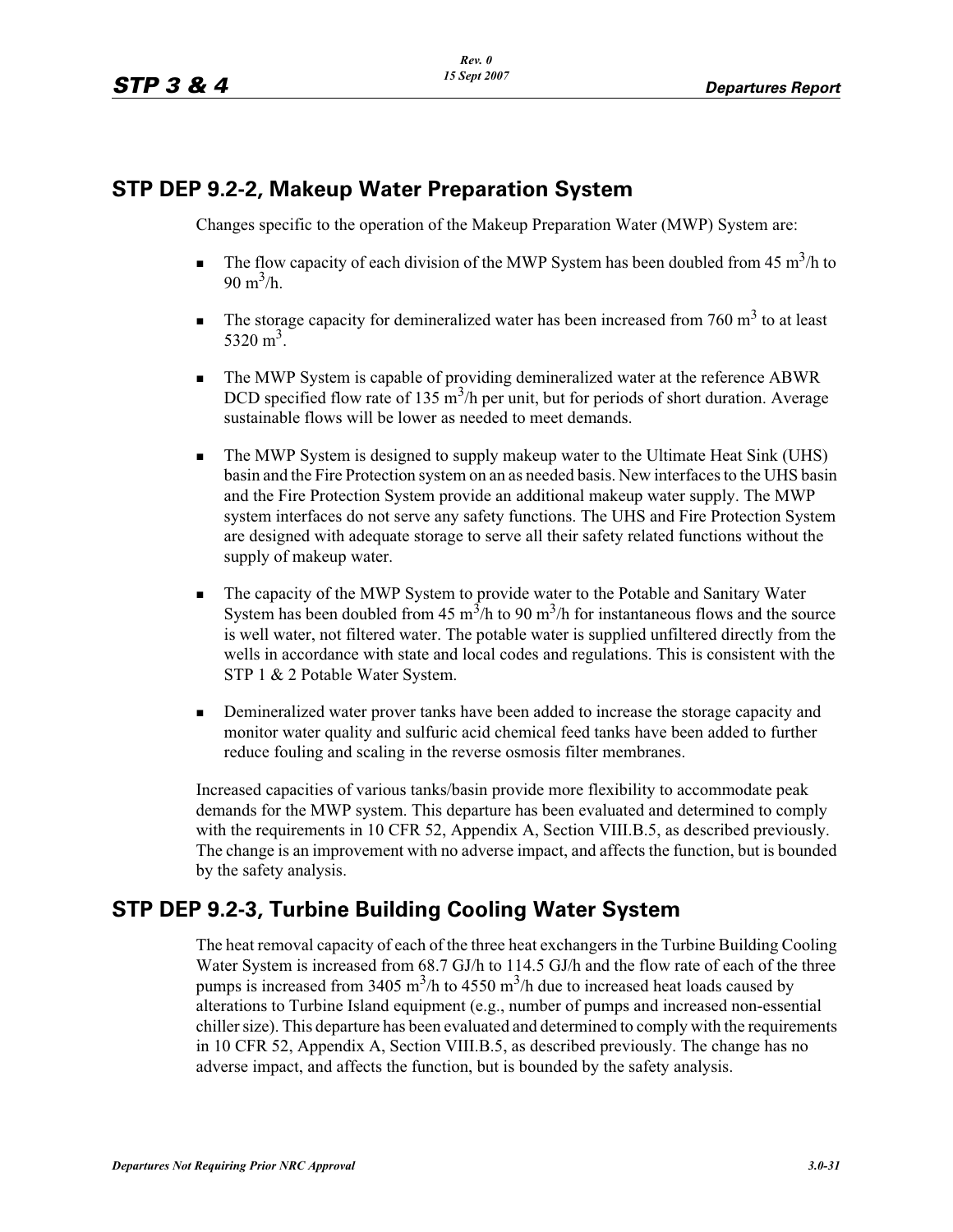#### **STP DEP 9.2-5, Reactor Service Water (RSW) System**

During preparation of the STP 3  $&$  4 FSAR, it was identified that the RSW flow rate specified in the reference ABWR DCD needs to be increased in order for the site-specific RSW system to accomplish its safety and power generation design bases. Increasing the RSW flow rate results in the following changes to Subsection 9.2.15:

- -RSW system pipe sizes in Figure 9.2-7, Sheets 1-3, are increased
- -RSW flow rate to the RCW heat exchangers in Table 9.2-13 is increased from  $1,800 \text{ m}^3/\text{h}$ to 3,290 m $^3$ /h
- -RSW pump head in Table 9.2-13 is increased from 0.34 MPa to 0.38 MPa

RSW heat exchanger flow (heat removal requirement) has been increased due to the calculated heat load from RCW System. This flow will be accommodated by higher capacity pumps and larger pipe diameter.

This departure has been evaluated and determined to comply with the requirements in 10 CFR 52, Appendix A, Section VIII.B.5, as described previously. The change represents an improvement in safety with no adverse impact and affects the function, but is bounded by the safety analysis.

# **STD DEP 9.2-7, HVAC Normal Cooling Water System**

This departure reflects a design change to correct inconsistencies in reference ABWR DCD Tables 9.2-6 and 9.2-7, and Figure 9.2-2 such that the nonsafety-related HVAC Normal Cooling Water (HNCW) system waterside heat removal rate is greater than or equal to the airside cooling duty heat loads. The capacity and flow rate for each HNCW chiller are also increased to include the revised heat loads. This will make the airside and waterside heat removal design capacities consistent.

This departure has been evaluated and determined to comply with the requirements in 10 CFR 52, Appendix A, Section VIII.B.5, as described previously. The change has no adverse impact.

# **STP DEP 9.2-8, Potable and Sanitary Water System**

This is another dual-unit change such that the potable water subsystem is capable of supplying both STP 3  $\&$  4 and the sewage treatment subsystem is capable of treating sanitary wastes collected from all four units located at the site. This increase in system capacity ensures flexibility and reliability for future needs at the site. This departure has been evaluated and determined to comply with the requirements in 10 CFR 52, Appendix A, Section VIII.B.5, as described previously. The change has no adverse impact.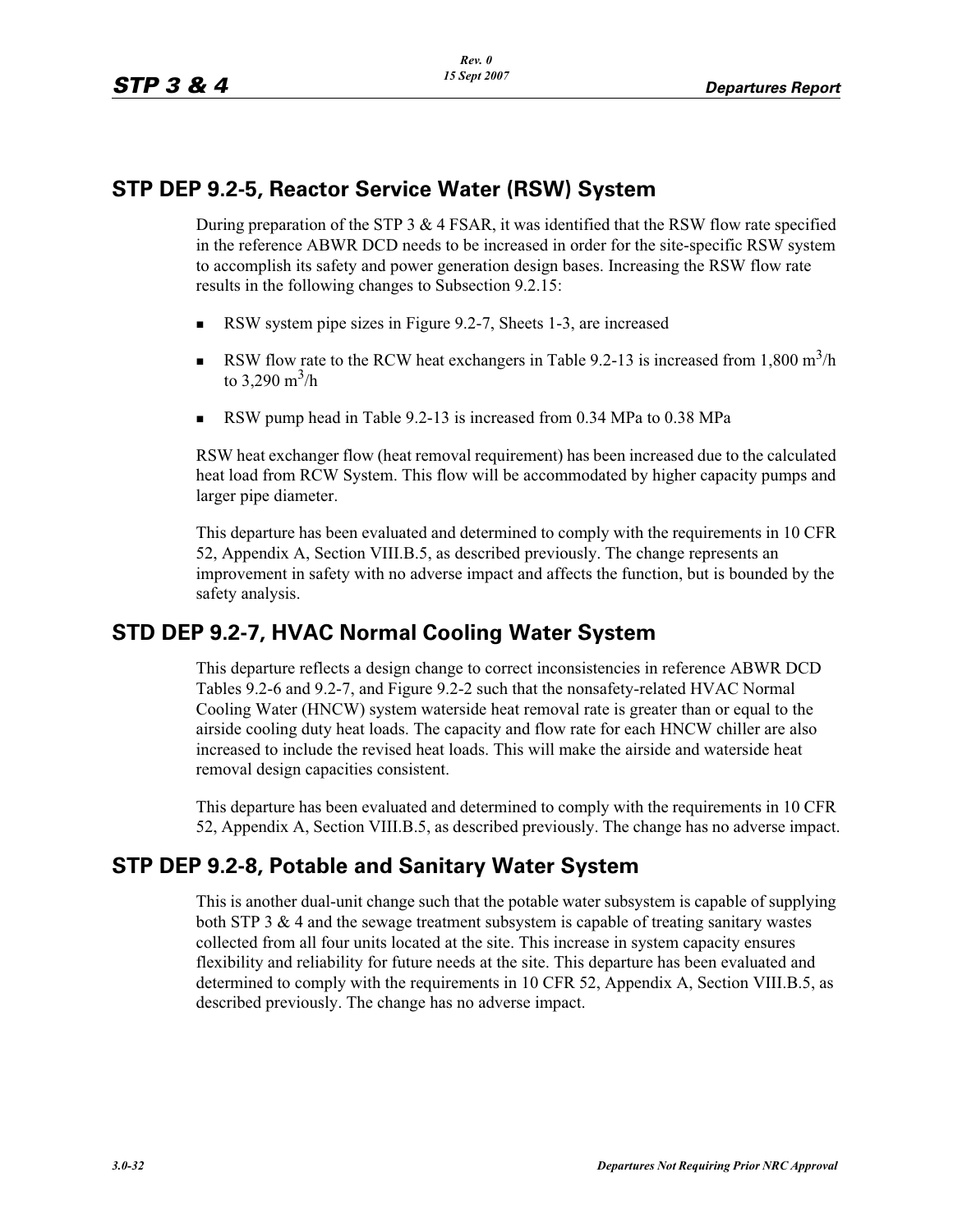#### **STD DEP 9.3-1, Radwaste Drain Materials**

Exposed (free run) carbon steel piping in the Radwaste Collection System is replaced with stainless steel piping to significantly reduce the amount of contaminated corrosion products, the load on the liquid radwaste system, and the solid radwaste shipment volume. This is consistent with NRC and industry initiatives for radwaste volume reduction.

This departure has been evaluated and determined to comply with the requirements in 10 CFR 52, Appendix A, Section VIII.B.5, as described previously. The change has no adverse impact.

# **STD DEP 9.3-2, Breathing Air System**

The Service Air System (SAS) in the reference ABWR DCD supplied the Breathing Air System (BAS) as well. A separate nonsafety-related BAS will be implemented at STP  $3 \& 4$  with the SAS providing a backup breathing air supply via a cross-connect valve. The BAS will supply the Turbine Island, Nuclear Island, and Radwaste Building. The usually separated BAS will significantly reduce the amount of potentially contaminated service air that enters the BAS and the oil free breathing air compressors will preclude an oil fire in the breathing air lines. Therefore, this stand-alone design is considered safer for personnel protection.

This departure has been evaluated and determined to comply with the requirements in 10 CFR 52, Appendix A, Section VIII.B.5, as described previously. The change has no adverse impact.

# **STP DEP 9.4-1, Service Building HVAC System**

This site-specific departure modifies the reference ABWR DCD for the Service Building HVAC System. It revises the outside inlet air monitoring instrumentation design by removing the provisions for toxic gas monitors and the Technical Support Center (TSC) alarm for high toxic gas concentration. The toxic gas monitors and the TSC alarm can be deleted from the design based on site-specific evaluation of on-site and off-site mobile and stationary sources of toxic gases in accordance with Regulatory Guide 1.78.

This departure has been evaluated and determined to comply with the requirements in 10 CFR 52, Appendix A, Section VIII.B.5, as described previously. The change affects the function, but is bounded by the safety analysis.

#### **STD DEP 9.4-2, Control Building HVAC System**

This standard departure provides for changes from the reference ABWR DCD of the smoke removal mode of operation of the Control Building HVAC System described in FSAR Subsections 6.4.4.2, 9.4.1.1.4 and 9.5.1.1.6 as described below:

- FSAR Figure 9.4-1, sheets 1 and 2 are revised to include a control room main air supply duct bypass line around the air-handling unit with two motor operated dampers for each of the two control room habitability area HVAC divisions.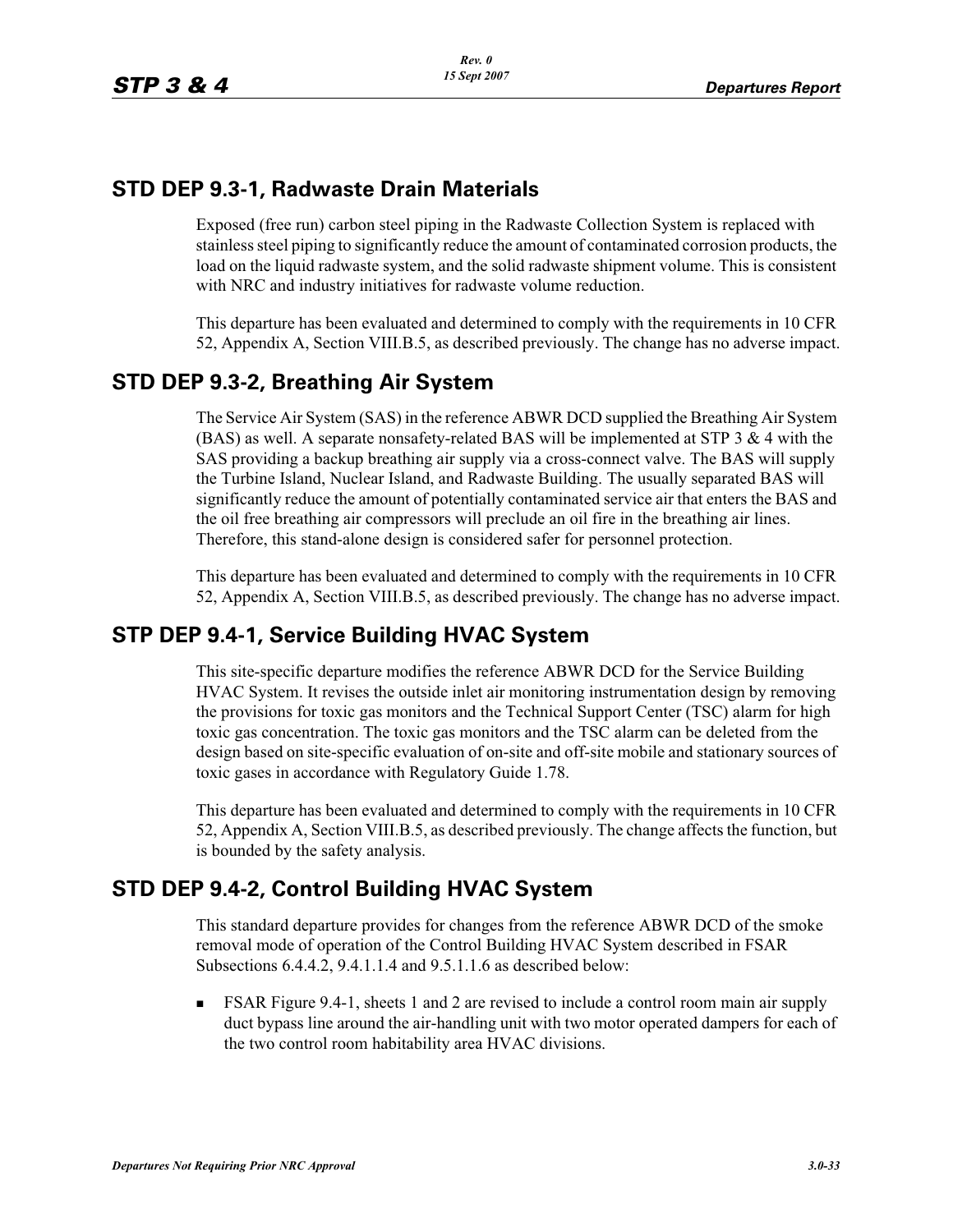- - FSAR Figure 9.4-1, sheets 3 through 5 are revised to include a control building air supply bypass line with two motor operated dampers around the air-handling unit in each of the three safety-related equipment HVAC areas.
- - FSAR Sections 9.4.1.1.4 and 9.5.1.1.6 are revised to describe how the dampers (described in item 1 and 2 above) operate during the smoke removal mode.

Each air supply bypass line and damper arrangement as described above is required to provide a balanced air flow such that smoke is exhausted and not transported into other areas of the control building. This air balance during smoke removal mode of operation is required because of the large mismatch between the air inlet supply  $(80,000m<sup>3</sup>/h)$  and the air exhaust  $(10,000$  $\text{m}^3$ /h total; 5,000 m<sup>3</sup>/h for each exhaust fan).

This departure has been evaluated and determined to comply with the requirements in 10 CFR 52, Appendix A, Section VIII.B.5, as described previously. The change affects the function, but is bounded by the safety analysis.

# **STD DEP 9.4-3, Service Building HVAC System**

The Service Building HVAC System described in the reference ABWR DCD had two subsystems, the Clean Area HVAC System and the Controlled Area HVAC System. This standard departure described in STP FSAR Subsection 9.4.8 deletes the subsystems and consolidates the Service Building HVAC System to supply air to both the Clean Area and the Controlled Area. The Service Building HVAC System is included as a load powered by the Combustion Turbine Generator that can be manually loaded by the operator. This allows the Technical Support Center to be habitable under accident conditions.

This departure has been evaluated and determined to comply with the requirements in 10 CFR 52, Appendix A, Section VIII.B.5, as described previously. The change affects the function, but is bounded by the safety analysis.

# **STD DEP 9.4-4, Turbine Island HVAC System**

Further design detailing to accommodate the effects of other departures necessitates the following changes:

- - Provide additional supply/exhaust air flow to accommodate additional floor area added at Elevation 5300 mm of the Turbine Building
- - Relocated Electrical Building into Turbine Building that was previously located in separate Electrical Annex Building
- - Incorporate changes in equipment quantity and arrangement (number of pumps in condensate, reactor feedwater and heater drain systems have been increased from 3 to 4 trains.)
- **Additional Condensate Booster Pumps**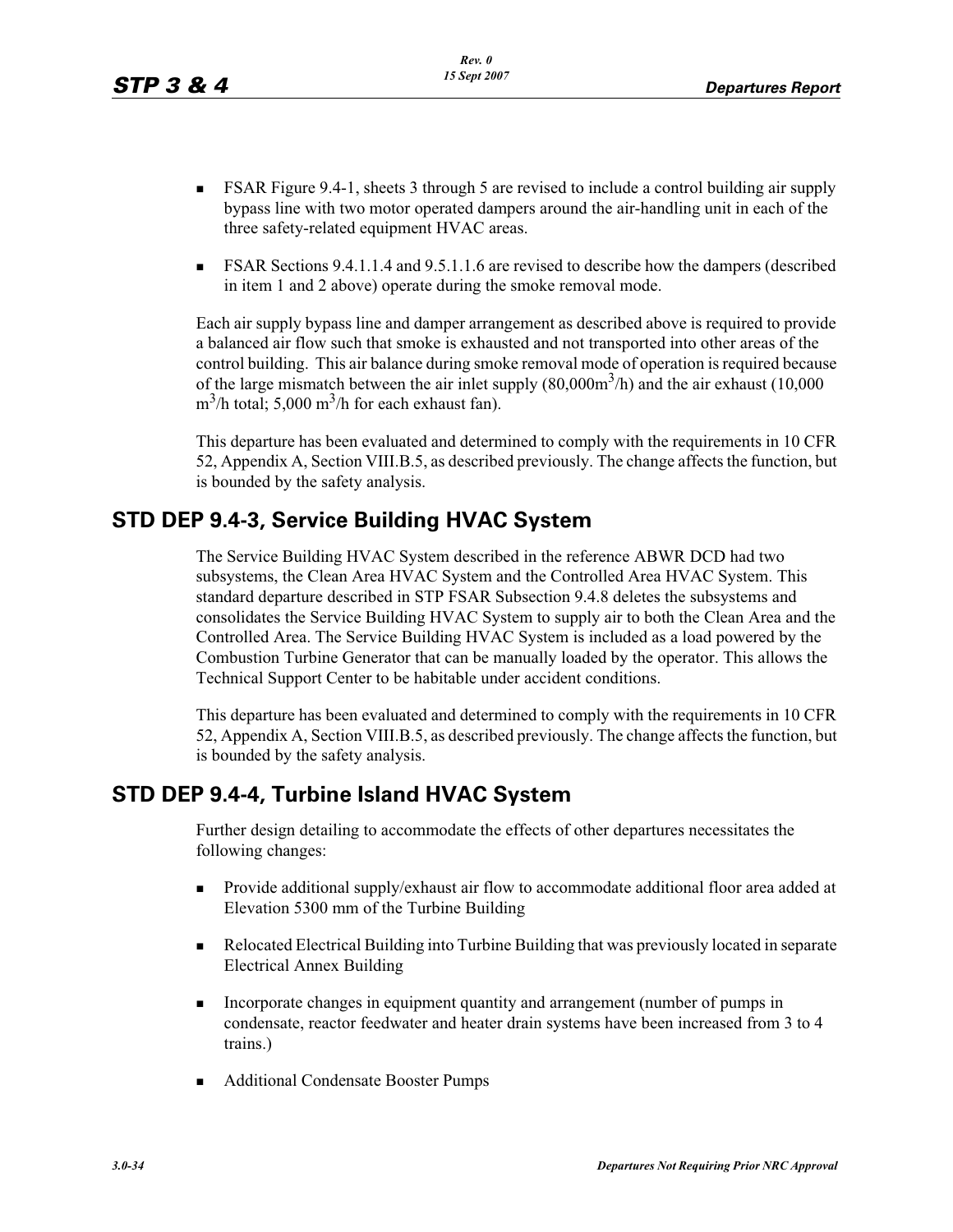- Provide adequate cooling based on the changes in heat loads in the revised Turbine Building arrangement

This departure has been evaluated and determined to comply with the requirements in 10 CFR 52, Appendix A, Section VIII.B.5, as described previously. The change has no adverse impact.

#### **STD DEP 9.4-5, Radwaste Building Ventilation**

This standard departure aligned the system described in the FSAR text with the figures depicting the system and eliminated HVAC equipment supporting the radwaste incinerator, which was deleted. The radwaste control room HVAC description was modified to be consistent with Figure 9.4-10 and the description of control room systems operation was clarified to demonstrate proper control room boundary pressurization.

A dedicated air conditioning system for electrical, HVAC equipment rooms and other areas was added as a result of design evolution.

Operation control of the exhaust air system from the radwaste process areas is augmented to automatically route the exhaust air through the filtration equipment upon detection of airborne radioactivity in the exhaust airflow, this will provide control of radioactivity release from the building and in the mean time reduce the replacement frequency of the filter banks of the air filtration equipment.

This departure has been evaluated and determined to comply with the requirements in 10 CFR 52, Appendix A, Section VIII.B.5, as described previously. The change has no adverse impact, and affects the function, but is bounded by the safety analysis.

# **STD DEP 9.4-6, Control Building HVAC System**

The reference ABWR DCD contains one flow element/flow switch (FE/FS) in the common discharge duct of each emergency filtration unit which is used to automatically start the standby emergency filtration unit in the event of operating unit low flow or fan failure. This departure changes the number, location and logic of these FEs/FSs. Instead of one FE/FS per division installed in the common discharge duct, a FE/FS is to be installed on the discharge side of each emergency filtration unit fan (two fans per redundant division, 4 total for CRHA HVAC System). Within each redundant division, a two-out-of-two logic signal is required to automatically initiate switchover to the standby division. Utilization of 2 FEs/FSs in this manner places the system in conformance with Technical Specification 3.3.7.1.

This departure has been evaluated and determined to comply with the requirements in 10 CFR 52, Appendix A, Section VIII.B.5, as described previously. The change affects the function, but is bounded by the safety analysis.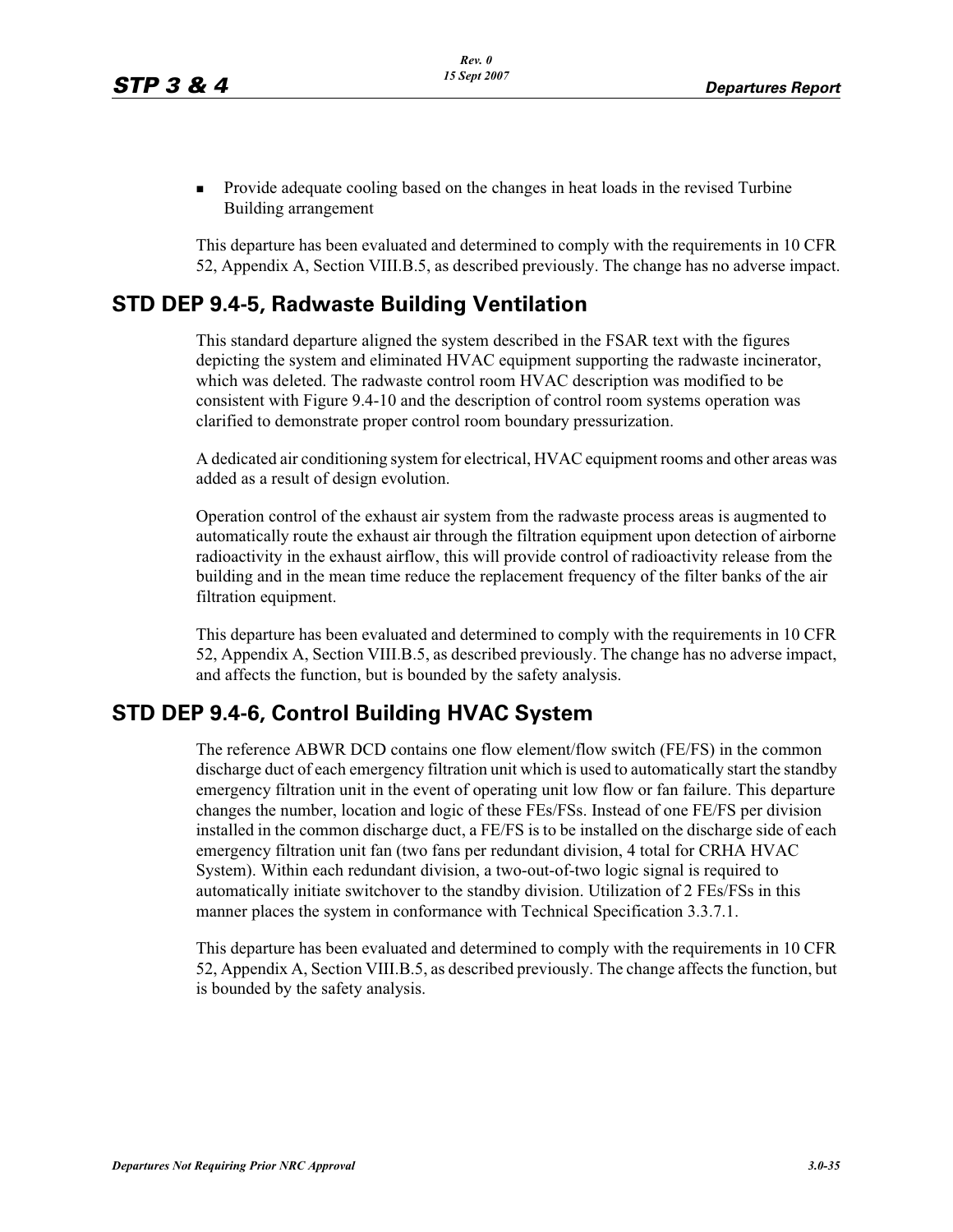#### **STD DEP 9.5-1, Diesel Generator Jacket Cooling Water System**

The reference ABWR DCD conformed to the inspection and testing requirements for the Diesel Generator Jacket Cooling Water System in Regulatory Guide (RG) 1.108, which was withdrawn in August 1993. Those requirements were integrated into RG 1.9. RG 1.9, Rev. 4 endorses IEEE-387, which addresses qualification, preoperational and periodic testing of the diesel generators. References to RG 1.108 are deleted and STP 3 & 4 meet the requirements of RG 1.9, Rev. 4.

This departure has been evaluated and determined to comply with the requirements in 10 CFR 52, Appendix A, Section VIII.B.5, as described previously. The change has no adverse impact.

# **STD DEP 9.5-2, Lower Drywell Flooder Fusible Plug Valve**

The reference ABWR DCD contained specific engineering design details about the fusible plugs based on an old design concept and patent application, but the actual fusible plugs were never been built and tested. The changes made to the STP  $3 \& 4$  FSAR describe the fusible plugs in more generic terms to the system design requirements and incorporate design experience from actual design and test results:

- -Clarified that 260°C is the nominal temperature for fusible plugs to open.
- -Specified the opening temperature as  $260^{\circ}$ C  $\pm$  10<sup>o</sup>C.
- -Added clarification of isolation valve contained in each piping line in the lower drywell.
- - Revised complete specific design details about fusible plug configuration, with more generic functional and operational characteristics.
- -Clarified that the fusible plug valves are not ASME Code components
- - Clarified that the temperature of the surrounding air in the drywell is the measurement point for the opening temperature
- -Deleted specific design detail of the original fusible plug
- - Revised testing information and expanded the requirement to permit the functions of the fusible plugs to be tested separately, if applicable

This departure has been evaluated and determined to comply with the requirements in 10 CFR 52, Appendix A, Section VIII.B.5, as described previously. The change has no adverse impact.

# **STD DEP 9.5-3, System Description - Reactor Internal Pump Motor- Generator Sets**

This standard departure consists of several changes to the technical description of the nonsafety Motor-Generator (MG) Set equipment that provides power to connected reactor internal pumps (RIPs). These changes are being made to clarify the original DCD technical descriptions or to reflect changes in the actual equipment design implementation details that have evolved since the original DCD descriptions were written.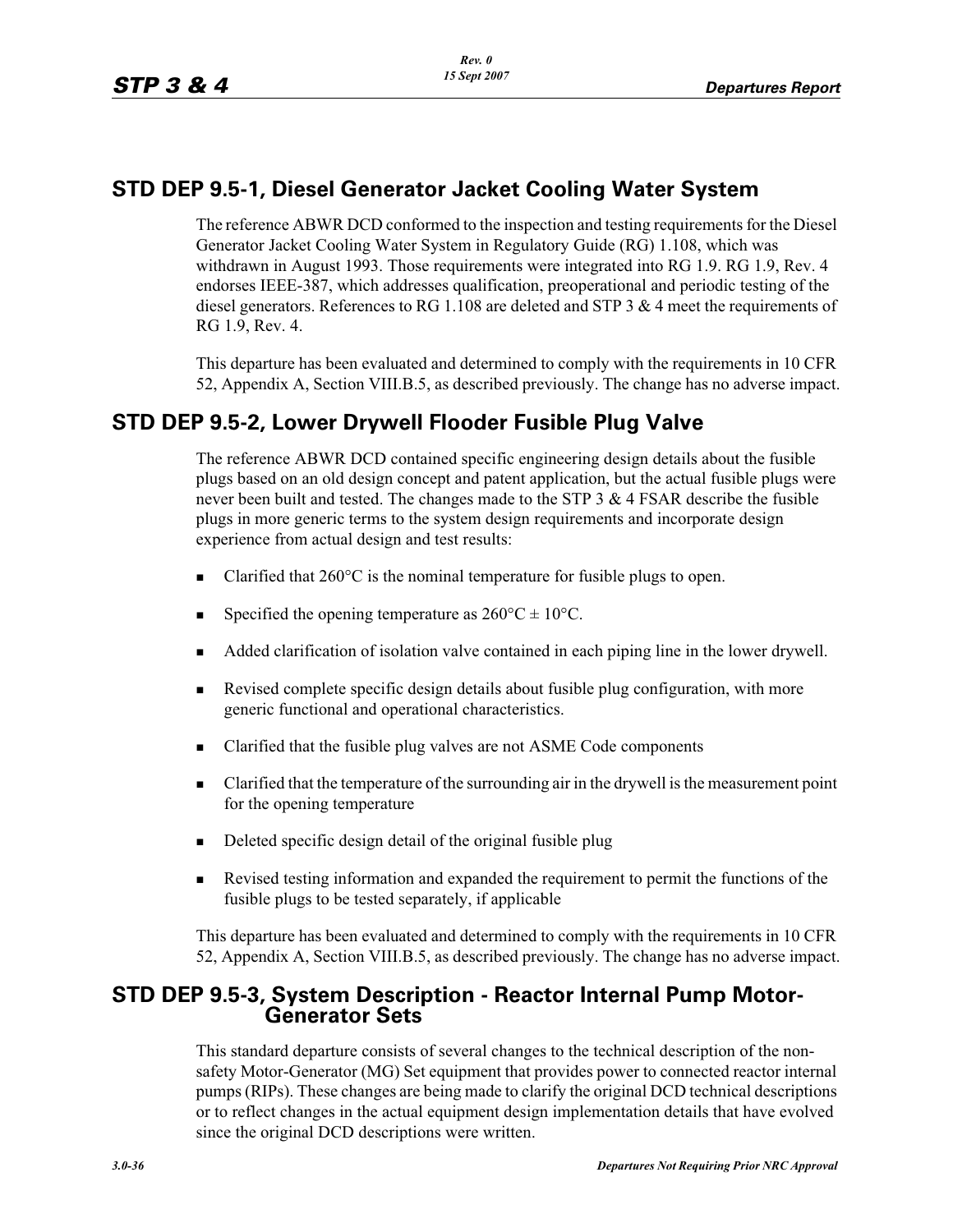This departure has been evaluated and determined to comply with the requirements in 10 CFR 52, Appendix A, Section VIII.B.5, as described previously. The change has no adverse impact.

# **STD DEP 9.5-4, Lighting and Servicing Power Supply System**

Reference ABWR DCD Subsection 9.5.3 provides for the use of mercury lamps (or equivalent) for high ceilings, except where breakage could introduce mercury into the reactor coolant system. This standard departure replaces the mercury lamps with high-pressure sodium (HPS) lamps. All references to mercury lamps have been replaced with HPS lamps. This standard departure is being taken because the Federal Energy Policy Act of 2005 bans the use of mercury vapor ballasts manufactured or imported after January 1, 2008.

This departure has been evaluated and determined to comply with the requirements in 10 CFR 52, Appendix A, Section VIII.B.5, as described previously. The change does not affect any safety or design function.

#### **STP DEP 9.5-6, Diesel Generator Fuel Oil Storage and Transfer System**

This site-specific departure addresses the following design changes from the reference ABWR DCD:

- - The sample connection for the Fuel Oil Storage Tank is relocated slightly above grade elevation. The fill connection is relocated at grade elevation and the vent is extended to an elevation that exceeds the maximum flood level at STP 3 & 4.
- - The fuel oil storage tanks are relocated in concrete vaults underground. Stick gauge access and a gravity drain from the bottom of the tank will be added. Piping will be routed underground in concrete tunnels between the storage tanks and the Reactor Building. Cathodic protection is deleted because piping and tanks will not be directly buried.
- **Locked closed isolation valves have been added to the fill and sample lines.**
- - A second transfer pump for the Diesel Generator Fuel Oil System has been added and the pumps have been relocated inside the 7-day storage tank as a result of the STP  $3 \& 4$  flood level.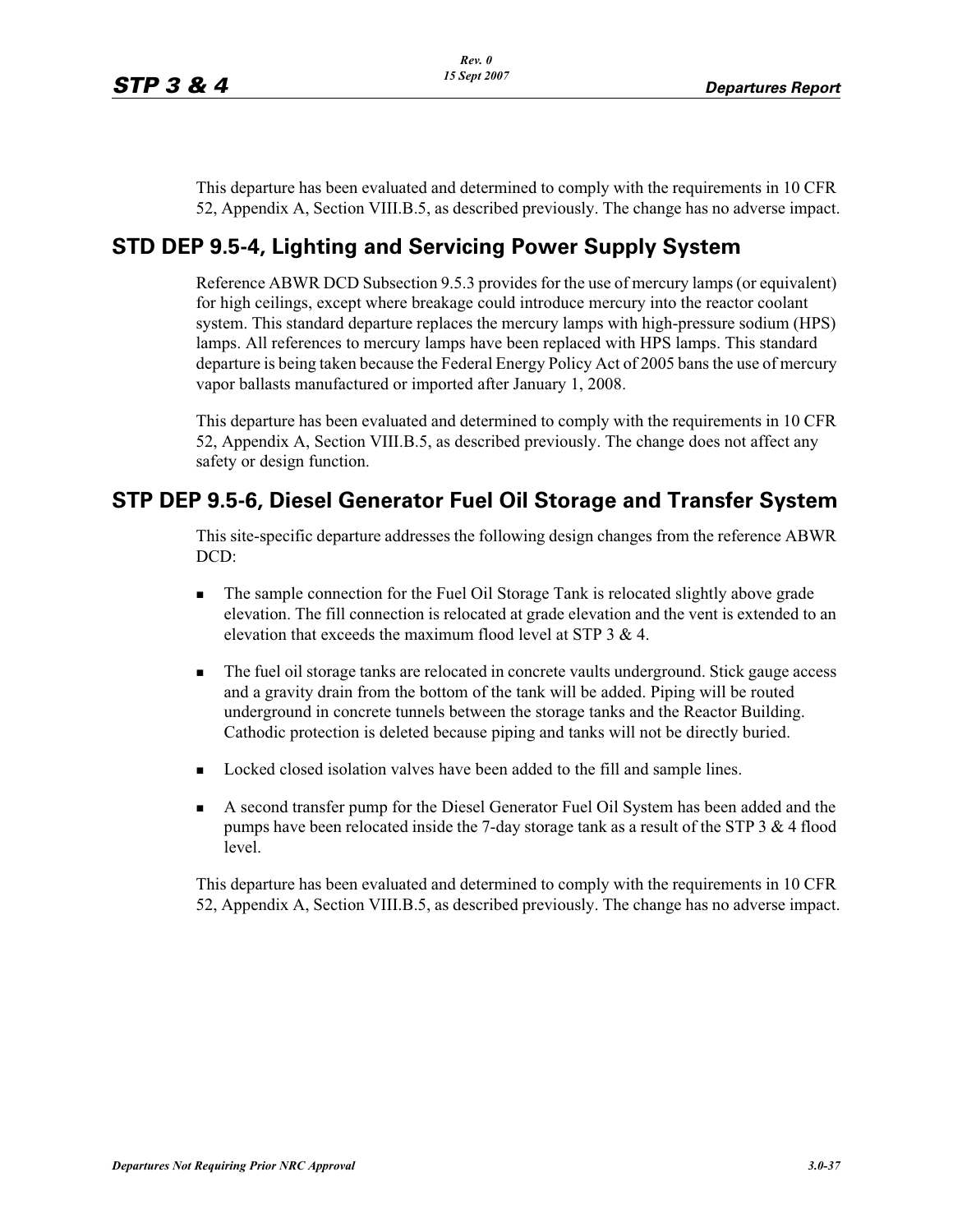#### **STP DEP 9.5-7, Fire Protection - House Boiler Area of the Turbine Building**

An electrically-heated house boiler will replace the fuel oil-heated boiler. Therefore, fuel oil will not be a part of the combustible loading in that room. Replacing the fuel oil-heated boiler with an electrically-heated boiler represents an improvement from a fire protection standpoint, as it decreases the combustible loading in room 247 and eliminates a potential open flame ignition source in this plant area. The combustible categories "lubricants" and "cables" remain and the combustible loadings will be quantified by a fire hazards analysis.

This departure has been evaluated and determined to comply with the requirements in 10 CFR 52, Appendix A, Section VIII.B.5, as described previously. The change has no adverse impact.

#### **STP DEP 10.1-1, Turbine Pressure Description**

The reference ABWR DCD description of inlet pressure at the turbine main steam valves in Section 10.1 is correct for BWRs when the turbine inlet pressure is controlled by the pressure regulator, such that turbine inlet pressure varies linearly with reactor power level. When reactor dome pressure is controlled by the pressure regulator, the turbine inlet pressure is determined by the steam line pressure drop. In this case, reactor vessel pressure is linear, while the pressure at the turbine inlet varies as a function of steam flow and steam line pressure drop. At approximately 70% power, the turbine inlet pressure is higher than the pressure at 100% power. In the STP 3  $\&$  4 FSAR, the description is changed to the following:

The inlet pressure at the turbine main steam valves reflects reactor power, steam line flow and pressure regulator programming, but never exceeds the pressure for which the turbine components and steam lines are designed.

This departure has been evaluated and determined to comply with the requirements in 10 CFR 52, Appendix A, Section VIII.B.5, as described previously. The change has no adverse impact.

#### **STP DEP 10.1-2, Steam Cycle Diagram**

Figure 10.1-1 of the reference ABWR DCD reflects the steam and power conversion system consisting of four condensate pumps, a prescribed number of filters and demineralizers, three feedwater pumps, two heater drain tanks, a typical multipressure condenser design, and a main turbine with single stage reheat. For STP  $3 \& 4$ , four condensate booster pumps are added to this system, with three filters and six demineralizers, four reactor feedpumps, four heater drain pumps, one heater drain tank, and a turbine design with two stages of reheat. These changes are made to improve the overall cycle efficiency, plant reliability, and availability. Figure 10.1-1 is replaced to indicate these features.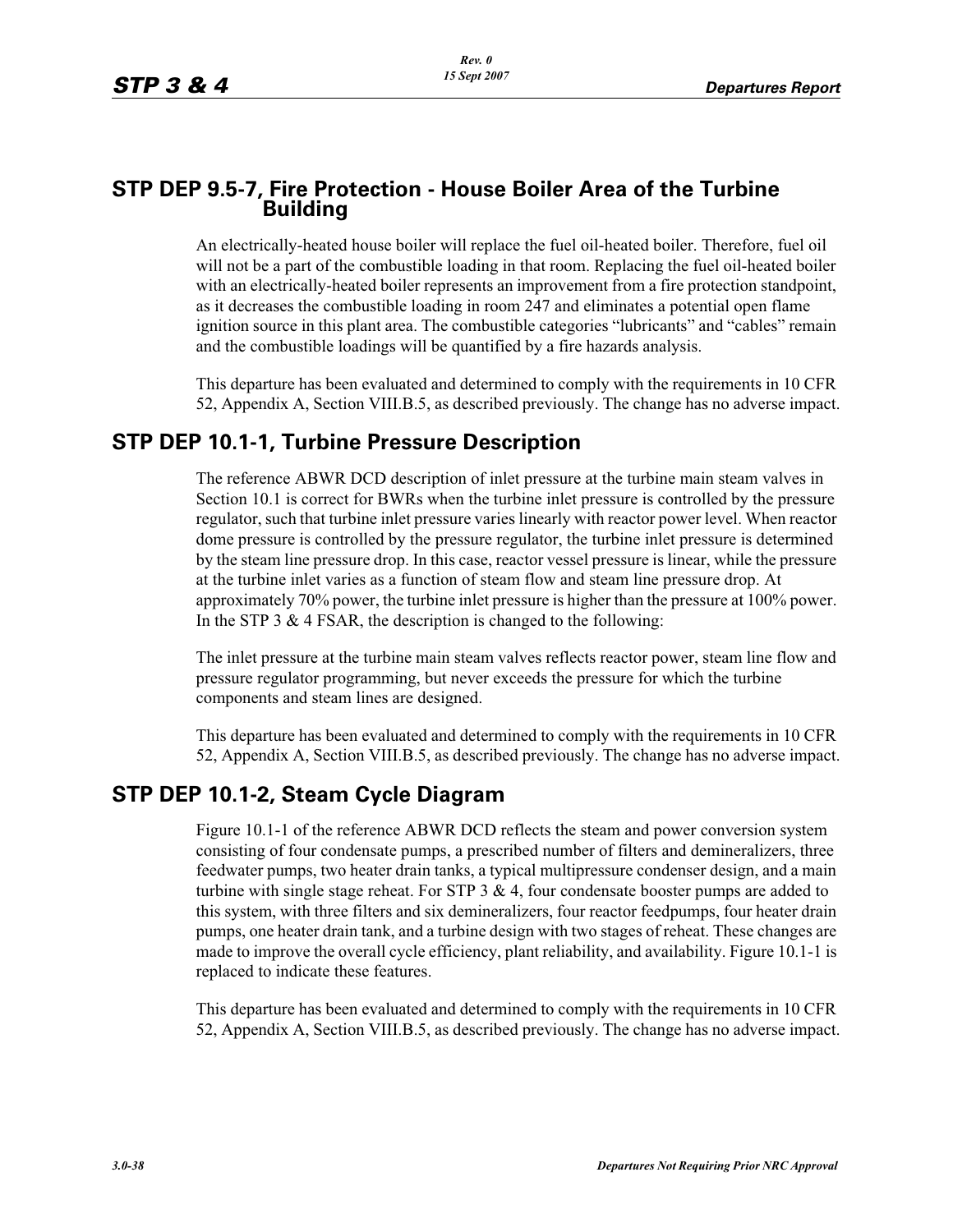#### **STP DEP 10.1-3, Rated Heat Balance**

Figure 10.1-2 of the reference ABWR DCD heat balance diagram reflects the turbine and steam cycle design as indicated in Figure 10.1-1 of the DCD. This figure is replaced in its entirety due to the changes in Figure 10.1-1 and the new GE turbine design as described in STP 3  $\&$  4 FSAR Section 10.2. The changes have no impact on safety or transient analysis assumptions. The inlet feedwater temperature and flow remain the same as those in the DCD.

This departure has been evaluated and determined to comply with the requirements in 10 CFR 52, Appendix A, Section VIII.B.5, as described previously. The change has no adverse impact.

#### **STP DEP 10.1-4, Valves Wide Open Heat Balance**

Figure 10.1-3 of the reference ABWR DCD heat balance diagram reflects the turbine and steam cycle design as indicated in Figure 10.1-1 of the DCD for turbine valve wide open conditions. This figure is replaced in its entirety due to the changes in Figure 10.1-1 and the new GE turbine design as described in STP 3 & 4 FSAR Section 10.2. The changes have no impact on safety or transient analysis assumptions. The inlet feedwater temperature and flow remain the same as those in the DCD.

This departure has been evaluated and determined to comply with the requirements in 10 CFR 52, Appendix A, Section VIII.B.5, as described previously. The change has no adverse impact.

# **STP DEP 10.2-1, Turbine Design**

The steam turbine generator upon which the departures for STP  $3 \& 4$  are based is GE's latest design for BWR applications with output in the 1400 - 1600 MWe range. This design incorporates the latest features to deliver enhanced performance, reliability, availability, and maintainability. Compared to the product that formed the basis of the reference ABWR DCD, the following are the significant technical differences in the latest GE turbine design:

- -Two stages of reheat in the steam cycle
- -Intermediate Stop and Intercept Valves instead of Combined Intercept Valves

The changes have no impact on safety or transient analysis assumptions. The two-stage reheat improves turbine steam cycle efficiency. Separate intermediate stop valves and control valves provide for enhanced performance, reliability, and maintainability.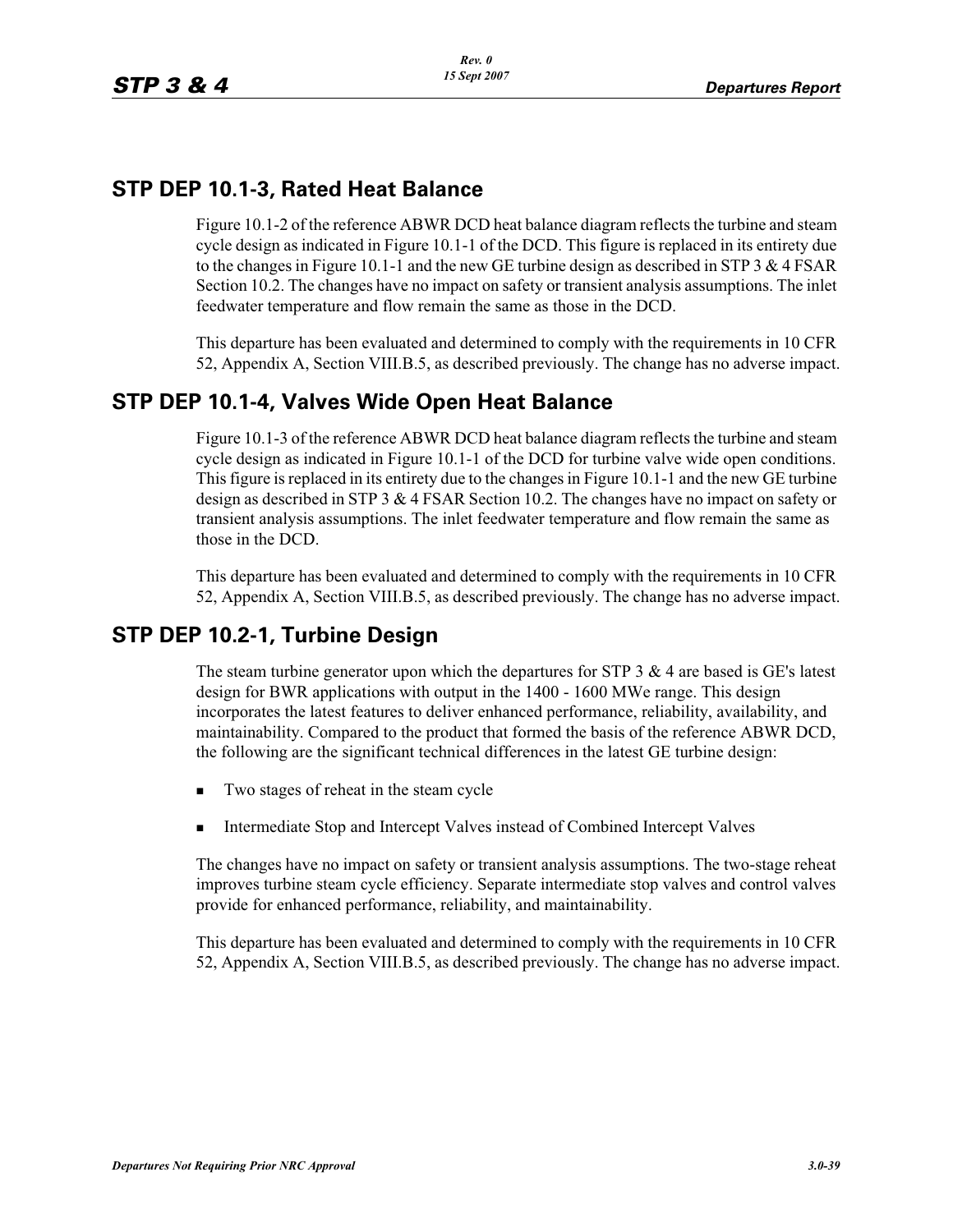### **STP DEP 10.2-2, Turbine Rotor Design**

In sections related to turbine rotor integrity, the reference ABWR DCD considered rotors of built-up construction. Today, GE's standard is the use of monoblock rotor forgings. Clarification has been provided in the STP 3  $&$  4 FSAR to enhance the description of turbine overspeed, design speed and their relationship to turbine rotor integrity.

The changes have no impact on safety or transient analysis assumptions. The monoblock rotor design greatly reduces the probability of turbine missiles due to overspeed, improves reliability and reduces maintenance.

This departure has been evaluated and determined to comply with the requirements in 10 CFR 52, Appendix A, Section VIII.B.5, as described previously. The change has no adverse impact.

# **STP DEP 10.2-3, Turbine Digital Control**

Significant advancements in machine protection and reliability have resulted from the advent and widespread acceptance of digital turbine controls in modern power plants. Fully redundant and diverse electronic overspeed monitoring and control has been applied over four generations of GE digital controls. In the Mk VIe, all critical protective functions are triplicate throughout, using software and hardware implemented fault tolerance techniques. Each controller contains its own power supply, processor and I/O. Emergency overspeed control goes further by employing dedicated triplication on diverse hardware with firmware based coding. Electronic overspeed in this implementation allows for full online testability without lockout of any protective function - significantly reducing the possibility of tripping during testing. Most major components of the electronic overspeed monitoring and control system are located in low radiation areas and are set up for safe, online troubleshooting and maintainability of mission critical components. GE's digital control system is designed for:

- - Full compatibility with new turbine and plant level technologies yielding improvement in overall turbine performance.
- -Enhanced turbine running and tripping reliability.
- - Direct connection to all sensor types, eliminate failure prone interface hardware while allowing more precise diagnostics and online repair. This results in reduced mean-time-torepair (MTTR) and increased system availability.
- - Increased I/O capacity with remote mounted I/O blocks - signals are digitized closer to the source, minimizing field wiring and noise susceptibility.

The changes have no impact on safety or transient analysis assumptions. The triplicated modular redundant digital controller increases plant availability, because a single failure will not result in a turbine trip and plant shutdown. This departure has been evaluated and determined to comply with the requirements in 10 CFR 52, Appendix A, Section VIII.B.5, as described previously. The change has no adverse impact.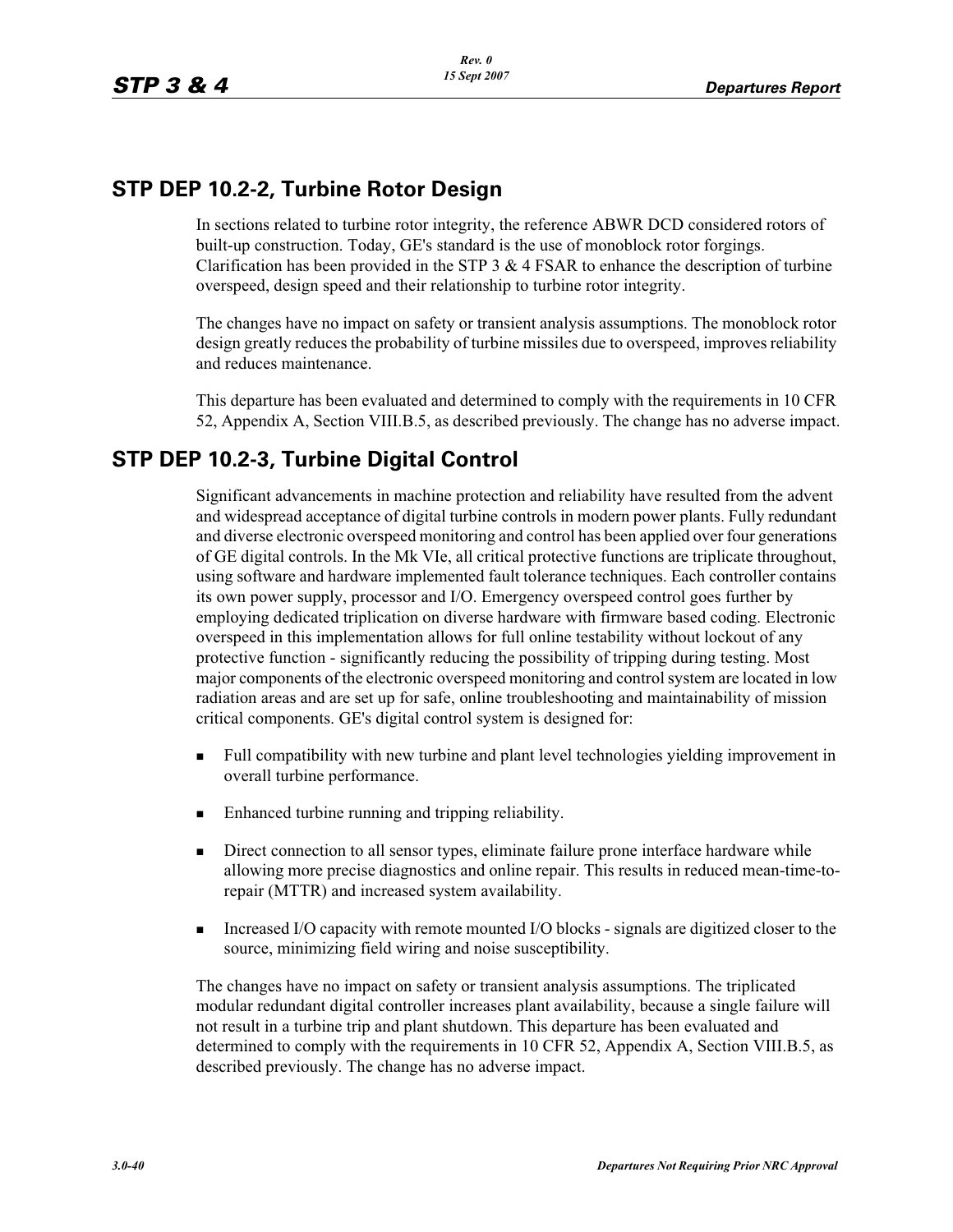### **STP DEP 10.2-4, Bulk Hydrogen Storage**

Subsection 10.2.2.2 of the reference ABWR DCD states that bulk hydrogen for the generator is stored outside but near the turbine building. Bulk hydrogen for STP  $3 \& 4$  will be stored well away from the power block buildings. Storing the bulk hydrogen away form the power block buildings reduces the probability of inadvertent explosion or fire causing damage to the buildings. This departure has been evaluated and determined to comply with the requirements in 10 CFR 52, Appendix A, Section VIII.B.5, as described previously. The change is an improvement with no adverse impact.

# **STD DEP 10.3-1, Main Steam Line Drains**

Subsection 10.3.2.1 of the reference ABWR DCD states that the drains from the steamlines inside containment are connected to the steamlines outside the containment to permit equalizing pressure across the MSIVs during startup and following a steamline isolation. STP FSAR Subsection 10.3.2.1 expands that discussion state that the Main Steam System also serves as the "alternate leakage path" to contain the radioactive steam which passes the main steam isolation valves before they close to isolate the reactor under emergency conditions. The discussion provides the details of design that provide the alternate leak path.

This departure has been evaluated and determined to comply with the requirements in 10 CFR 52, Appendix A, Section VIII.B.5, as described previously. The change has no adverse impact.

# **STD DEP 10.4-1, Turbine Gland Seal Steam**

A nonsafety-related gland seal evaporator (GSE) is added to the reference ABWR DCD Turbine Gland Steam System to supply sealing steam to the main turbine shaft seal glands and various turbine valve stems, including the turbine bypass and main turbine stop-control valve stems. Clean condensate water is supplied to the GSE, which can be heated by either main steam or steam from the feedwater heater drain tank. The GSE will provide isolation from the potentially contaminated heating steam and the clean steam supplied to the gland seal system. The gland seal steam that can be supplied from the electrically heated auxiliary steam system is unaffected by the addition of the GSE.

The addition of the GSE will allow operational flexibility and minimize the use of the auxiliary boiler during plant startup and shutdown. Furthermore, the gland seal steam is condensed in the gland seal condenser and the non-condensable gases are discharged to the environment. The use of the clean steam for gland sealing will minimize dose release to the environment and ALARA concerns.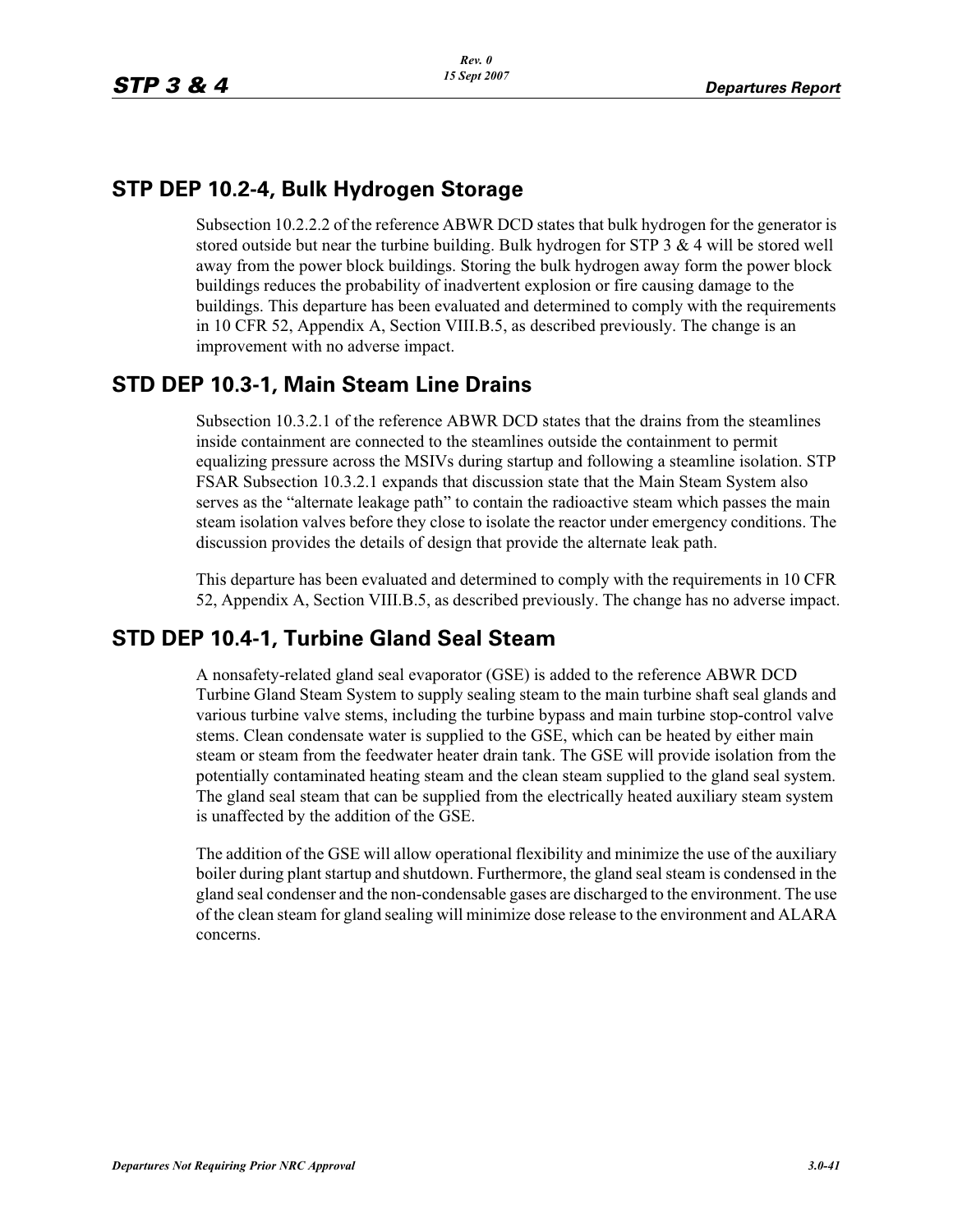This departure has been evaluated and determined to comply with the requirements in 10 CFR 52, Appendix A, Section VIII.B.5, as described previously. The change has no adverse impact.

#### **STP DEP 10.4-2, Main Condenser**

The main condenser design described in the reference ABWR DCD utilizes three independent multi-pressure single-pass shells, with each shell containing at least two tube bundles, and series circulating water flow. STP  $3 \& 4$  will utilize three condenser shells cross-connected to equalize the pressure, with each shell containing four tube bundles, and parallel circulating water flow. The changes to the main condenser are being made to optimize the design for the site and do not alter the design functions specified in the DCD.

This site-specific departure will provide four 25% capacity circulating water pumps discharging into a common header. This departure will also provide water box vacuum priming equipments not specifically included in the reference ABWR DCD. These equipments have been added to enhance the operation of the CWS. They will be used for filling the condenser water boxes and tube side of the condenser, removing accumulated air and other gases, and maintaining the condenser full during all modes of operation.

In addition, this departure eliminates the warm water recirculation operating mode to mitigate ice effects, along with deleting the associated warm water recirculation components. Based on site meteorological data, it has been determined that the mode of operation and associated components to mitigate the effects of ice in the circulating water are not required. The CWS does not serve or support any safety function and has no safety design bases. The changes being made to the CWS do not alter the design functions specified in the DCD. The site-specific changes to the CWS are being made to optimize the design for the site.

This departure has been evaluated and determined to comply with the requirements in 10 CFR 52, Appendix A, Section VIII.B.5, as described previously. The change has no adverse impact.

#### **STP DEP 10.4-3, Main Condenser Evacuation System**

This site-specific departure adds an additional mechanical vacuum pump, so the design now consists of two vacuum pumps, and changes the source of motive steam supplying the steam jet air ejectors during power operation.

The mechanical vacuum pump system establishes an initial vacuum in the condenser during the initial phase of startup. The vacuum pump may also be put into service when the desired rate of air and gas removal exceeds the capacity of the Steam Jet Air Ejectors. Only one mechanical vacuum pump is required for operation. The additional mechanical vacuum pump is added to serve as a backup. The second vacuum pump will enhance reliability during power operation and increased flow capacity during startup will reduce time to achieve required condenser vacuum. This will reduce the time to draw condenser vacuum, thus reduce startup time and enhance secondary system operation.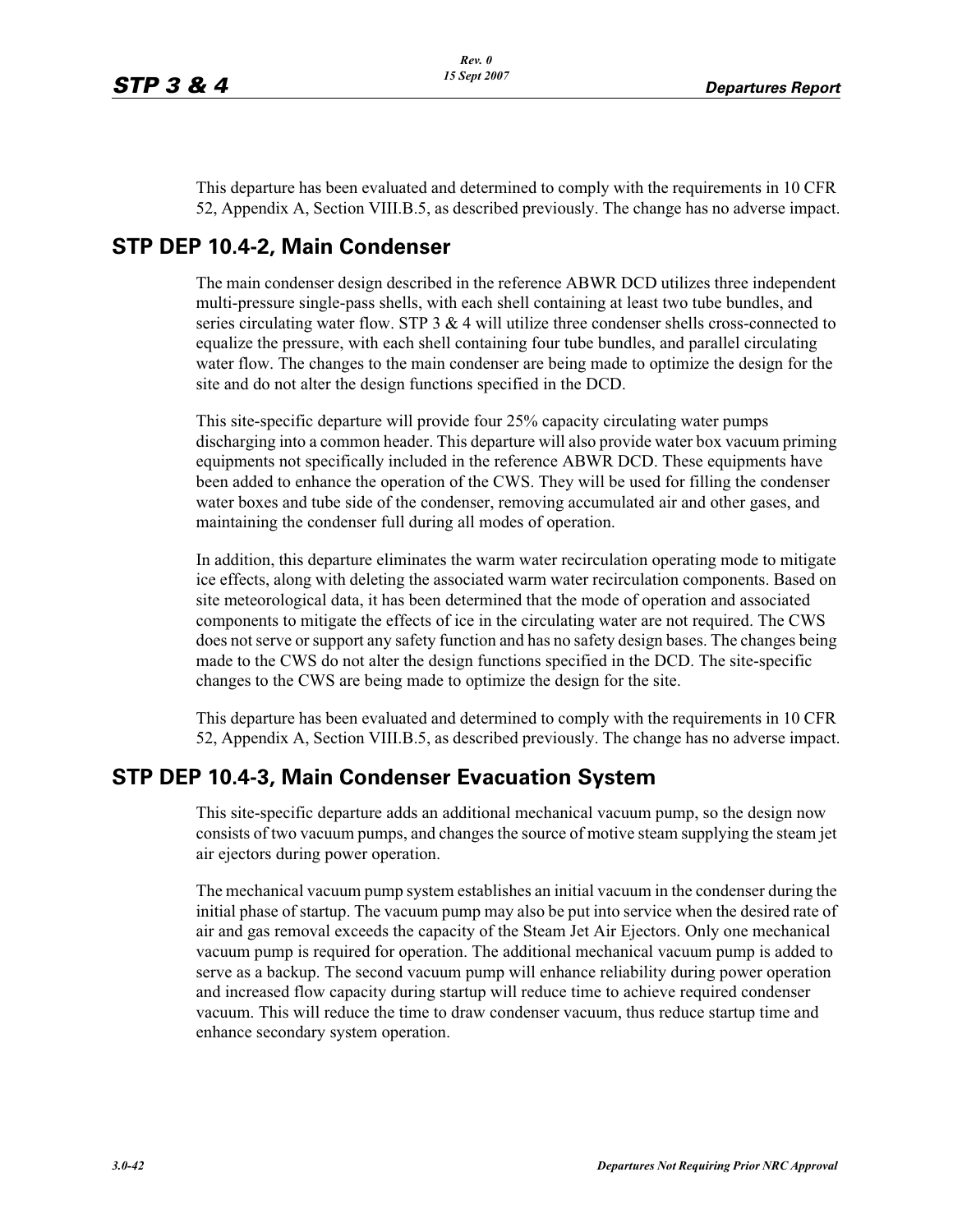The site-specific design uses main steam as the main source to drive the Steam Jet Air Ejectors instead of utilizing cross-around steam with main steam as a backup. This eliminates possible transient effects, such as partial loss of condenser vacuum or inadequate steam dilution of radiolytically generated hydrogen, which might occur during a switchover from cross-around steam to main steam.

This departure has been evaluated and determined to comply with the requirements in 10 CFR 52, Appendix A, Section VIII.B.5, as described previously. The change has no adverse impact.

# **STP DEP 10.4-4, Condensate Purification System**

The site-specific departure includes the following changes:

- - Under normal conditions, all six mixed bed ion exchange demineralizer vessels will be operated instead of leaving one in standby. A standby demineralizer is not needed, since one vessel can be isolated and the remaining five demineralizers can support rated power operation.
- - The DCD design requires the CPS flow controllers and sequences to be at least dual redundant and the vessel flow signals and bypass arranged such that the condensate system flow will be uninterrupted even in the presence of a single failure. For STP  $3 \& 4$ , flow controllers are not used to control demineralizer vessel flows.
- - In the DCD design, double isolation valves are provided in the bypass line to prevent unpolished condensate from leaking through the bypass line. In STP  $3 \& 4$ , one isolation valve is used in the bypass line.

The system changes as described in STP  $3 \& 4$  FSAR Subsection 10.4.6, along with that described in the DCD, have been shown to be reliable in the maintenance of reactor water chemistry in operating ABWRs.

This departure has been evaluated and determined to comply with the requirements in 10 CFR 52, Appendix A, Section VIII.B.5, as described previously. The change has no adverse impact.

# **STD DEP 10.4-6, Load Rejection Capability**

Because the ABWR standard design has a turbine bypass system capacity of 33% of nuclear boiler rated flow, it can accommodate a 33% load reduction without reactor trip by full opening of the bypass valves. It can also accommodate a turbine trip from 33% power or below without reactor trip. Turbine trip or generator load rejection from power levels above 33% will result in a reactor trip, with attendant opening of SRVs if the trip is from sufficiently high power levels. Subsection 10.4.4.2.3 of the STP 3 & 4 FSAR has been clarified regarding this point.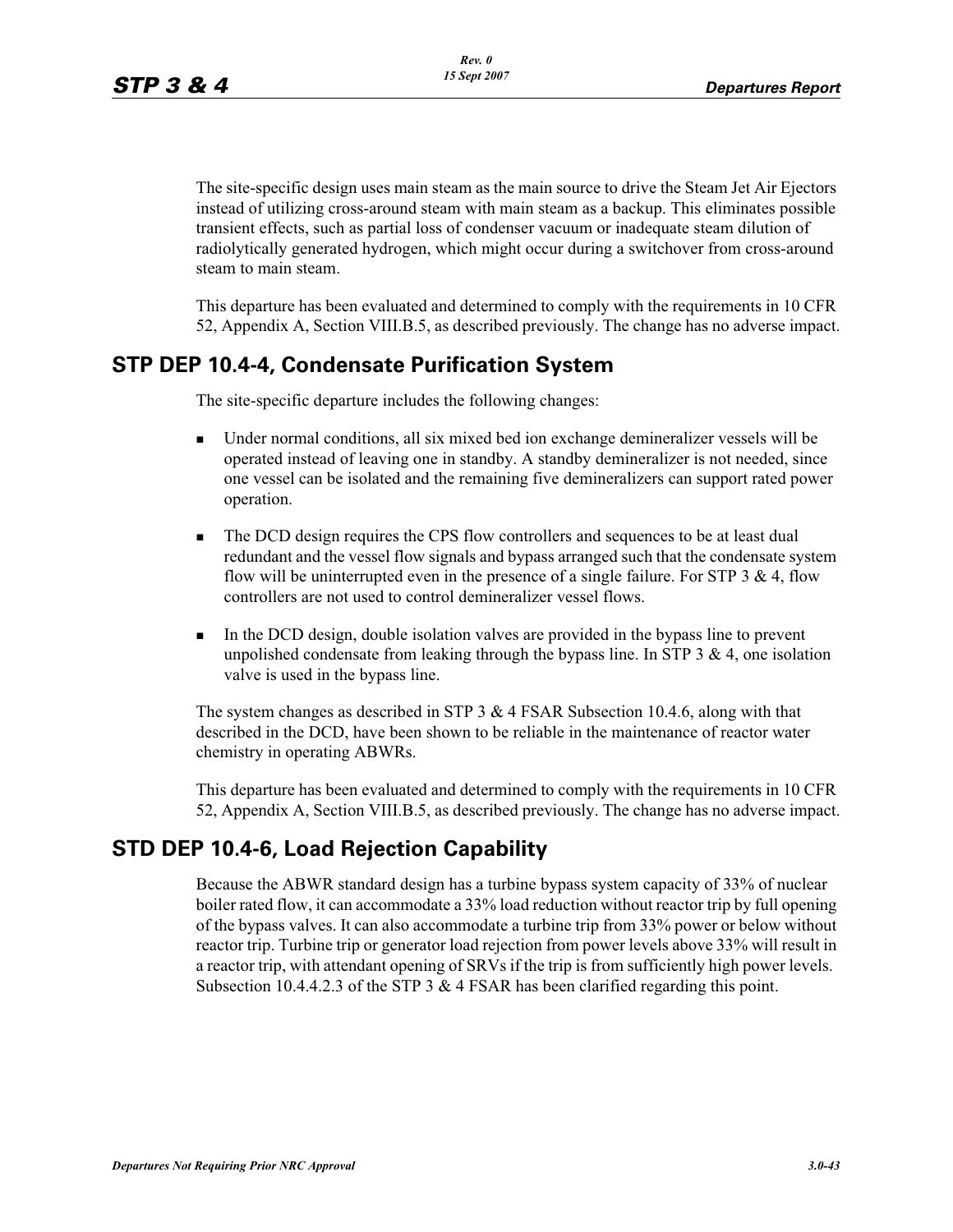This departure has been evaluated and determined to comply with the requirements in 10 CFR 52, Appendix A, Section VIII.B.5, as described previously. The change affects the function, but is bounded by the safety analysis.

#### **STD DEP 10.4-7, Turbine Bypass Hydraulic Control**

STP 3  $\&$  4 Figure 10.4-9 is revised to indicate the use of valve position transmitters, one hydraulic accumulator for each bypass valve, the addition of the fast-acting solenoid valve, and the interface with the Steam Bypass and Pressure Control System for positioning of the bypass valves.

This departure has been evaluated and determined to comply with the requirements in 10 CFR 52, Appendix A, Section VIII.B.5, as described previously. The change has no adverse impact.

#### **STD DEP 11.2-1, Liquid Radwaste Process Equipment**

This section of the reference ABWR DCD including all subsections, figures, and tables (except for P&IDs) is replaced completely due to a departure in the design of the liquid radioactive waste system. The departure includes the use of mobile technology and deletes the forcedcirculation concentrator system. The following liquid waste management system (LWMS) description reflects the changes to the system that have been generated by this standard departure.

The Liquid Radwaste System is composed of three subsystems designed to collect, treat, and recycle or discharge different categories of waste water. The three subsystems are the Low Conductivity (LCW) Subsystem, High Conductivity (HCW) Subsystem, and Detergent Waste Subsystem.

The LCW subsystem collects and processes clean radwaste (i.e., water of relatively low conductivity). Equipment drains and backwash transfer water are typical of wastes found in this subsystem. These wastes are collected, filtered for removal of insolubles, demineralized on a mixed resin, deep-bed demineralizers for removal of solubles, processed through a second polishing demineralizer, and then routed to condensate storage unless high conductivity requires recycling for further treatment. A second LCW filter, arranged in parallel with the first, is also provided.

The HCW subsystem collects and processes dirty radwaste (i.e., water of relatively high conductivity and solids content). Floor drains are typical of wastes found in this subsystem. These wastes are collected, chemically adjusted to a suitable pH for evaporation, and concentrated in a forced-circulation concentrator with a submerged, steam-heated element to reduce the volume of water containing contaminants and to decontaminate the distillate. The distillate is demineralized to remove any soluble contaminants that could potentially be carried over from the concentrator.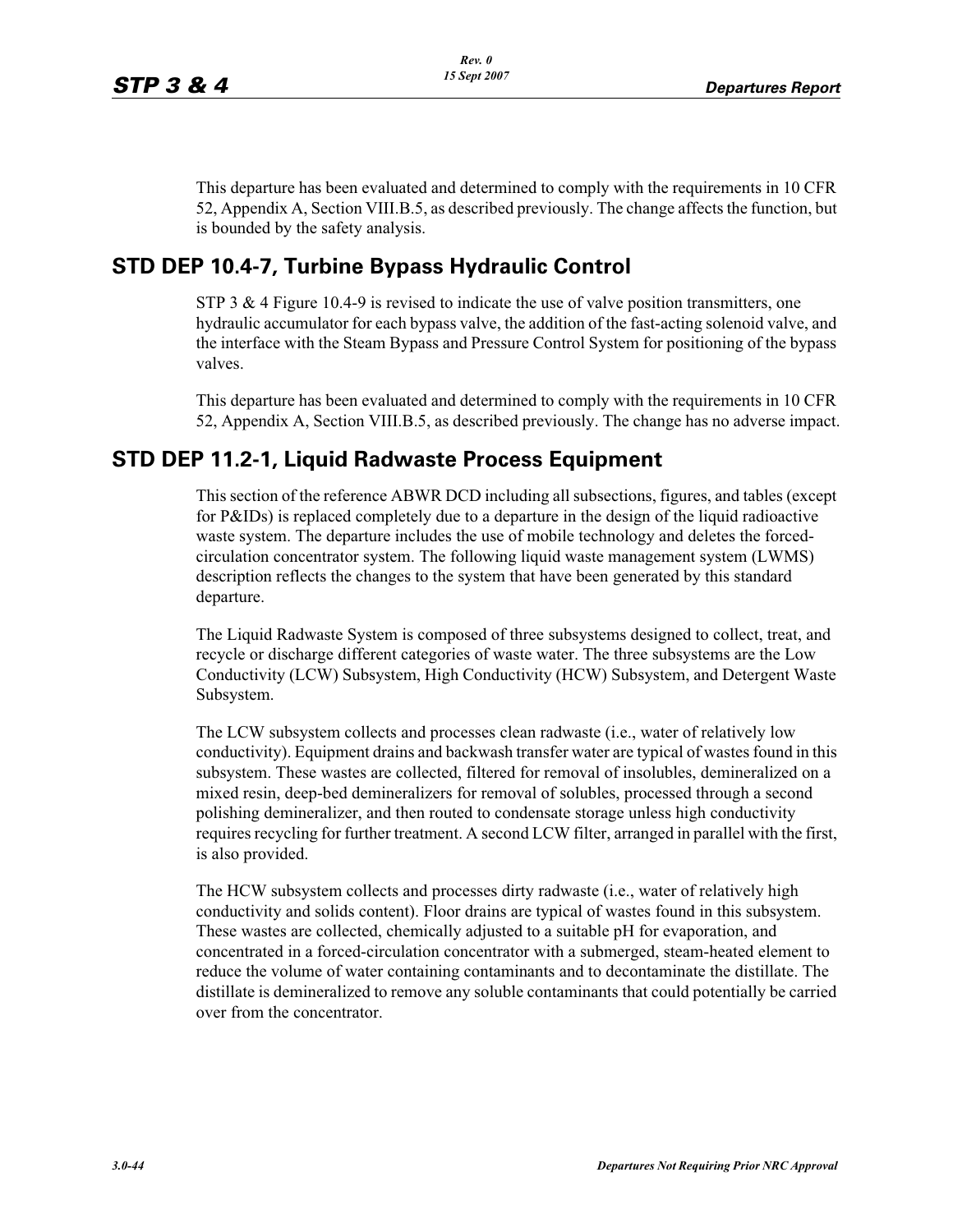The ABWR radwaste system utilizes submerged-feed, forced circulation concentrators. Chemical addition and sampling equipment are provided for feed pretreatment to prevent excessive fouling and subsequent high carryover, and to protect the concentrator from corrosion. Concentrator feeds are concentrated to the required specific gravity and discharged to the solids handling equipment.

The detergent waste subsystem collects and processes detergent wastes from personnel showers and laundry operations. Normally, detergent wastes are collected in the detergent tank and processed through a detergent filter and discharged.

This departure has been evaluated and determined to comply with the requirements in 10 CFR 52, Appendix A, Section VIII.B.5, as described previously. The change has no adverse impact.

# **STD DEP 11.4-1, Radioactive Solid Waste Update**

Described below are Solid Waste Management System (SWMS) modifications addressed in this standard departure:

The solidification system and the incinerator system are deleted because equipment operation and maintenance difficulties negatively impact the effectiveness of these processes. The compactor system is deleted as well.

A second spent resin storage tank is added to provide the capability to keep the spent resins from the Condensate Purification System and the spent resins from the LWMS mobile systems ion exchangers in separate spent resin storage tanks for radioactive decay and storage. This segregation allows the used condensate polishing resin from the Condensate Purification System may be used in the HCW demineralizer in the high conductivity waste subsystem. The reuse of the condensate resin helps to minimize the generation of radioactive waste.

The SWMS mobile system consists of equipment modules, complete with all subcomponents, piping and instrumentation and controls necessary to operate the subsystem. Solid wet radwaste processing is performed using mobile dewatering processing subsystem. The mobile dewatering processing subsystem is comprised of dewatering fillhead assembly, dewatering pump skid, waste control valve, control console and dewatering container. The mobile dewatering processing subsystem includes the adequate shielding required between the radiation sources of the modules and access and service areas in the radwaste building. Components are in module(s) designed for installation and replacement due to component failure and/or technology upgrade.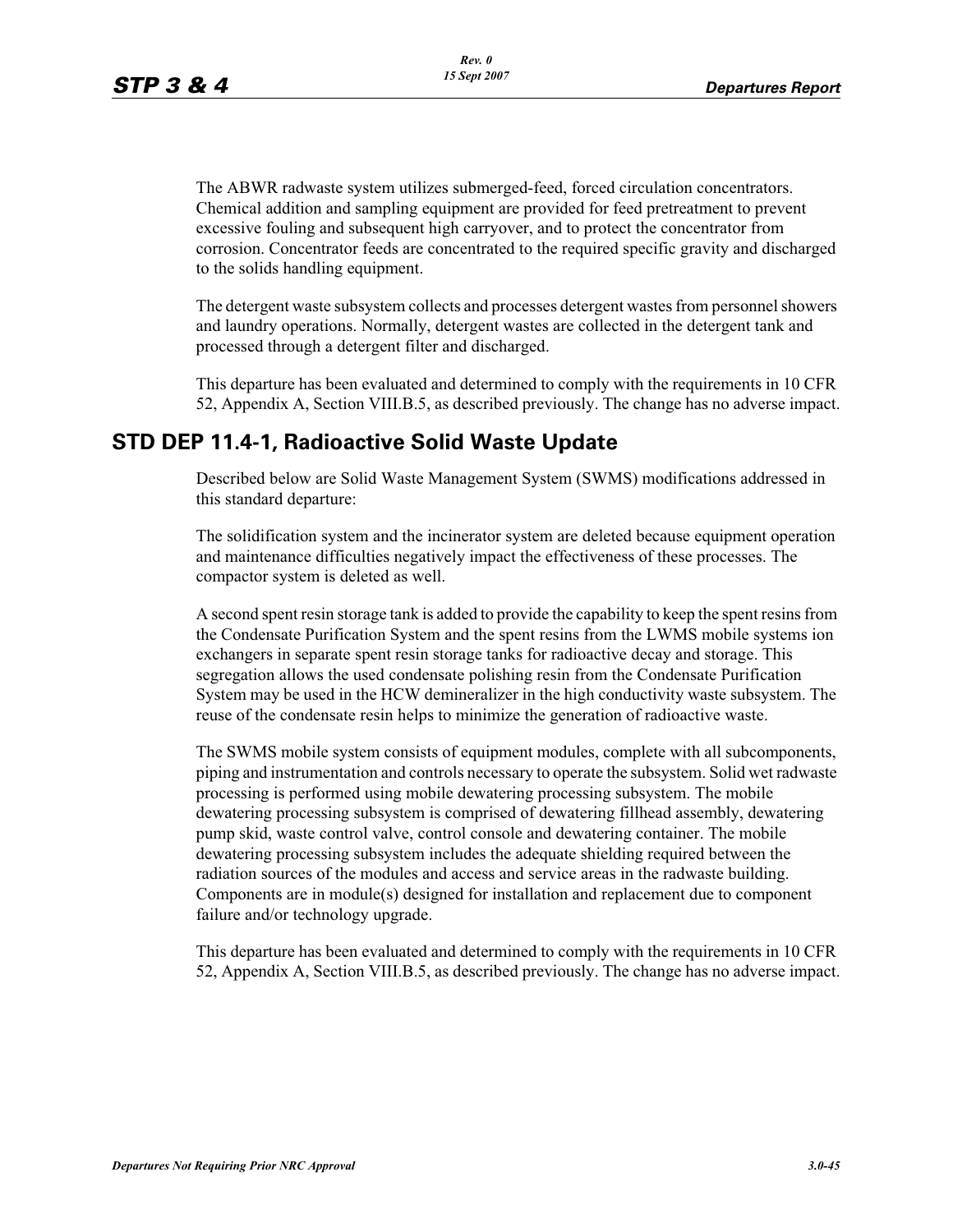# **STP DEP 11.5-1, Process and Effluent Radiation Monitoring and Sampling System**

There are several changes that have been made for this system:

- - Functional Requirements set forth in the reference ABWR DCD will be met, but implementation of design and specific equipment is vendor-based.
- - References to specific detector types, such as digital gamma sensitive Geiger-Mueller or ionization chamber or scintillation detector, were deleted. Specific detector types will be selected later in the project based on state of the art and availability.
- - Trip functionality for radiation monitors has been modified such that downscale (low) and inoperative are combined into one trip circuit rather than two separate circuits. Thus, each radiation monitor has three trip circuits: two upscale and one downscale/inoperative. Each trip is determined by the radiation monitor and then sent to the main control room for visual display.
- As for radiation units, Sievert is preferred to using Gray. Sieverts specifically address absorbed radiation dose in human tissue while Gray refers to radiation dosage in any material.
- - Recorders have been removed because data recording is performed by trending software in the Digital Control and Instrumentation System. The units are measured in MBq/cm<sup>3</sup> for consistency in dynamic detection ranges and expected activity.
- - Valve control from the main control room is performed from displays and not by using switches.
- - STP 3 & 4 will not have an incinerator for burning low-level radwaste, so the incinerator stack discharge radiation monitor is not required. Sections and references to this monitor have been removed.
- - References to specific calibration techniques and maintenance procedures are removed. These techniques and methods, such as calibration reproducibility, error, precision, and timelines for maintenance, are specific to site procedures or are supplied by the equipment vendors.
- - FSAR Table 11.5-1 provides estimated channel ranges based on existing plants. Channel ranges will only be finalized after analyses and calculations are complete.
- - Warning alarms are provided in the text of the specific section for each radiation monitor and do not need to be provided in the table. Table 11.5-2 and Table 11-5- 3 provide expected activity, dynamic detection ranges and sensitivity. Dynamic detection ranges are calculated based on the radionuclides and the sensitivity of the radiation monitor. As the sensitivities are vendor provided, the dynamic detection range is estimated. Sensitivities are not included in the table as they are vendor provided.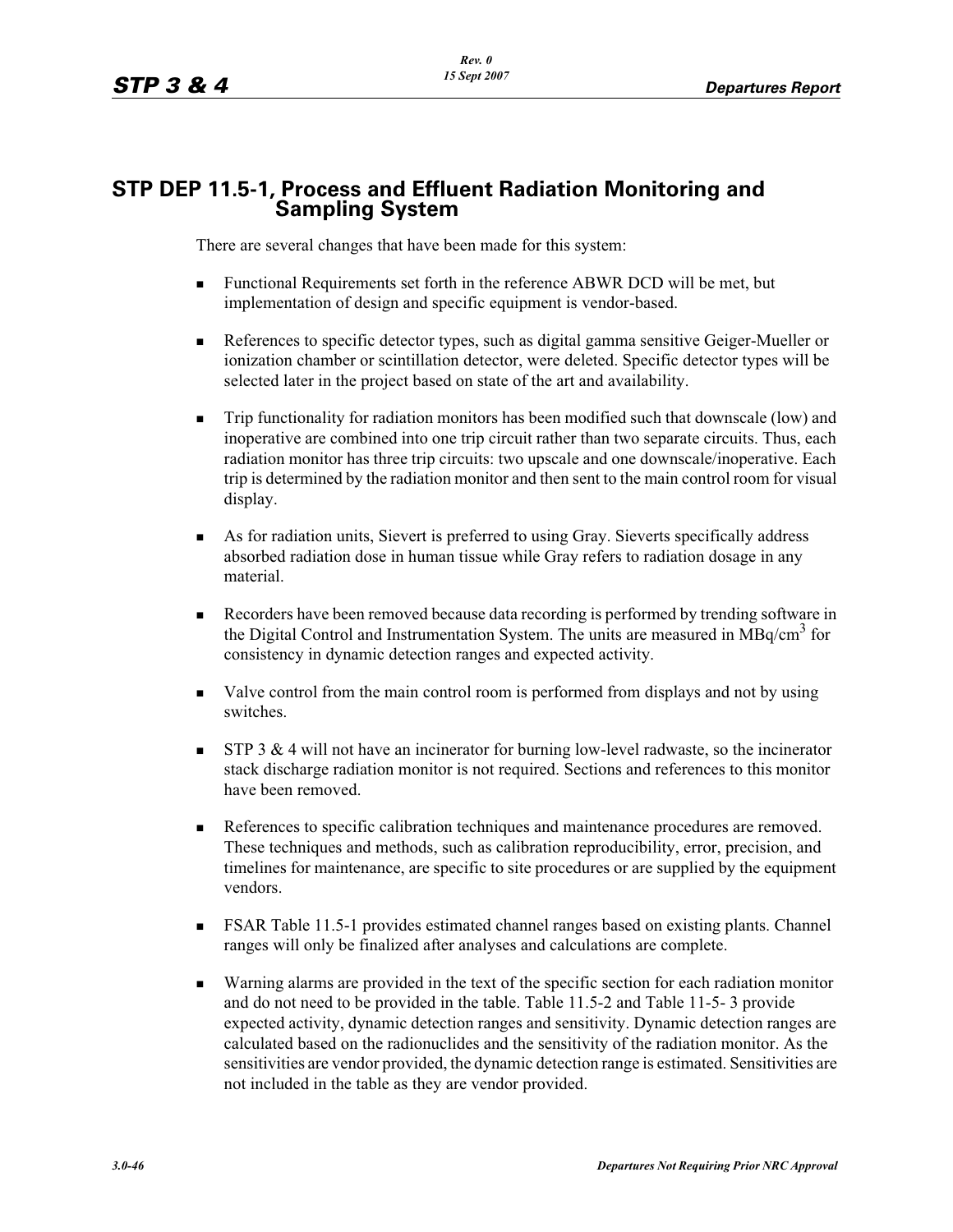- - The current Offgas System has the offgas bypass valve closing prior to the offgas discharge valve. The bypass valve is closed on a high channel trip while the discharge valve closes on a high-high or downscale/inoperative trip.
- - For Control Building HVAC Radiation Monitoring, a high-high or downscale/inoperable provides a signal to the Control Building HVAC System to initiate Post Radiation Release Operating Mode. In this mode, the contaminated air is rerouted. This is done by closing the exhaust dampers and initiating the emergency air filtration system. Stopping the area exhaust fans is not part of the emergency air filtration system.
- - The High-High alarm for the Gland Seal Condenser Exhaust is added to be consistent with DCD IBDs.

This departure has been evaluated and determined to comply with the requirements in 10 CFR 52, Appendix A, Section VIII.B.5, as described previously. The changes:

- do not affect any safety or design function,
- have no adverse impact,
- are bounded by the safety analysis.

#### **STD DEP 12.3-1, Cobalt Content in Stainless Steel**

This departure revises the requirements for the material specification for the stainless steel component exposed to reactor coolant with specific reference to the cobalt content in the stainless materials.

The vendors supplying the material cannot reasonably achieve the cobalt limits in all cases. GEH/STP has taken a graded approach to cobalt concentrations, with the material in the core receiving the least amount of cobalt. The cobalt concentrations are allowed to increase with the distance from the core. The overall cobalt limit for all reactor vessel material is 0.05 wt percent. Lower target values (aim limits) are provided to the material vendor as goals to trend for.

During the ABWR Certification process the average annual occupational exposure calculation was performed. The reduced cobalt loadings were not considered in that estimate. Therefore, based upon the method used and the assumptions made to evaluate the occupational exposure, materials procured with a 0.05 wt percent maximum cobalt requirement with lower ALARA target values of cobalt for radiologically significant areas will have no adverse affect on the estimated occupational exposure.

This departure has been evaluated and determined to comply with the requirements in 10 CFR 52, Appendix A, Section VIII.B.5, as described previously. The change affects the function, but is bounded by the safety analysis.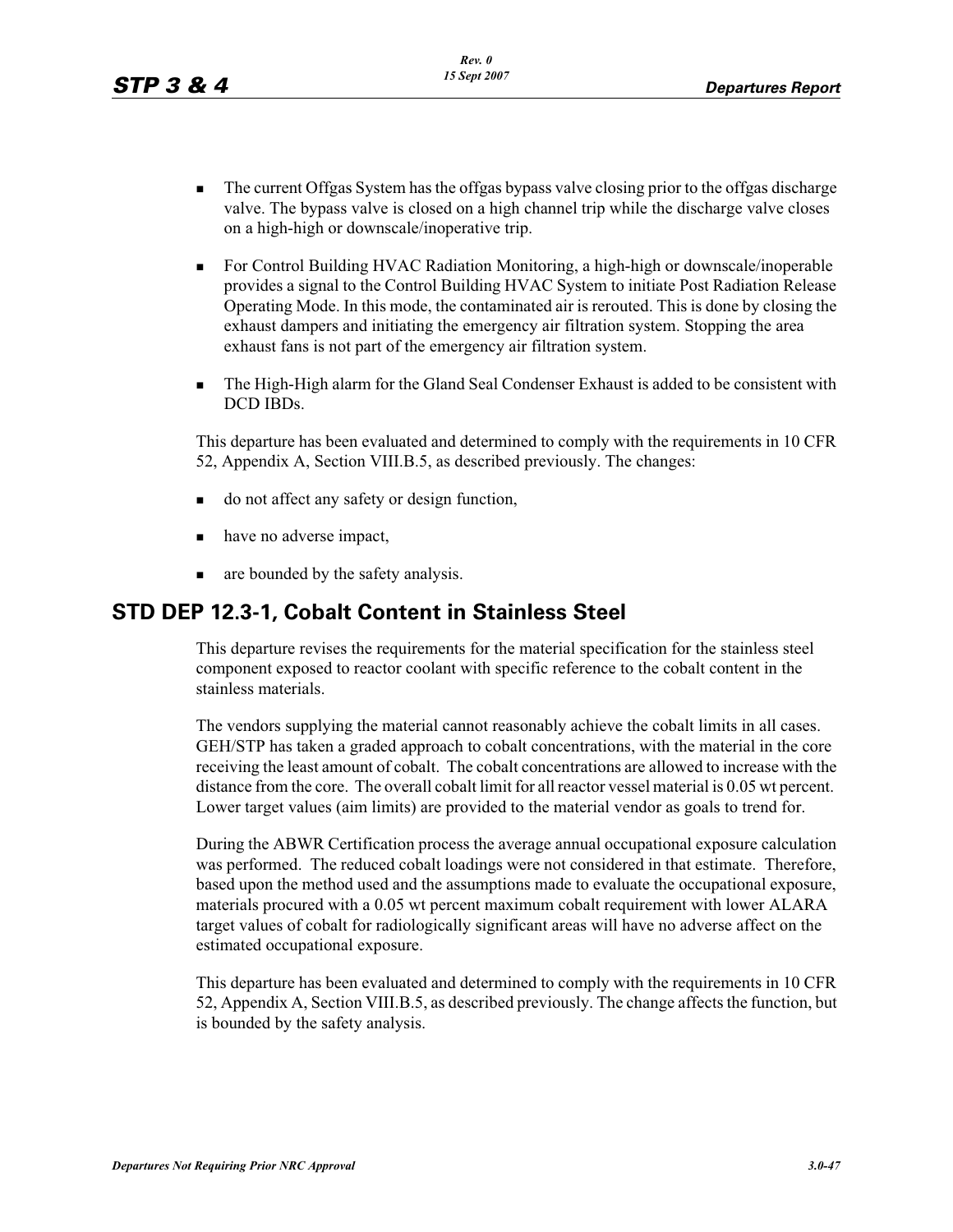#### **STD DEP 12.3-2, Deletion of CUW Backwash Tank Vent Charcoal Filter**

This departure deletes the statement in Subsection 12.3.1.4.1 which states that the vent off the CUW backwash tank is fitted with a charcoal filter canister to reduce the emission of radioiodines into the plant atmosphere. A review of the system diagrams for the CUW system show no such filter as part of the approved design. The current design intent is for the CUW backwash tank to be vented into the Reactor Building HVAC System exhaust, which eventually exits the plant via the plant stack as a monitored release.

This departure has been evaluated and determined to comply with the requirements in 10 CFR 52, Appendix A, Section VIII.B.5, as described previously. The change has no adverse impact.

#### **STD DEP 12.3-3, Steam Tunnel Blowout Panels**

This departure revises the statement in subsection 12.3.1.4.4 which states "The blowout panels for the steam tunnel are located in the relatively inaccessible upper section of the RHR heat exchanger shielded cubicle which are controlled access areas." The approved design does not have blowout panels in the steam tunnel, but instead identifies that the main steam tunnel is vented to the turbine building. This departure is taken to allow FSAR Section 12.3 to agree with the subsections noted above.

This departure has been evaluated and determined to comply with the requirements in 10 CFR 52, Appendix A, Section VIII.B.5, as described previously. The change has no adverse impact.

# **STD DEP 12.3-4, Alarm Capability for Area Radiation Monitors (ARMs)**

This departure revises STP 3 & 4 FSAR Tables 12.3-3, 12.3-6 and 12.3-7, and Figures 12.3-56, -57, -58, -60, and -62. The ARMs installed at STP will have an alarm capability. Five additional monitors are required in the Reactor Building and will be added to the appropriate drawing.

This departure has been evaluated and determined to comply with the requirements in 10 CFR 52, Appendix A, Section VIII.B.5, as described previously. The change has no adverse impact.

# **STD DEP 14.2-1, Control Rod Drive Friction Testing Requirement**

The DCD requirement for performing control rod drive (CRD) friction testing at rated pressure is deleted. CRD friction testing is a traditional requirement performed on older BWR designs with CRDs positioned using hydraulic pressure. The ABWR employs a design in which normal rod positioning is accomplished by an electric motor. Mechanical binding (friction) of an ABWR CRD will result in blade separation from the ball nut which would be detected by permanently installed instrumentation. Thus ABWR CRDs are easily monitored for performance degradation during normal CRD withdrawal and periodic friction testing is not required.